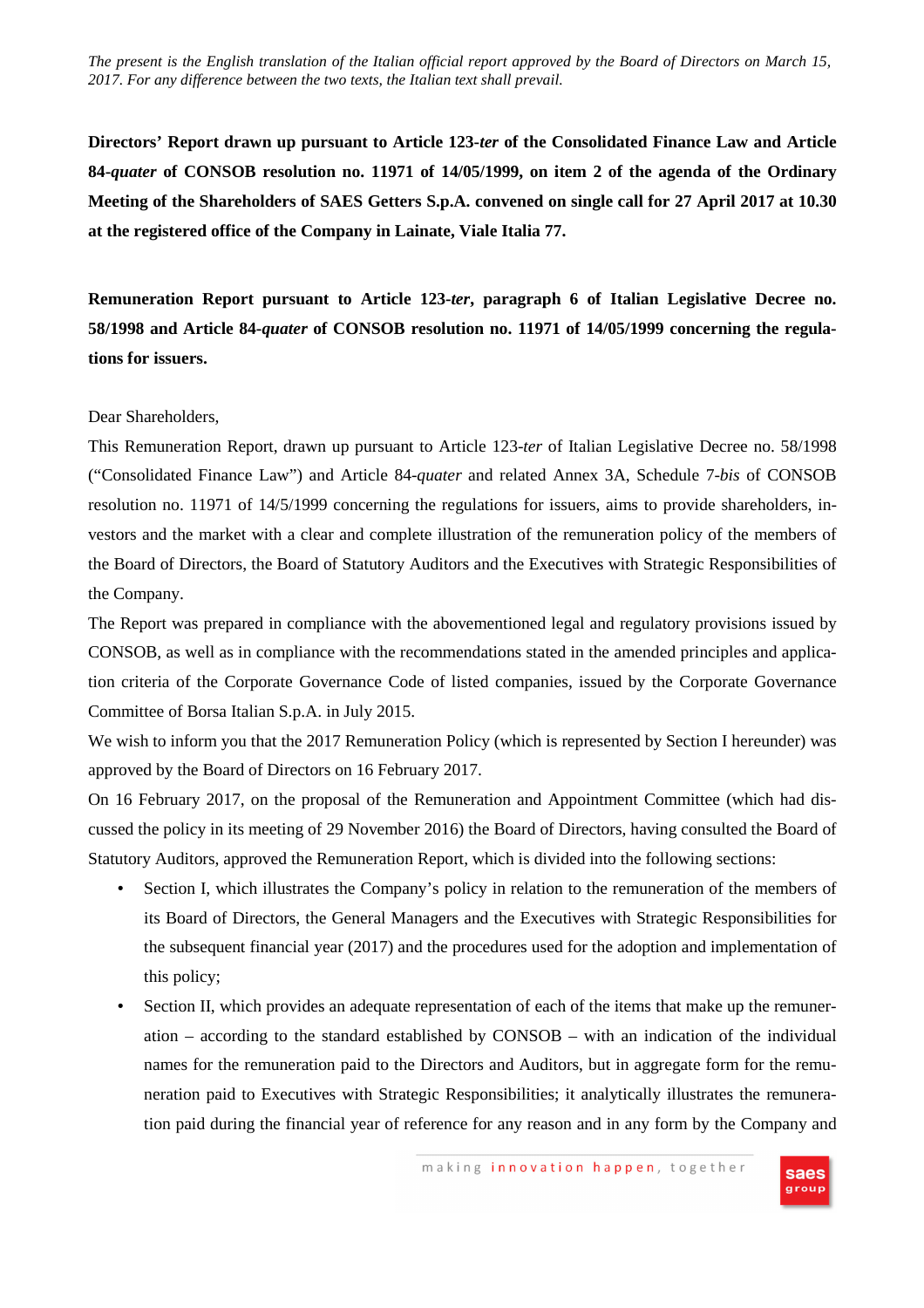*The present is the English translation of the Italian official report approved by the Board of Directors on March 15, 2017. For any difference between the two texts, the Italian text shall prevail.*

by its subsidiary or associated companies, identifying any components of the aforesaid remuneration that concern activities carried out in years prior to the financial year of reference and also highlighting the remuneration to be paid in one or several subsequent financial years for the activities carried out during the financial year in question, with a possible indication of an estimated value for the components that are not objectively quantifiable in the financial year of reference.

Furthermore, Section II contains information on the shares held in the Company and in its subsidiaries by the members of the administration and control bodies, by Executives with Strategic Responsibilities, by spouses who are not legally separated and by minor children, in compliance with the provisions of Article 84-*quater,* paragraph 4, of the Regulations for Issuers.

The Report has been made available to the public at the registered office of the Company in Lainate, Viale Italia 77, as well as on the Company website**,** https://www.saesgetters.com/investor-relations/areainvestors/shareholders-meeting.

Finally, we wish to remind you that, pursuant to Article 123-*ter* of the Consolidated Finance Law, the Board of Directors has summoned you, and the Meeting of Shareholders is called upon to pass resolution on the first section of the Remuneration Report, by casting a non-binding affirmative or negative vote.

Now, therefore, we submit the following resolution proposal for your approval:

*"The Ordinary Meeting of the Shareholders of SAES Getters S.p.A.:* 

*- having acknowledged the information received;* 

### *resolves*

*1. to approve the first section of the Remuneration Report drawn up pursuant to Article 123-ter, paragraph 6 of Italian Legislative Decree no.58/1998 and Article 84-quater and related Annex 3A, Schedule 7-bis of CONSOB resolution no.11971 of 14/05/1999 concerning the regulations for issuers.* 

*2. to authorise the Chairman and the Vice-Chairman and Managing Director, jointly and severally, to complete the formalities required by the laws in force, as well as to take all the necessary action to fully implement the resolution stated above, granting them all the powers necessary and appropriate for this purpose, none excluded, as well as the powers to delegate tasks to third parties".* 

Lainate, 15 March 2017

### for the Board of Directors

Mr. Massimo della Porta Chairman

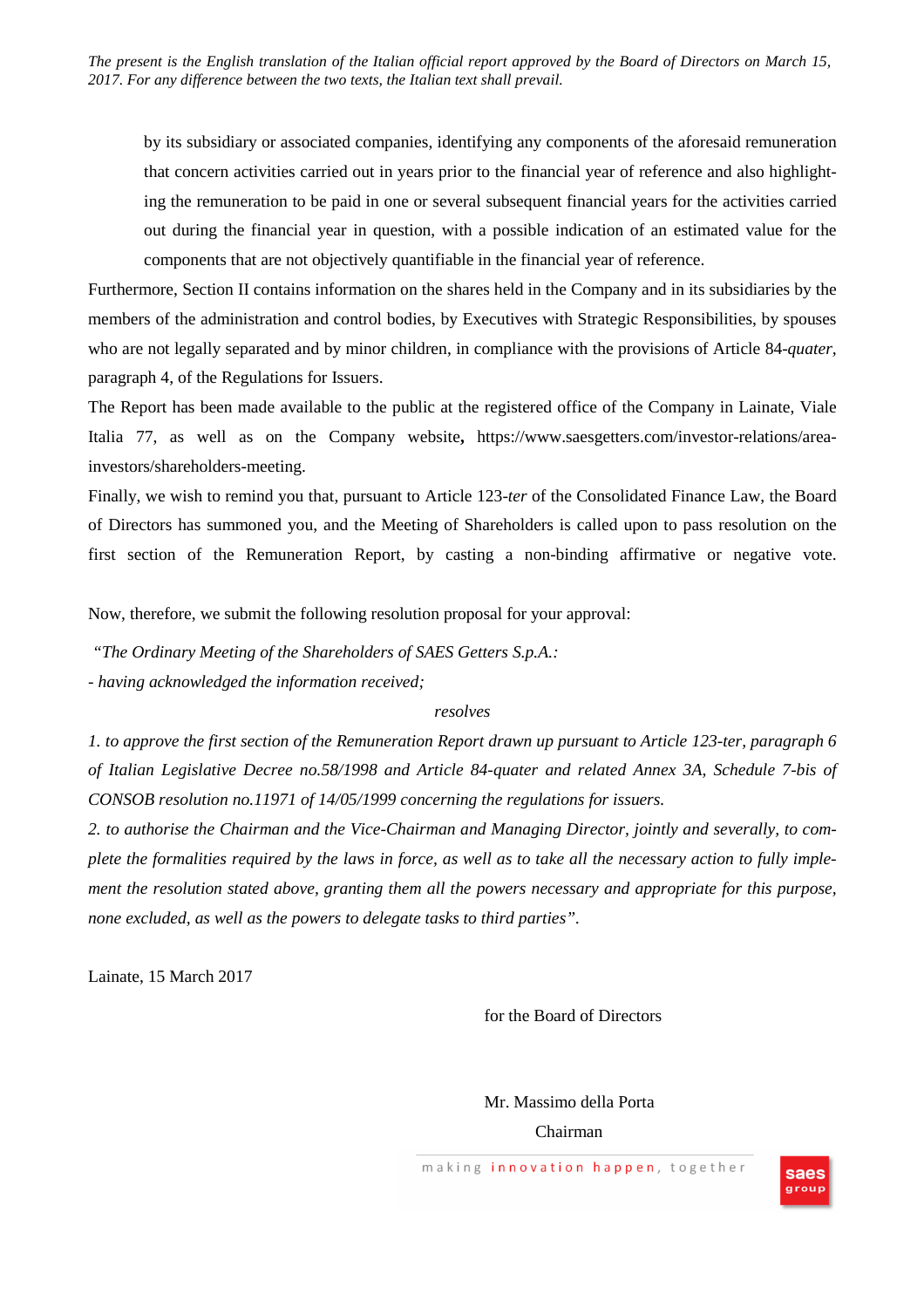

# **SAES Getters S.p.A.**

## **FIRST SECTION OF THE REMUNERATION REPORT**

Drawn up pursuant to Article 123-*ter*, paragraph 3, of Italian Legislative Decree no. 58/1998 and Article 84-*quater* and related Annex 3A, Schedule 7-*bis* - section I of

CONSOB resolution no.

11971/1999 on Regulations for Issuers.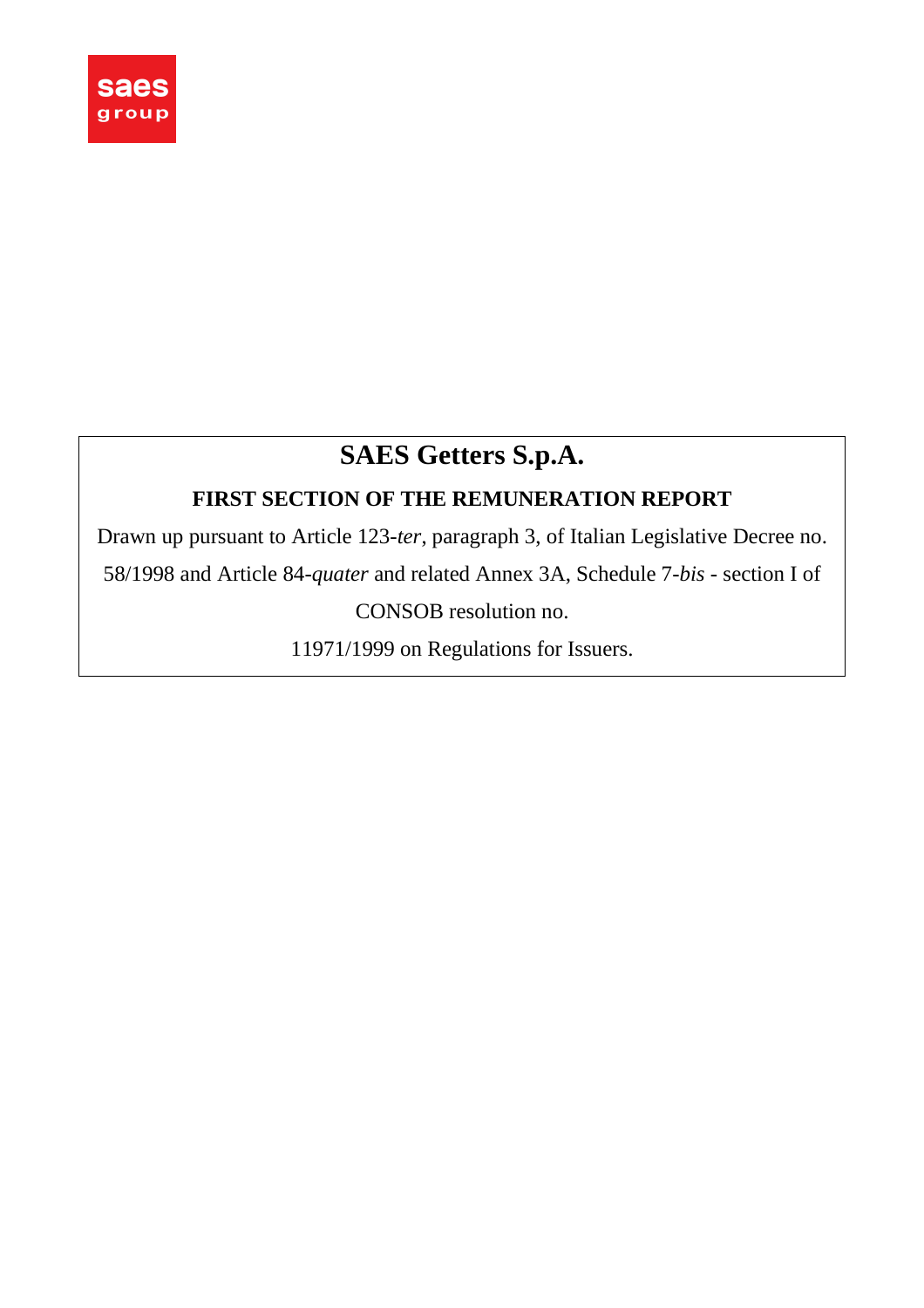

## **SAES GETTERS S.P.A. Remuneration Policy for Strategic Resources 2017**

### **Foreword**

The remuneration of directors and other executives with strategic responsibilities within SAES Getters S.p.A. (hereinafter "**SAES**" or the "**Company**") is determined to be in amount sufficient to attract, motivate and retain qualified professionals with the (managerial and technical) skills required to successfully manage the Company.

The Company defines the general policy on remuneration annually (the "**Policy**"), which summarises the principles and procedures that the SAES Group (as defined hereafter) abides by, in order to:

- **allow for the correct application** of remuneration practices as defined hereafter;
- guarantee an adequate level of **transparency** with regard to remuneration policies and the amounts paid out;
- encourage the **proper involvement** of competent company bodies in the assessment and approval of the Remuneration Policy.

The Policy is drafted in light of the recommendations contained in Article 6 of the Corporate Governance Code of Borsa Italiana S.p.A., as amended in July 2015, adopted by SAES, taking into account the provisions of Article 124-*ter* of Italian Legislative Decree no.58 of 24 February 1998, as subsequently amended (the "**Consolidated Finance Law**"), Article 84-*quater* of the CONSOB Regulation approved with resolution no. 11971 of 14 May 1999, as subsequently amended (the "Regulations for Issuers") and Annex 3A to the Regulations for Issuers, Schedule 7-*bis*. The Policy is also drafted in compliance with the provisions contained in the procedure for transactions with related parties, approved by the Board of Directors of the Company on 11 November 2010, pursuant to the regulations adopted by CONSOB with resolution no. 17221 of 12 March 2010, as subsequently amended and supplemented.

The Policy is applied to Directors and Executives with Strategic Responsibilities, as described in more detail hereafter.

Several terms used frequently are defined in the following Glossary:

*Code/ Corporate Governance Code:* the Corporate Governance Code of listed companies as amended in July 2015 by the Corporate Governance Committee and promoted by Borsa Italiana S.p.A. and its subsequent amendments.

*Remuneration and Appointment Committee***:** the Committee for Remuneration and Appointments set up by the Company in implementing Article 6 of the Code.

*Executive Directors or Directors performing special duties*: the Directors of SAES Getters S.p.A. holding the offices of Chairman or Managing Director of SAES Getters S.p.A.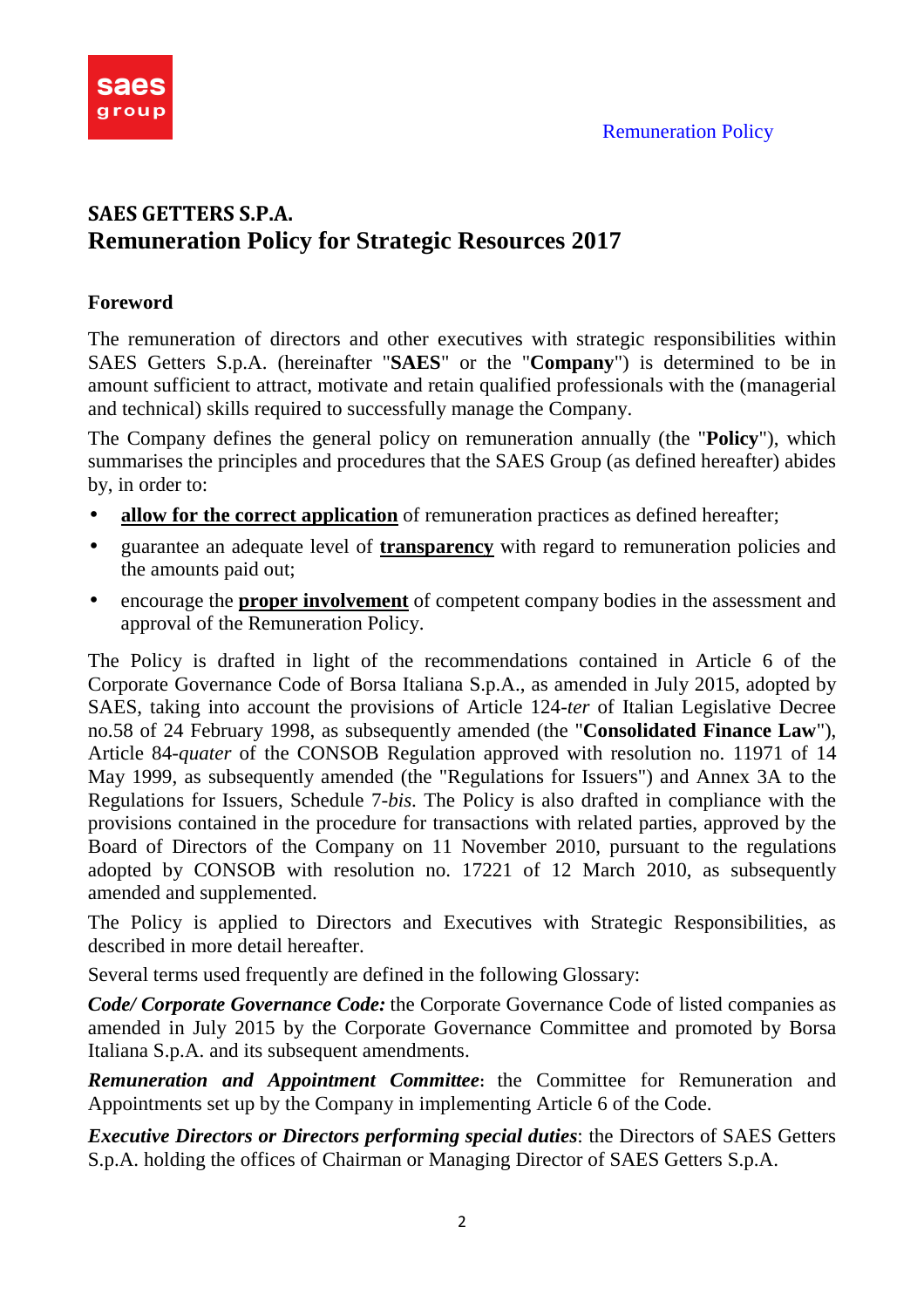

*Non-executive Directors and/or independent Directors and/or directors without special duties*: all the Directors of SAES Getters S.p.A. appointed by the Meeting of Shareholders of SAES Getters S.p.A. and the Directors in other Companies of the SAES Group that are also Executives of the Group.

*Executives with Strategic Responsibilities*: those that hold organisational offices that have the direct or indirect power and responsibility to plan, direct and control the activities of the Company, including the Directors (be they executive or otherwise) of the Company and also including statutory members of the Board of Statutory Auditors, as defined by the regulation adopted by CONSOB with resolution no. 17221 of 12 March 2010, as subsequently amended and supplemented, on transactions with related parties.

*Group or SAES Group:* the group of companies controlled by or connected to SAES pursuant to Article 2359 of the Italian Civil Code.

**GAE:** the fixed gross annual earnings component for employees.

*MBO (Management by Objectives):* indicates the annual variable component of remuneration paid to executives based on the achievement of predefined company objectives (for directors with executive responsibilities).

**PFS (Partnership for Success):** means the annual variable component of remuneration (on target bonus of 40% of the base salary), based on the achievement of pre-defined business objectives for executives with strategic responsibilities.

*LTI Plan:* indicates the "Long Term Incentive" Plan as illustrated in paragraph 7 of this Policy, with regard to executive directors, and in paragraph 9, with regard to executives with strategic responsibilities (excluding members of the Board of Statutory Auditors). The payment of this long-term component of variable remuneration is deferred by three years.

*Variable remuneration:* remuneration connected with the attainment of annual and longterm objectives, a relevant part of which (LTI Plan) is paid in a deferred way, as required by the provisions on company governance in the Code. The MBO/PFS and the LTI Plan constitute the total Variable Remuneration.

*Yearly Total Direct Compensation Target***:** indicates the sum (i) of the fixed gross annual earnings component; (ii) the variable gross annual earnings component that the executive would receive in case of achievement of objectives; (iii) the annualisation of the medium/long term gross variable component (so-called LTI Plan) that the executive has a right to receive in case of the achievement of medium/long term objectives.

### **1. Principles and objectives**

The Company defines and applies a Policy on remuneration every year.

The main objective of the aforesaid Policy is to attract, motivate, and retain the resources with the professional characteristics required to achieve the objectives set by the Group,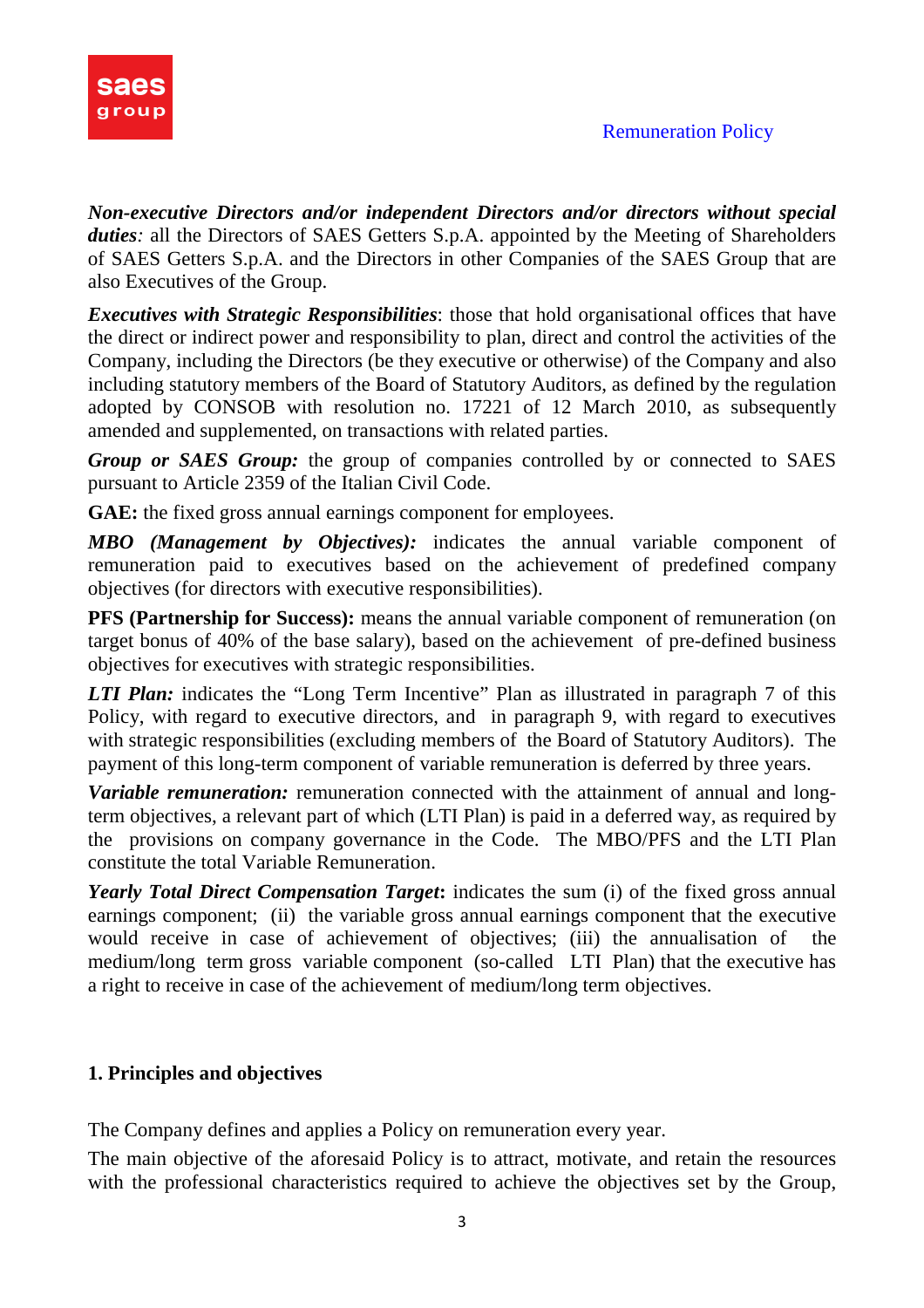

which is operating in increasingly more complex, diverse, and highly-competitive technological markets, while also taking into account the dynamics of the labour market.

In recent years the "business model" of the SAES Group has undergone considerable changes. This has required and still requires a continuous alignment of its remuneration policies. More specifically, the Company operates through its Business Units in multiple international markets, in different technological environments and, although its Headquarters are located in Italy, the Group management involves a specific multi-business approach with different speeds depending on the business/market, requiring complex skills and a strong cultural and managerial flexibility.

The Policy has been defined in order to align the interests of the top management with those of the shareholders, and is designed to pursue the prime objective of creating sustainable assets in the medium/long-term. A fundamental aspect of said objective is represented by the consistent and compliant observance, over time, of the core principles of this Policy.

Therefore, the most relevant aspect in determining remuneration is the creation of mechanisms that allow executives to identify with the Company, that are adequate for the global market of reference and that guarantee organisational stability.

### **2. Remuneration and Appointment Committee**

The Board of Directors set up the "Remuneration Committee" as part of the Board on 17 December 1999, now known as the Remuneration and Appointment Committee, and it is responsible for consulting and proposition-oriented tasks. In particular, in compliance with Article 6 of the Corporate Governance Code entitled "Remuneration of Directors", the Remuneration and Appointment Committee, as far as the management of remuneration issues is concerned:

- 1) draws up and defines a Remuneration Policy and submits it to the Board of Directors for approval;
- 2) periodically evaluates the adequacy, the overall coherence and the practical application of the Policy on the remuneration of directors and executives with strategic responsibilities and provides the Board of Directors with proposals and opinions with regard to the policies adopted by the Company with regard to remuneration, based on the information provided by the executive officers, and suggesting improvements, where needed;
- 3) examines the proposals on the remuneration of executive officers and executives with strategic responsibilities;
- 4) expresses opinions or submits proposals to the Board of Directors on the remuneration of executives vested with special appointments, based on the Policy;
- 5) verifies the accuracy and correct application of remuneration criteria for the Company's executives with strategic responsibilities and their consistency over time;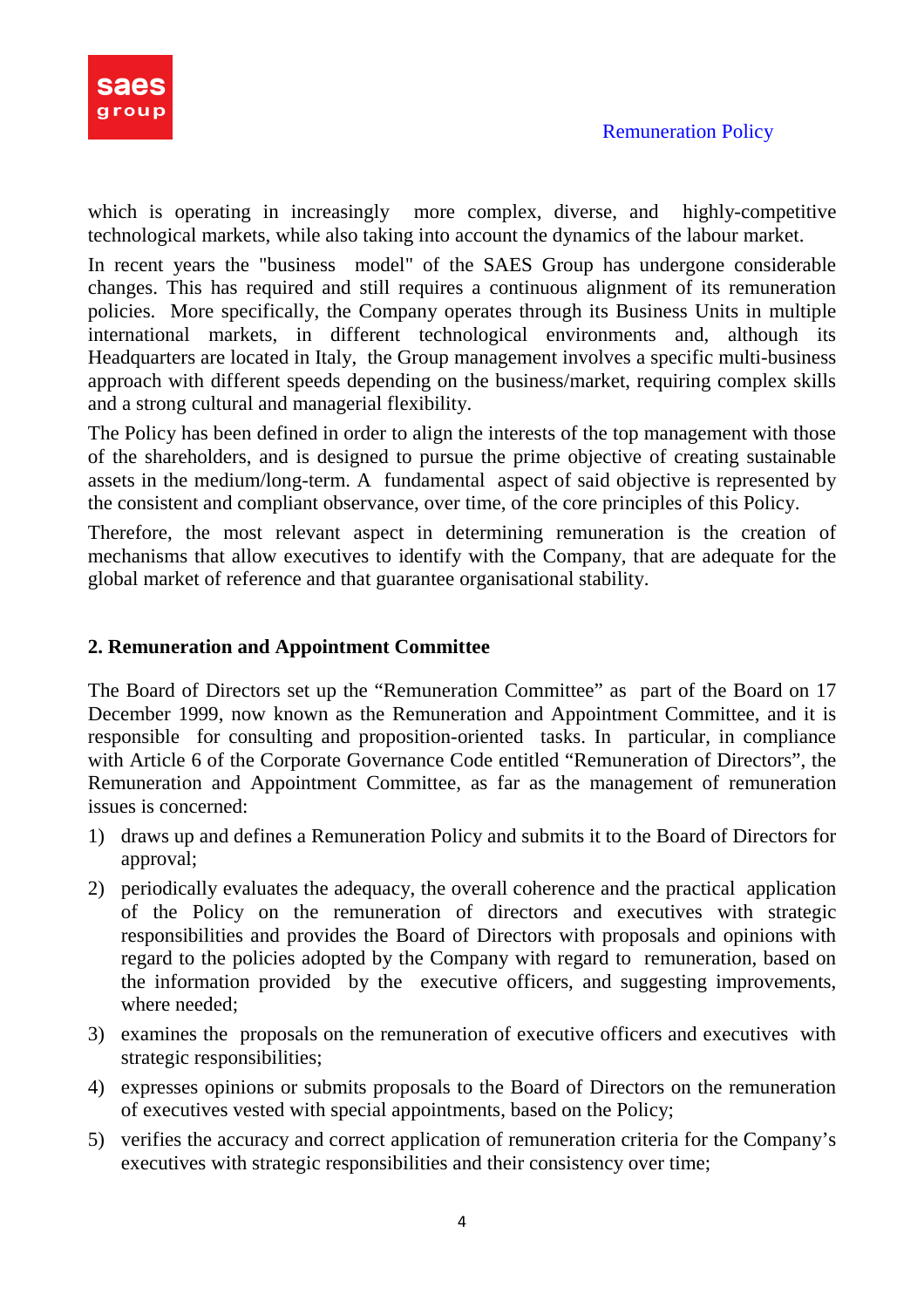

 $\overline{a}$ 

- 6) proposes and collaborates in establishing objectives (targets) with regard to the variable remuneration plans for executive directors;
- 7) verifies the achievement of the variable remuneration target defined for executive officers;
- 8) verifies the application of the resolutions taken by the Board of Directors with regard to remuneration.

At present, the Remuneration and Appointment Committee, as regulated by Article 6.P.3 the Corporate Governance Code, is made up of independent directors and non-executive directors, namely the following members: Gaudiana Giusti (independent director), Luciana Rovelli (independent director) and Adriano De Maio (non-executive director<sup>1</sup>). All members of the Remuneration and Appointment Committee possess extensive experience in economics/finance and remuneration, which is assessed by the Board of Directors at their time of appointment.

### **3. Procedure for the definition, approval, and implementation of the Policy**

The Policy was defined following a transparent process in which the Remuneration and Appointment Committee and the Board of Directors played a leading role.

The Board of Directors, as proposed by the Remuneration and Appointment Committee, defines and approves the Policy.

The Remuneration and Appointment Committee, in carrying out its tasks, ensures that there are suitable functional and operational connections with the competent Company structures. In particular, the Company's Human Resource Department, with the assistance, where needed, of specialised consulting firms, provides the Remuneration and Appointment Committee with all the information and analyses it requires.

The Chairman of the Board of Statutory Auditors or other auditor appointed by the Chairman participates in the meetings of the Remuneration and Appointment Committee. Such meetings can be attended also by the other Statutory Auditors.

Once defined, the proposed Policy drafted by the Remuneration and Appointment Committee is submitted for the approval of the Board of Directors, who may make the amendments or alterations it may deem necessary.

The Board of Directors, having consulted the Statutory Auditors and keeping in mind the observations and proposals of the Remuneration and Appointment Committee, reaches a final resolution on the Policy and approves the Remuneration Report detailed in the paragraph below.

The Remuneration and Appointment Committee approved the proposed Policy for the year 2017 on 29 November 2016. During this meeting the Committee evaluated the adequacy,

<sup>&</sup>lt;sup>1</sup> Independent Director pursuant to the combined provisions of Articles 147-ter, paragraph 4, and 148, paragraph 3, of the Consolidated Finance Law.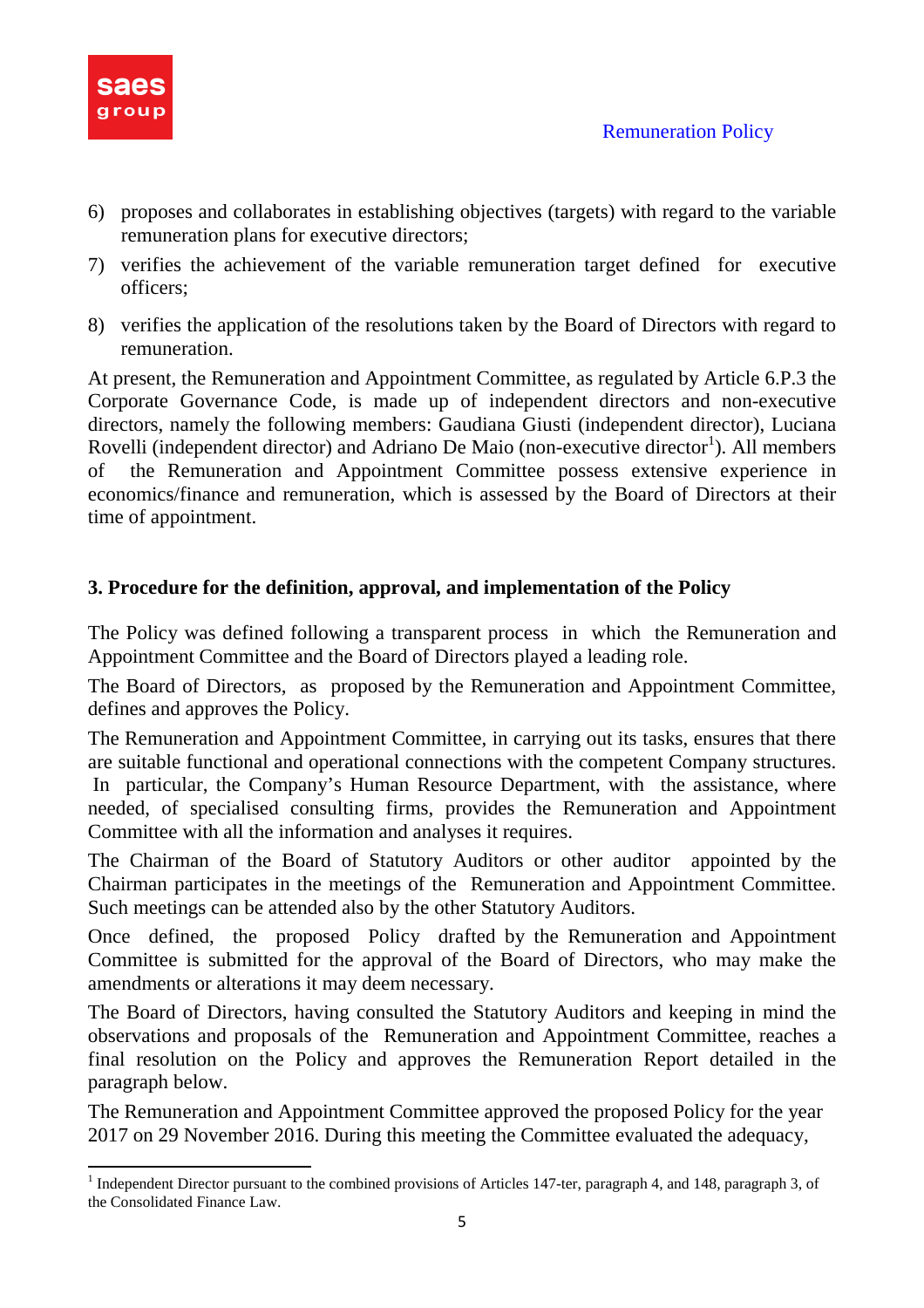

the overall coherence and the practical application of the 2016 Policy compared to the measures implemented by the Company.

The Board of Directors approved the Policy for the year 2017 on 16 February 2017.

Based on the Policy, the following are approved:

- by the Board of Directors: the remuneration and contract proposals for Executive Directors upon conferral of their appointment, according to company practice, as well as any amendment or adjustment, if needed;

- by the Company's Human Resources Department, with the approval of Executive Directors: the remuneration adjustment proposals for the executives with strategic responsibilities (excluding regular members of the Board of Statutory Auditors);

- by the Shareholders: the remuneration of the Board of Statutory Auditors (please see paragraph 11 below in this regard).

### **4. Transparency**

The Policy is part of the Remuneration Report to be submitted annually to the Meeting of Shareholders pursuant to Article 123-*ter* of the Consolidated Finance Law, which must be drafted in compliance with the provisions of Article 84-*quater* of the Regulations for Issuers and with Schedule 7-*bis* and 7-*ter*, contained in Annex 3A to the Regulations for Issuers (the **"Remuneration Report**"). The Remuneration Report, in Section II, also includes *(i)* an indication of the remuneration of the members of the control and management bodies, managing directors, if any, and, collectively, the executives with strategic responsibilities, and *(ii)* reports the shares owned by the members of the managing or control bodies, by managing directors and Executives with Strategic Responsibilities in the Company and in the Group.

The Remuneration Report is made available to the public at the Company's registered offices, on the Company website, and on the authorised storage mechanism (1INFO STORAGE) at least 21 days before the annual Meeting of Shareholders, generally coinciding with the meeting for the approval of the financial statements, so as to allow the Shareholders to express their non-binding vote to approve or disapprove the Policy. The results of the vote of the Shareholders on the Policy must be made available to the public on the Company website no later than 5 days after the meeting has taken place.

The Remuneration Report remains at the disposal of the public on the Company website in compliance with current regulations.

### **5. The Remuneration of Directors - general guidelines**

In the Board of Directors it is possible to distinguish between: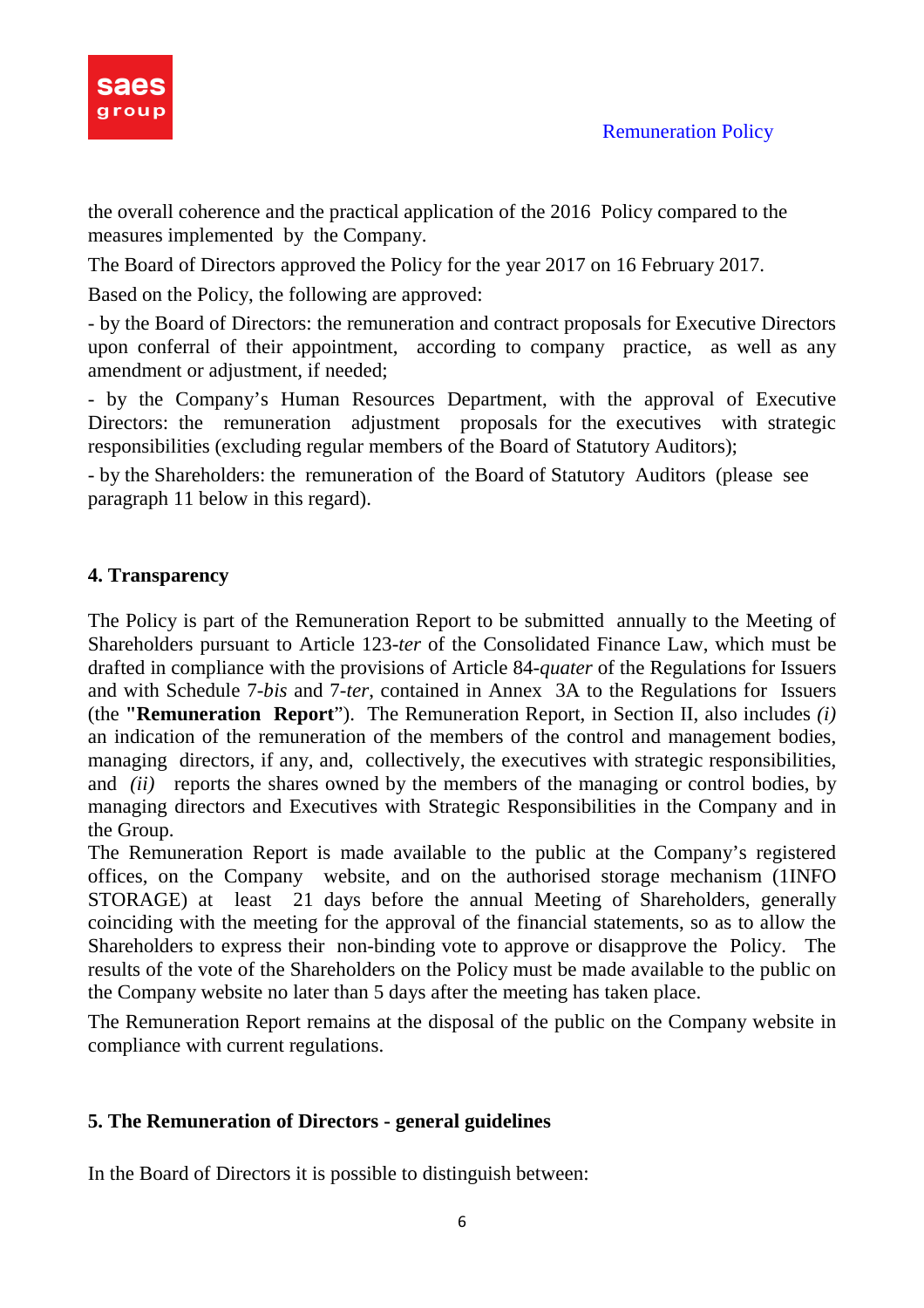

(i) executive directors;

(ii) non executive and/or independent directors.

The Board may also have executives with special appointments (members of the Remuneration and Appointment Committee or the Audit and Risk Committee, the director forming part of the Supervisory Body, the Lead Independent Director, and the members of the Committee for Transactions with Related Parties).

On the date of approval of this Policy, the directors are:

- executive directors: Chairman of the Board of Directors, Massimo della Porta (who also holds the office of *Chief Technology and Innovation Officer* as well as *Group CEO*) and the Managing Director, Giulio Canale (who also holds the office of *Chief Financial Officer* as well as *Deputy CEO*);
- non-executive directors: all the remaining directors, and namely, Stefano Proverbio, Luciana Rovelli, Adriano De Maio, Alessandra della Porta, Luigi Lorenzo della Porta, Andrea Dogliotti, Pietro Mazzola, Roberto Orecchia (*Lead Independent Director*) and Gaudiana Giusti.

The Meeting of Shareholders of SAES of 28 April 2015, on occasion of the appointment of the Board of Directors, defined the total compensation to be paid out pursuant to Article 2389, paragraph 1, of the Italian Civil Code, as wages and remuneration for its directors, appointing the Board of Directors with the task of dividing said total amount among its members.

In particular, the overall gross annual earnings was established by the Shareholders at EUR 120,000.00, and was subdivided by the Board of Directors in the meeting following their appointment, as follows:

- EUR 10,000 per director; and
- EUR 20,000 for the Chairman of the Board of Directors.

The Shareholders also resolved to pay the following remuneration to the committees forming part of the Board of Directors:

- EUR 9,000 per member of the Audit Committee and EUR 16,000 for its Chairman;
- EUR 4,000 per member of the Remuneration and Appointment Committee and EUR 7,000 for its Chairman.
- no additional remuneration was to be paid to the members of the Committee for Transactions with Related Parties.

The additional remuneration for directors performing special duties was determined by the Board of Directors.

The Board determined the following yearly remuneration:

• EUR 16,000 to the independent director forming part of the Supervisory Body;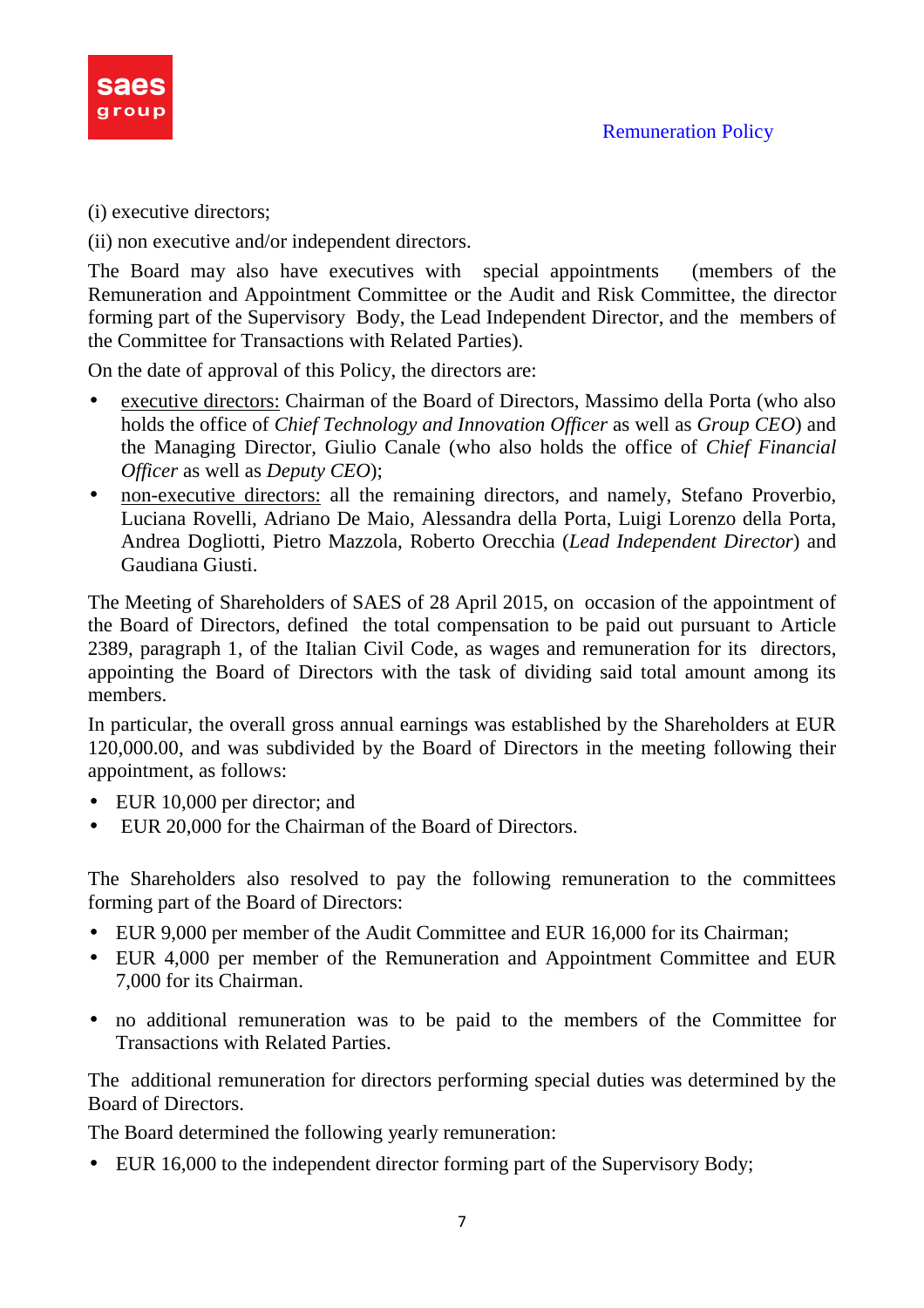

• EUR 20,000 to the Lead Independent Director.

Directors are also entitled to the refund of all expenses incurred in the performance of their duties.

In line with best practices, an insurance policy, the so-called D&O (Directors and Officers) Liability is entered into, covering for third-party liability of corporate bodies acting in their capacity as directors or officers. This insurance policy is aimed at holding the Group harmless from the losses deriving from any damages connected and attributable to the events foreseen in the applicable National Collective Labour Agreement and as defined in the relevant provisions of the appointment contract, excluding any wilful misconduct or gross negligence.

Furthermore, in line with best practices, non-executive directors are not entitled to a variable remuneration adjustment, nor are they entitled to any stock-based remuneration plan.

### **6. Remuneration of Executive Directors (Chairman and Managing Director)**

The Remuneration and Appointment Committee submits proposals and/or opinions to the Board of Directors on the remuneration to be attributed to executive directors.

The remuneration of executive directors is comprised of the following elements:

- a fixed component of gross annual earnings;
- a variable component divided into two parts:
	- $\checkmark$  one payable annually (called MBO), to which directors are entitled upon the achievement of pre-defined company objectives;
	- $\checkmark$  a medium/long-term component with deferred payment (so-called LTI Plan).

The Company believes that remuneration should be connected to company performance. Nevertheless, the competitive aspect of remuneration should not be based on an excessive emphasis on short-term results alone, but rather on a balanced middle-ground between fixed and variable remuneration, avoiding unbalanced highs or lows that would hardly be justified in a business where the success of the Company is not always directly linked to short-term performance.

The fixed component is determined proportionally to the range of the tasks to which each executive is appointed and the responsibilities undertaken, and it must also reflect the experience and competence of each executive director, so as to justly compensate the position, efforts, and performance even in case the Company's objectives are not achieved due to causes beyond the control of the executive directors (i.e. adverse market conditions). Equally important is the consistency with which the Policy is applied through time, to ensure the necessary organisational stability.

In determining the remuneration and its single components, the Board of Directors takes into account the scope of the appointments conferred upon the executive directors and the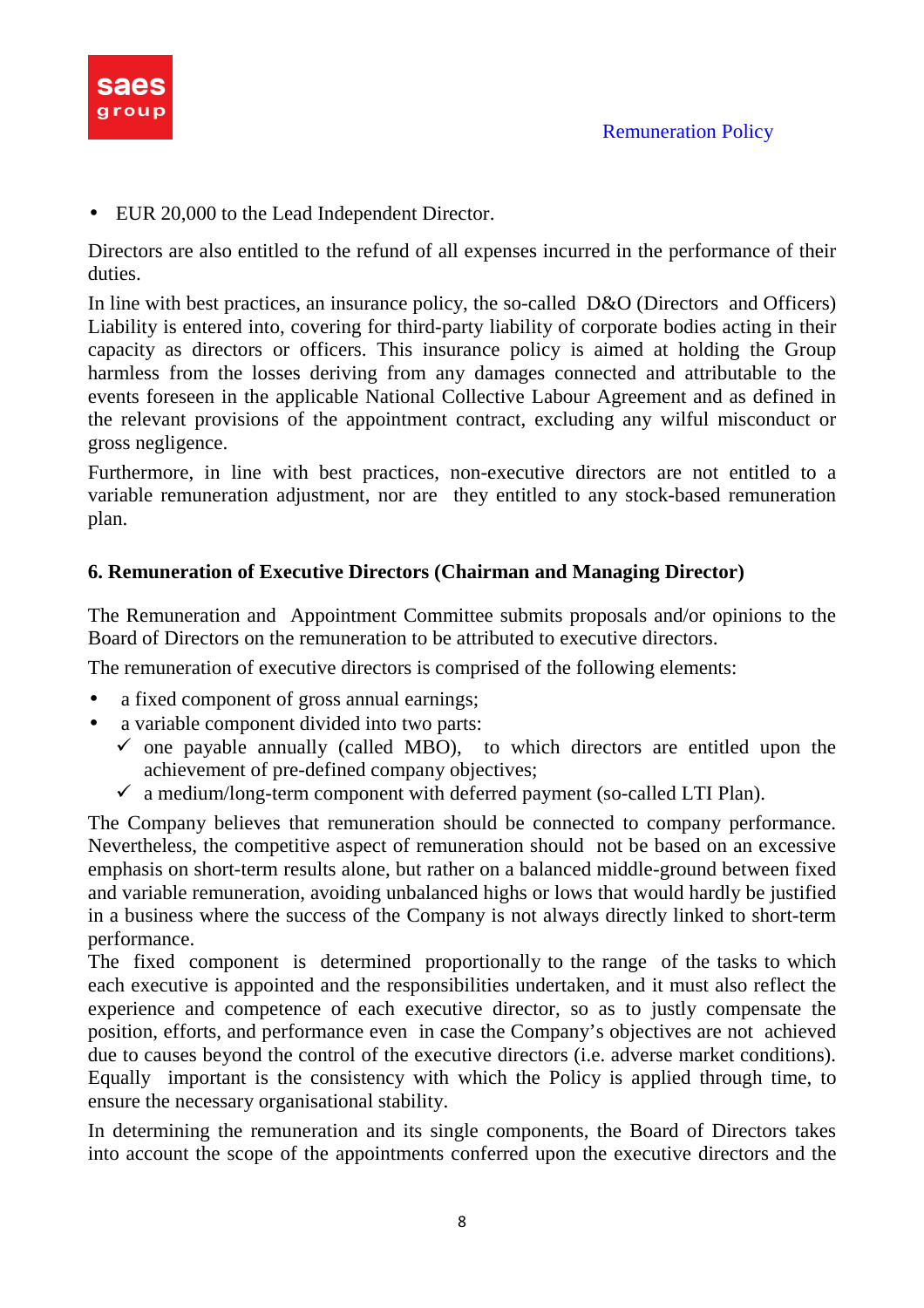

related seniority in holding the office. In particular, remuneration is determined based on the following criteria:

- **a)** the fixed component weighs upon the Yearly Total Direct Compensation Target in a generally adequate and sufficient measure, in order to avoid excessive fluctuations which could not be justified in light of the labour market structure indicated above and the specific nature of the technological business in which SAES Group operates;
- **b**) the (yearly) MBO target incentive, assigned to executive directors upon achieving company objectives, may represent a significant component of remuneration, but it may not exceed the total amount of the fixed gross annual earnings component/GAE;
- **c)** all payments are payable only after the approval by the Shareholders of the relevant financial statements.

The executive directors who hold positions on the board of directors of the subsidiaries do not receive any remuneration in addition to the remuneration described in this Policy. Please refer to section 7 below for a more detailed description of the MBO and LTI Plan.

For executive directors not under top-management labour agreements, the Board of Directors generally provides for the following, with the purpose of ensuring comparable work conditions as those provided by the Law and/or by the National Collective Labour Agreement to the Italian executive officers of the Group and the most correct market benchmarks:

• Directors' Termination Indemnity ("**TFM**") pursuant to Article 17, paragraph 1, letter c) of the Consolidated Text of the Laws on Income Tax ("T.U.I.R.") no. 917/1986, having similar characteristics to those typical of regular Termination Severance ("TFR") pursuant to Article 2120 of the Italian Civil Code, due, pursuant to the Law, to the Italian executive officers of the Group, inclusive of all contributions borne by the employer, normally payable to social security Institutes or Funds for manager-level employment contracts. The Directors' Termination Indemnity was regularly instituted by the Shareholders of SAES Getters S.p.A. on 27 April 2006, and by the subsequent meetings for their appointment (21 April 2009, 24 April 2012 and 28 April 2015). The Chairman and the Managing Director are entitled to such Termination Indemnity, as well as additional directors with operative/executive appointments, as indicated by the Board of Directors, after having examined the remuneration and social contribution status of each director.

The institution of Directors' Termination Indemnity is aimed at obtaining, upon retirement, a sufficient retirement fund – in line with Italian and international standards, which is conventionally fixed at 50% of the last salary received.

The resolutions relating to the Directors' Termination Indemnity were implemented by the stipulation/purchasing of a Directors' Termination Indemnity insurance policy, with a leading insurance company, in the name of the Company, in compliance with the requirements of Law, funded by an annual premium of an amount equal to the accrual for severance indemnity, in order to reach company objectives. Said provision is at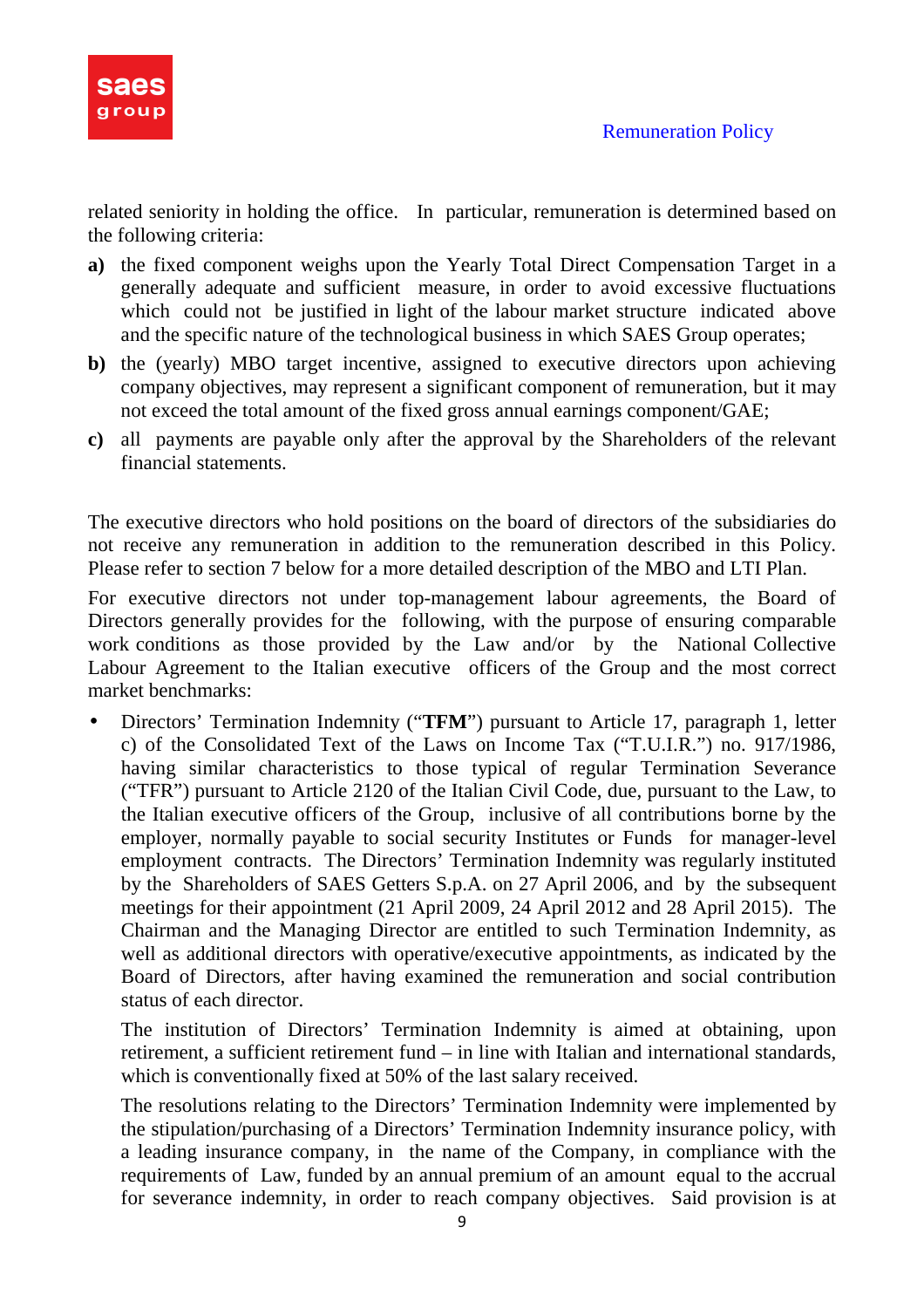

20% of the fixed and variable remuneration paid to directors, as resolved by the Board of Directors pursuant to Article 2389 of the Italian Civil Code.

- an insurance policy covering work and non-work related injuries, with premiums paid by the Company;
- indemnity for permanent invalidity or death caused by illness;
- health insurance:
- additional benefits typically awarded to top managers.

As of the date of validity of this Policy, the Company has no incentive plans based on financial instruments.

The Board of Directors, upon the request of the Remuneration and Appointment Committee, may award discretional bonuses to executives for specific exceptional operations, in terms of strategic relevance and consequence that have an impact on the Group's results.

An analysis of the positioning, composition, and, more generally, of the competitiveness of the remuneration of executive directors is carried out by the Remuneration and Appointment Committee and by the Board of Directors, with the assistance, where needed, of external consultants with proven and specific expertise in the field, and ascertained independence.

### **7. MBO and LTI Plan**

The annual variable component of remuneration ("**MBO**") requires an evaluation of the executive's performance on a yearly basis. The MBO objectives for executive directors are established by the Board of Directors, in line with the Policy, upon a proposal by the Remuneration and Appointment Committee, and are connected with the performance, on an annual basis, of the Company and the Group.

Accrual of the annual variable component is subject to the achievement of the "EBITDA" parameter.

In particular, the amount of MBO awarded to executive directors may never amount to more than 100% the fixed component of gross annual earnings/GAE. In order to contribute to the attainment of medium/long-term interests, in 2009 the Group adopted a medium/long-term incentive system connected with the achievement of the objectives contained in the threeyear strategic plan, i.e. the LTI Plan.

If the objectives of said three-year strategic plan are achieved, the executive directors participating in such objectives accrues an LTI incentive determined as a percentage of the fixed component of gross annual earnings/GAE awarded at the time in which his/her participation in the LTI Plan was established. This medium/long-term variable component based on a target can in no case be in excess of 100% of the fixed component of gross annual earnings/GAE upon reaching the target. Should results not only reach but go beyond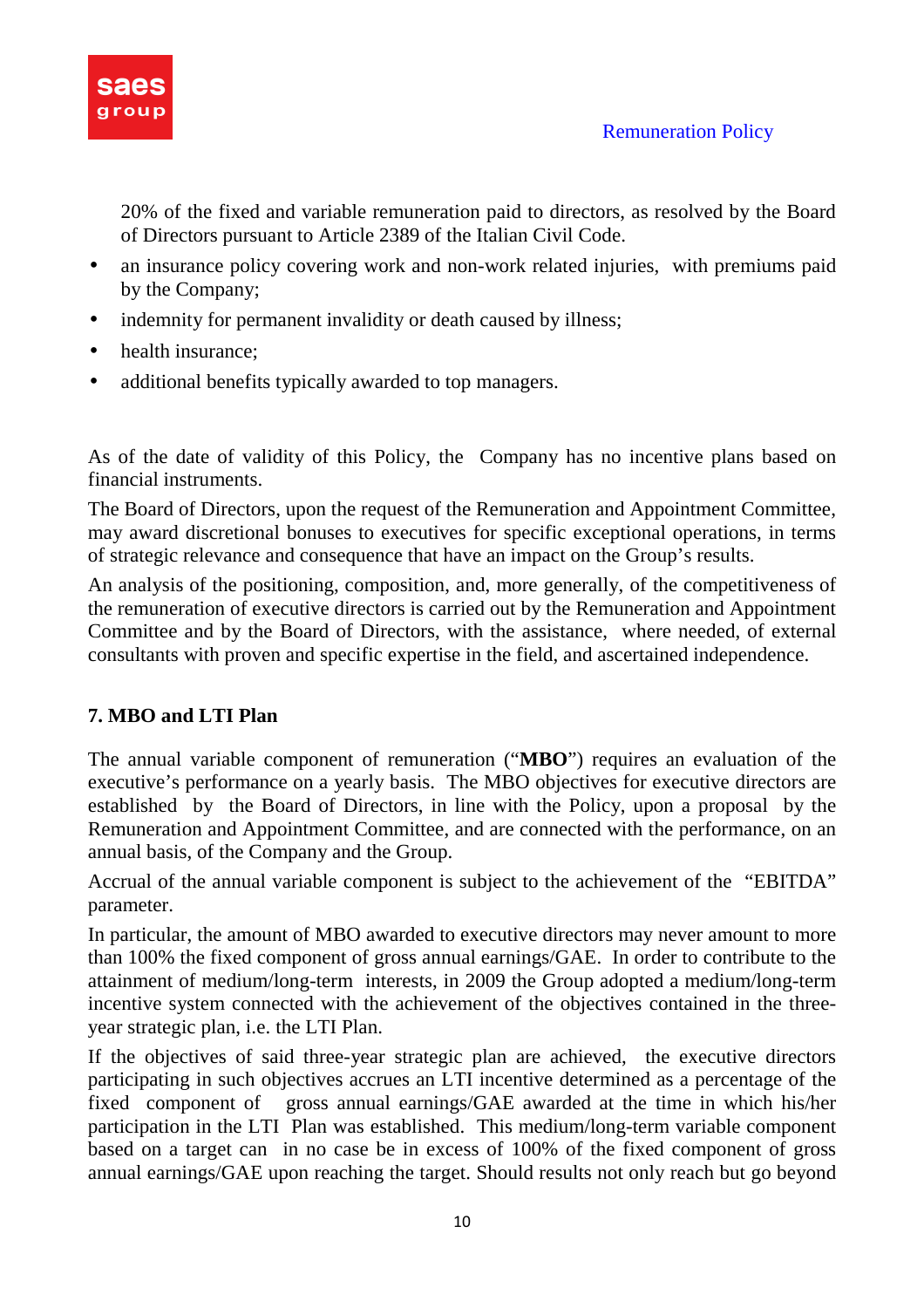

the target, the incentive shall increase up to a maximum cap of 200% of the fixed component of gross annual earnings/GAE.

Payment of this incentive is deferred to the last year of the three-year period. Payment is subject to the Shareholders' approval of the financial statements for the relevant year.

With regard to the variable components of the remuneration of executive directors, please note that the Remuneration and Appointment Committee draws up and presents the MBO objectives to the Board of Directors, on an annual basis, and, during the following year, assesses the performance of each director in order to verify the attainment of the MBO objectives of the previous year.

The Remuneration and Appointment Committee is also in charge of proposing the target goal of the LTI Plan to the Board of Directors, upon presentation and approval of the threeyear plan, and on its expiry shall carry out a verification of the performance of the executive order to define the achievement of the LTI Plan.

In the event that the entitlement threshold of the objectives is not reached, the director in question receives no incentive, or even a pro-rata share, of the LTI Plan.

The LTI Plan is also aimed at promoting retention: in case of termination of the appointment, for any reason, before the end of the three-year period, directors cannot claim any right over the LTI Plan, and consequently the three-year incentive, and even a pro-rata share thereof, will not be paid out.

### **8. Indemnity in case of resignation, dismissal, or termination**

With regard to executive directors, the Company does not pay out any extraordinary indemnity linked to end of term of office.

No indemnity is due in case of revocation of appointment for cause.

A specific indemnity may be awarded in case of revocation by the Meeting of Shareholders or revocation, by the Board of Directors, of the powers granted to a director, without cause, or termination of the employment agreement upon the initiative of the director for just cause, due, for example, to a substantial modification to the role or powers of such director, and/or in case of a hostile take-over or more generally dismissal for cause due to reasons other than those mentioned above by way of example.

In such cases, the allowance is equal to 2.5 years of the annual gross earnings, meaning the sum of the total remuneration (fixed remuneration to which the average of the variable perceived in the previous two years must be added).

Said amount is defined with the aim of guaranteeing uniform treatment among executive directors and Executives with Strategic Responsibilities, and is in line with the prevailing market practices of listed companies.

In case of revocation of the powers by the Board of Directors, motivated by a significantly substandard company performance (i.e. not under 40%) in relation to the results of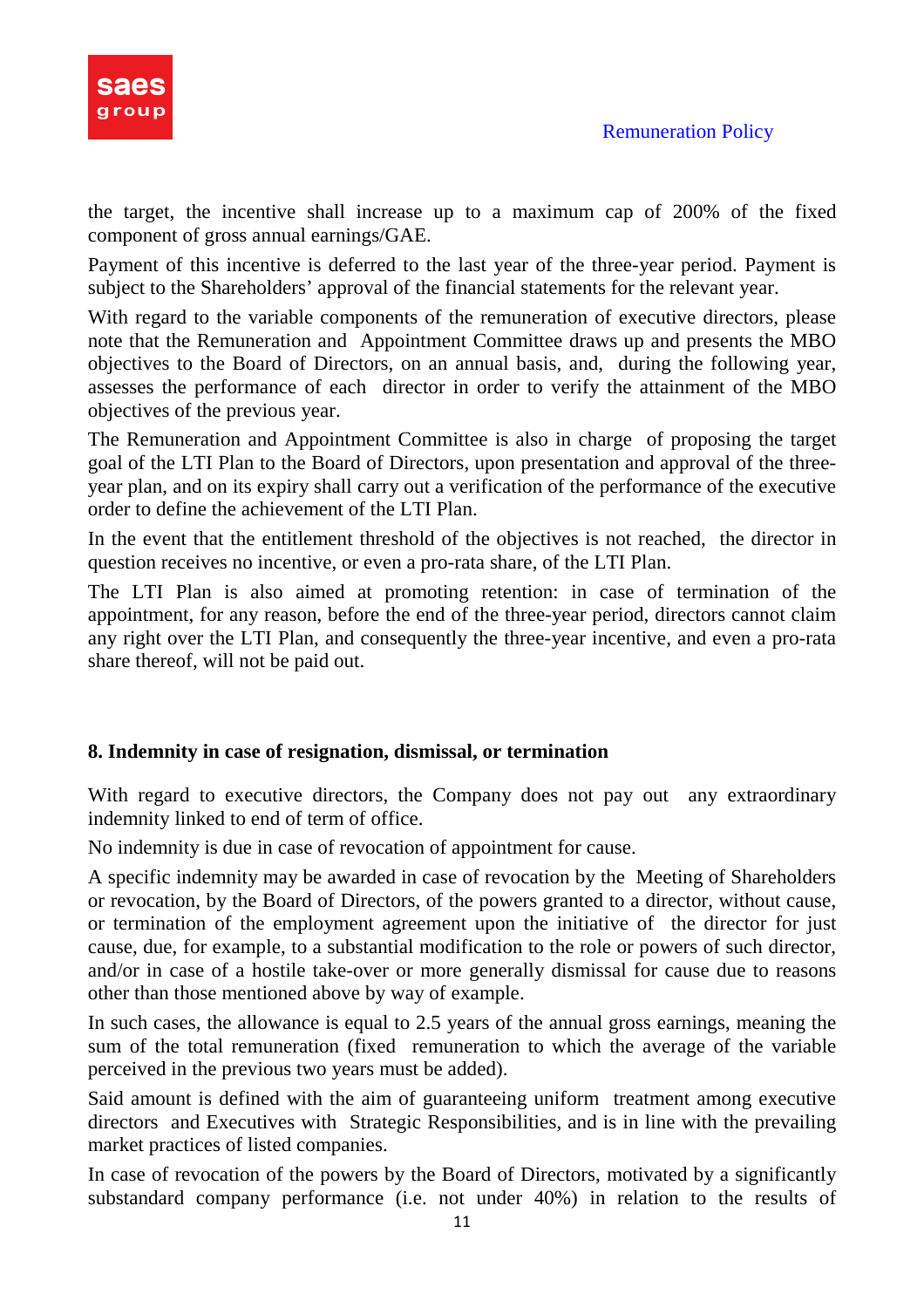

comparable companies – in terms of size and market of reference – or of a relevant harm to the company's value, unrelated to market fluctuations, said indemnity may be reduced, or, in extreme circumstances, be completely revoked.

In case of non-renewal, remuneration equal to 2.0 years of the annual gross earnings is envisaged, meaning the sum of the total remuneration (gross annual earnings defined as the total of the fixed annual earnings increased by the average of the variable remuneration perceived in the previous two years).

In case of resignation, executive directors are not entitled to any indemnity. Executive directors may resign with a six-month notice.

In case of illness or injury, which may prevent a director performing special duties from carrying out his/her duties, said director shall be entitled to receive, for a period not exceeding twelve (12) consecutive months, an indemnity equal to one year's basic salary. Once the said period has expired, the Company may choose to terminate the employment agreement with said director, with a three-month prior notice, paying an indemnity of EUR 1,500,000.00 gross.

### **9. Remuneration of Executives with Strategic Responsibilities (excluding regular members of the Board of Statutory Auditors)**

In order to motivate and retain executives with strategic responsibilities (i.e. first-level managers and members of the so-called Corporate Management Committee, a company committee outside of the corporate structure that includes first-level officers of the Company with reporting functions, where executive directors provide and share guidelines and objectives, thus excluding all regular members of the Board of Statutory Auditors), remuneration guidelines are as follows:

- a fixed component of gross annual earnings/GAE;
- a variable component paid annually (called PfS or "Partnership for Success"), which is awarded upon reaching pre-defined company/personal objectives with a on target bonus of 40% of the basic annual salary;
- a medium/long-term variable component (LTI Plan) connected to specific objectives, with deferred payment and a maximum cap of one year's salary, calculated on the basic salary at the time of assignment of the incentive.

Basic salaries/GAE are verified, and, if necessary, adjusted on an annual basis by the Human Resources Department, and approved by the executive directors, taking a number of factors into consideration, including, by way of example, but not limited to: a) labour market fluctuations; b) work performance; c) level of responsibility/capacity; d) balance/equality of internal retribution levels; e) benchmark of similar positions in comparable companies; and f) experience, competence, potential and career opportunities.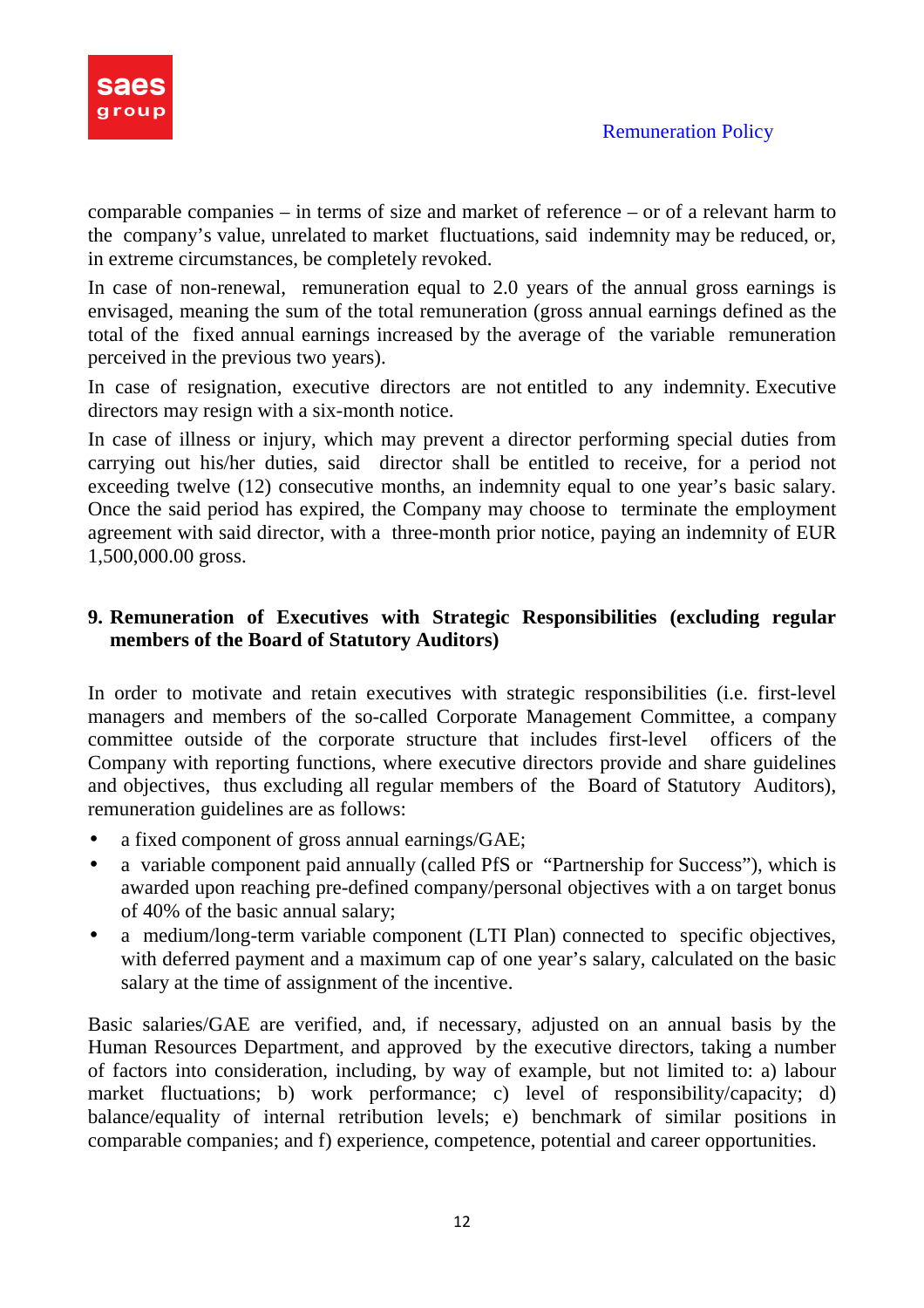

Variable components are aimed at motivating executives with strategic responsibilities to reaching annual objectives (MBO/PfS), as well as long-term strategic objectives.

The LTI Plan for Executives with Strategic Responsibilities is aimed at promoting the loyalty and motivation of key resources, based on a retribution structure with several modified components, allowing the accrual of long-term capital. The LTI Plan is aimed at guaranteeing the Company greater organisational stability as a result of key-positions being held by the same people, and thus obtaining managerial continuity and alignment with strategic company objectives also in the medium-term.

Executives with Strategic Responsibilities, being hired under executive contracts, enjoy non-monetary benefits that include health insurance, injury policies (both work and nonwork related), life insurance policies and social security benefits. During 2013, the Company established an ad hoc programme of non-monetary benefits called "Flexible Benefits" for executives with strategic responsibilities and other executives of the Company, the amount of which varies depending on the seniority of service of the executive (seniority calculated with exclusive reference to SAES). For 2017 the amounts shall be as follows: EUR 3000 for managers with seniority working in SAES for over 6 years, EUR 2000 for the other managers.

Finally, executives with strategic responsibilities enjoy indemnities in case of termination of the employment relationship without just cause by the Company, pursuant to the National Collective Labour Agreement (CCNL Dirigenti Industria), which provides for quantitative limits and application procedures.

Executives with Strategic Responsibilities who hold positions on the Boards of Directors of subsidiaries or other corporate bodies (e.g. the Supervisory Body) do not receive any remuneration in addition to the remuneration they receive as employees (the aforesaid paragraph is also applicable to all other executives of the Group that do not have strategic responsibilities).

### **10. Non-competition agreements and of change of controls**

The Company may enter into non-competition agreements with executive directors and Executives with Strategic Responsibilities, which may provide for the payment of a sum related to remuneration with regard to the duration and scope of the obligations deriving from said agreement.

Non-competition obligations shall refer to the market sector in which the Group operates, and may extend to all the Countries in which the Group operates.

For the Executives with Strategic Responsibilities, meaning the first line managers that are part of the Corporate Management Committee at the time of the event (i.e. change of control), a bonus equal to 2.5 years of gross annual earnings is paid out in the event of termination of employment due to a change of control.

 A "change of control" is defined as any event that directly or indirectly alters the ownership structure, the control chain of the Company and the Company's parent that may be exercised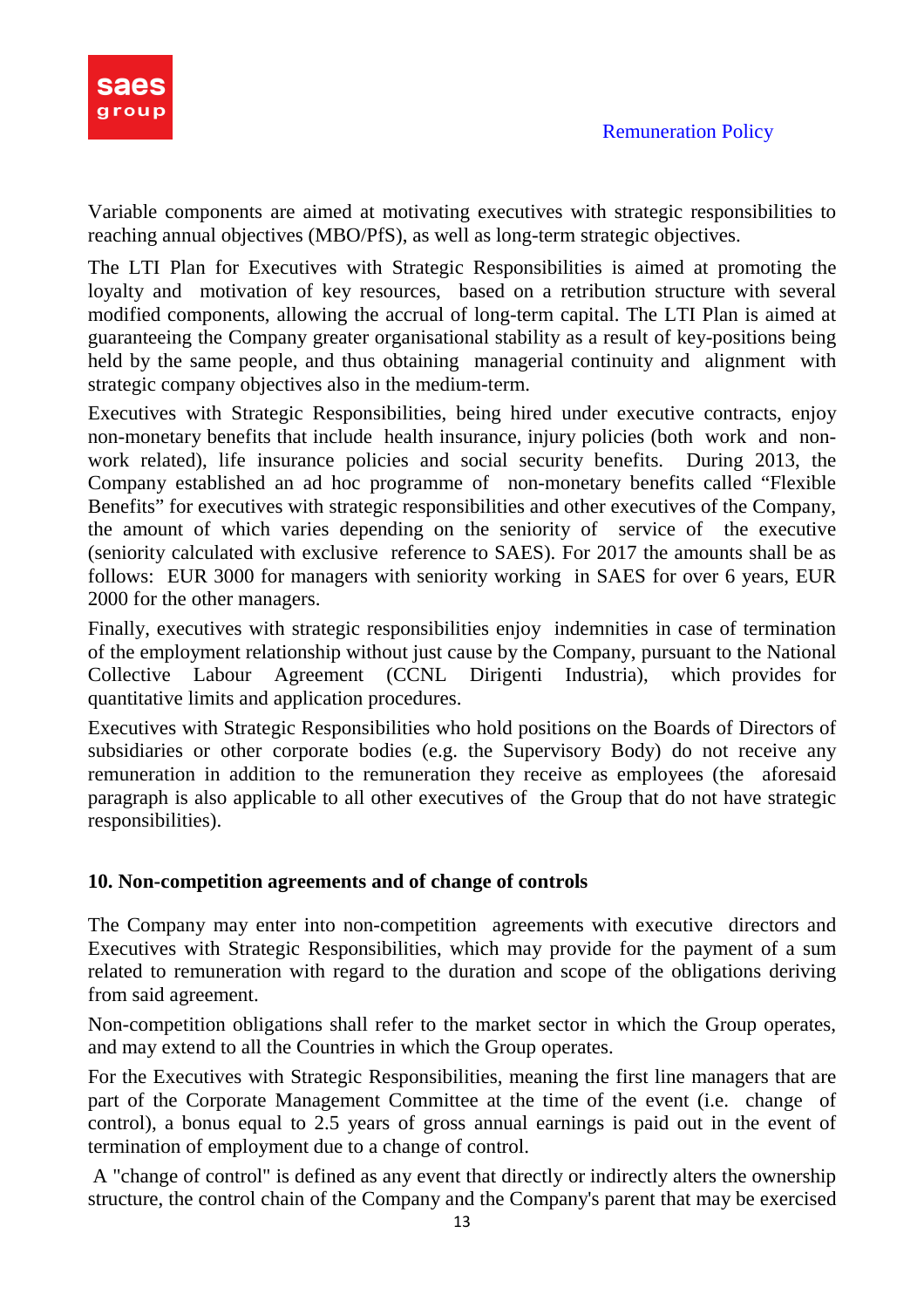

by the Company or by the executive as a better condition than the National Collective Labour Agreement for Industrial Managers ("CCNL Dirigenti Industria") in force.

The aforesaid requirement fully replaces the provisions set forth in the National Collective Labour Agreement for the case in question (Article 13 CCNL Dirigenti Industria).

### **11. Remuneration of the Board of Statutory Auditors**

The remuneration to be awarded to the Board of Statutory Auditors is decided by the Shareholders upon the appointment of said board on the basis of professional fees (as long as they are applicable) and/or normal market practice.

Depending on their participation in other control bodies (for example, the Supervisory Body), and within the limits provided for by the applicable laws, Statutory Auditors may be entitled to additional remuneration.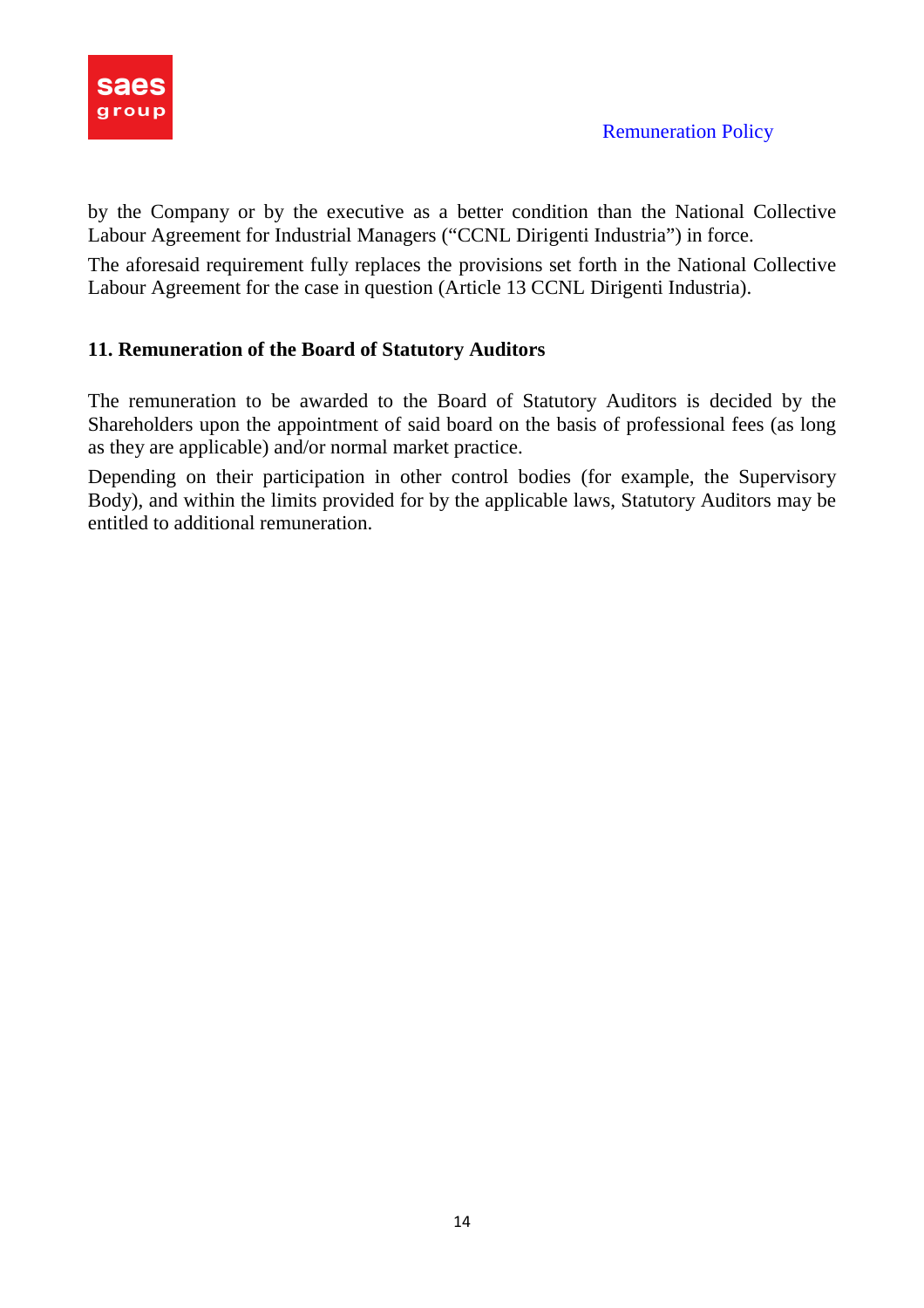

# **SAES Getters S.p.A.**

## **SECOND SECTION OF THE REMUNERATION REPORT**

Pursuant to article 123-*ter*, paragraph 4, of Legislative Decree no. 58/1998 and article 84-*quater* and related Annex 3A, Schedule 7-*bis* – section II – Table 1, Table 3B and Schedule 7-*ter* – Table 1 and 2 of Consob resolution no. 11971/1999 relating to issuer regulations.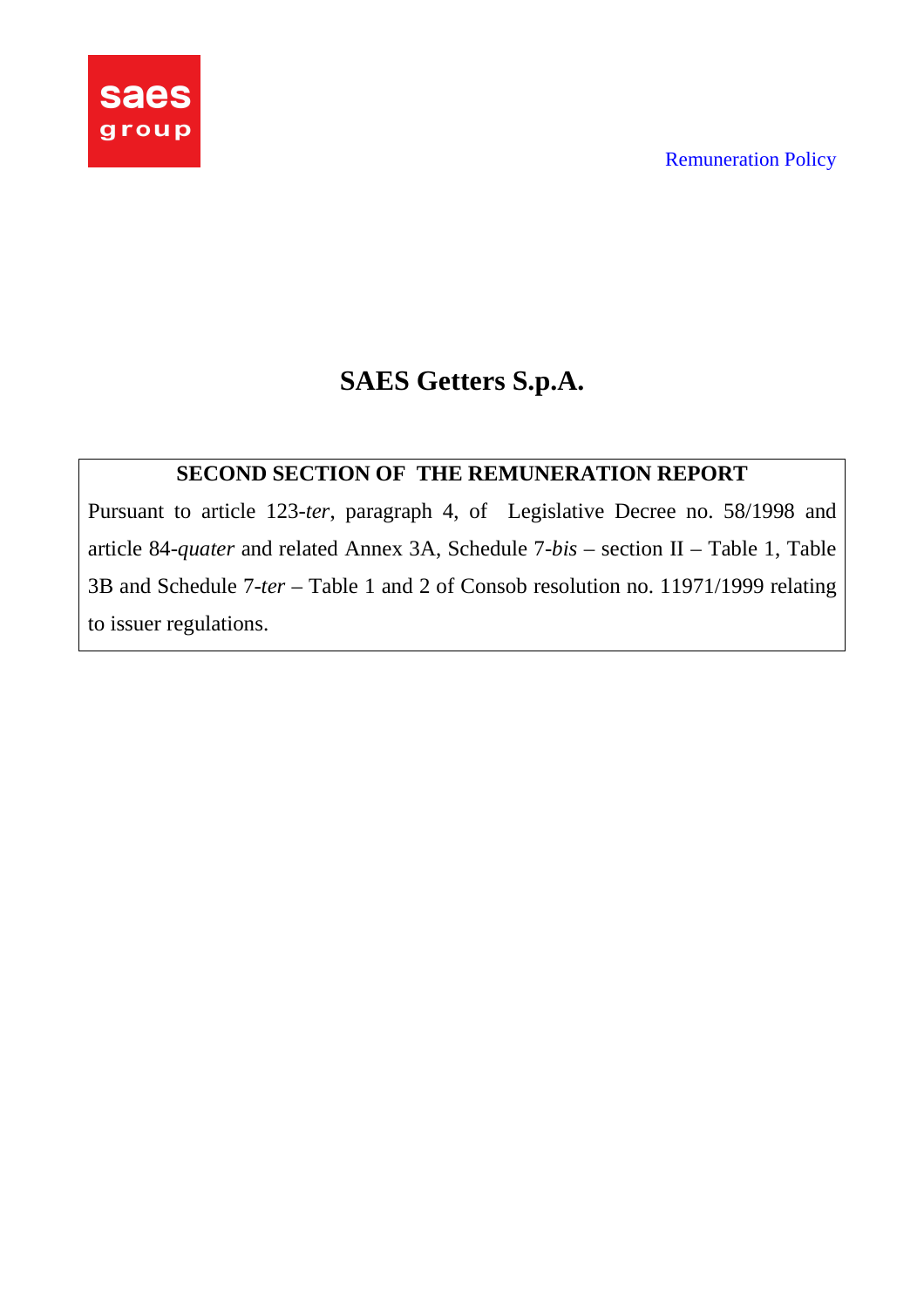GENERALI E AI DIRIGENTI CON RESPONSABILITA' STRATEGICHE

| SOGGETTO               | <b>DESCRIZIONE CARICA</b>                                                                                                                                                    |                                                   |                          |                            |                                                 |                               |                               | <b>COMPENSI</b>            |                               |                               |                                   |                                                    |
|------------------------|------------------------------------------------------------------------------------------------------------------------------------------------------------------------------|---------------------------------------------------|--------------------------|----------------------------|-------------------------------------------------|-------------------------------|-------------------------------|----------------------------|-------------------------------|-------------------------------|-----------------------------------|----------------------------------------------------|
| (A)                    | (B)                                                                                                                                                                          | (C)                                               | (D)                      | (1)                        | (2)                                             | (3)                           |                               | (4)                        | (5)                           | (6)                           | (7)                               | (8)                                                |
| Cognome<br><b>Nome</b> | Carica                                                                                                                                                                       | Periodo per cui è<br>stata ricoperta la<br>carica | Scadenza<br>della carica | Compensi<br>fissi          | Compensi per la<br>partecipazione a<br>comitati | Compensi variabili non equity |                               | Benefici non<br>monetari   | Altri compensi                | <b>Totale</b>                 | Fair Value dei<br>compensi equity | Indennità di fine<br>carica o di<br>cessazione del |
|                        |                                                                                                                                                                              |                                                   |                          |                            |                                                 | Bonus e altri<br>incentivi    | Partecipazione<br>agli utili  |                            |                               |                               |                                   | rapporto di lavoro                                 |
| <b>DIRGENTI</b>        | Corporate Human<br><b>Resources Manager</b>                                                                                                                                  |                                                   | (1)                      | $659.870$ (2) €<br>€       | $-$ (3)                                         | 433.995 (4) €<br>l€           | $\sim$                        | € 19.600,05 (5) $\epsilon$ | $\overline{\phantom{a}}$      | €<br>1.113.464,44             |                                   |                                                    |
| <b>STRATEGICI</b>      | <b>Corporate Operations</b><br>Manager<br><b>Group Legal General</b><br>Counsel<br>Corporate Research<br>Manager *<br>Group<br>Administration,<br><b>Finance and Control</b> |                                                   |                          |                            |                                                 |                               |                               |                            |                               |                               |                                   |                                                    |
| (1)                    |                                                                                                                                                                              | Compensi nella società che redige il bilancio     |                          | € 659.869,83               | $\overline{\phantom{a}}$                        | € 433.994,56                  | €<br>$\overline{\phantom{a}}$ | € 19.600,05                | €<br>$\overline{\phantom{a}}$ | € 1.113.464,44                | $\sim$                            | $\overline{\phantom{a}}$                           |
| (II)                   | Compensi da controllate e collegate                                                                                                                                          |                                                   |                          | (6)<br>€<br>$\blacksquare$ |                                                 |                               |                               |                            |                               | €<br>$\overline{\phantom{a}}$ |                                   |                                                    |
| (III)                  | <b>Totale</b>                                                                                                                                                                |                                                   |                          | € 659.869,83               | $\overline{\phantom{a}}$                        | € 433.994,56                  | €<br>$\overline{\phantom{a}}$ | € 19.600,05                | €<br>$\overline{\phantom{a}}$ | € 1.113.464,44                | $\sim$                            | l€<br>$\overline{\phantom{a}}$                     |

(\*) Si segnala che con decorrenza 10 giugno 2013, il ruolo di Corporate Research Manager è stato soppresso e le responsabilità di quest'ultimo sono confluite al Chief Technology Innovation Officer, nella persona dell'Ing. Massimo della Porta.

(1) Contratto a tempo indeterminato

- (2) Retribuzioni fisse da lavoro dipendente al lordo di oneri previdenziali e fiscali a carico del dipendente esclusi oneri previdenziali obbligatori collettivi a carico della società e accantonamento TFR
- (3) Compensi per partecipazione come membro dell'Organismo di Vigilanza

(4) Compensi relativi a: - A) una tantum dirigenti strategici, che tiene conto, oltre che di quanto accantonato durante l'esercizio 2016 in via previsionale, anche dell'aggiustamento positivo sui bonus 2015, monetizzato nell'Aprile 2016 (Euro 101.294,00) - **B**) "L.T.I.P" *Incentive* corrisposto nel 2016 a favore di due direttori strategici (Euro 247.350,00)

(5) Compensi per uso autovettura, polizza sanitaria, check up e assicurazione infortuni e extraprofessionali

(6) Compensi per partecipazione come membri dell'Organismo di Vigilanza o Consiglieri di Amministrazione in società controllate e collegate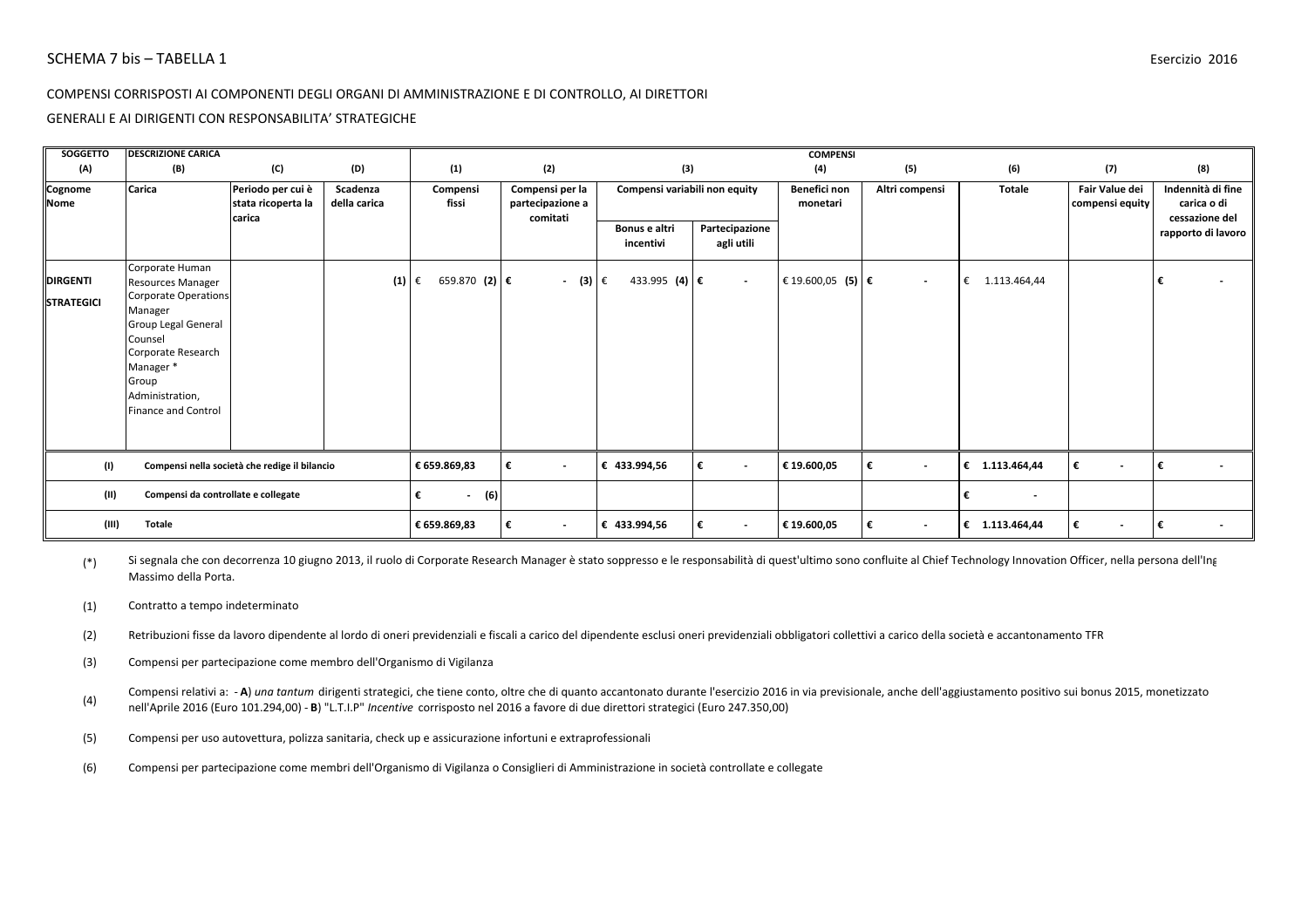#### GENERALI E AI DIRIGENTI CON RESPONSABILITA' STRATEGICHE

| SOGGETTO<br>(A)                | (B)                                      | <b>DESCRIZIONE CARICA</b><br>(C)              | (D)                         |   | (1)                      |     | (2)                                             | (3)                           |                               | <b>COMPENSI</b><br>(4)   | (5)                           | (6)                                                            | (7)                               | (8)                                  |  |
|--------------------------------|------------------------------------------|-----------------------------------------------|-----------------------------|---|--------------------------|-----|-------------------------------------------------|-------------------------------|-------------------------------|--------------------------|-------------------------------|----------------------------------------------------------------|-----------------------------------|--------------------------------------|--|
| Cognome<br><b>Nome</b>         | Carica                                   | Periodo per cui è<br>stata ricoperta          | Scadenza della<br>carica    |   | Compensi<br>fissi        |     | Compensi per la<br>partecipazione a<br>comitati | Compensi variabili non equity |                               | Benefici non<br>monetari | Altri compensi                | <b>Totale</b>                                                  | Fair Value dei<br>compensi equity | Indennità di fine<br>carica o di     |  |
|                                |                                          | la carica                                     |                             |   |                          |     |                                                 | Bonus e altri<br>incentivi    | Partecipazione<br>agli utili  |                          |                               |                                                                |                                   | cessazione del<br>rapporto di lavoro |  |
| <b>CANALE</b><br><b>GIULIO</b> | Amministratore Dal 28 aprile<br>Delegato | 2015                                          | Approvazione<br>bilancio al | € | 10.000,00(1)             |     |                                                 | € 769.167,00                  |                               | 8.953,98 (6)<br>€        |                               | € 788.120,98                                                   |                                   |                                      |  |
|                                | <b>SAES</b>                              |                                               | 31.12.2017                  | € | $-$ (2)                  | (3) |                                                 |                               |                               |                          |                               | €<br>$\overline{\phantom{a}}$<br>€<br>$\overline{\phantom{a}}$ |                                   |                                      |  |
|                                | Getters S.p.A.                           |                                               |                             |   | € 650.000,00 (4)         |     |                                                 |                               |                               |                          |                               | € 650.000,00                                                   |                                   |                                      |  |
|                                |                                          |                                               |                             | € | $\overline{\phantom{a}}$ | (5) |                                                 |                               |                               |                          |                               | $\overline{\phantom{a}}$                                       |                                   |                                      |  |
| (1)                            |                                          | Compensi nella società che redige il bilancio |                             |   | € 660.000,00             |     | €<br>$\overline{\phantom{a}}$                   | € 769.167,00                  | €<br>$\overline{\phantom{a}}$ | 8.953,98<br>€            | $\overline{\phantom{a}}$      | € 1.438.120,98                                                 | €<br>$\overline{\phantom{a}}$     |                                      |  |
| (II)                           |                                          | Compensi da controllate e collegate           |                             |   | $\overline{\phantom{a}}$ |     |                                                 |                               |                               |                          |                               | €<br>$\sim$                                                    |                                   |                                      |  |
| (III)                          | <b>Totale</b>                            |                                               |                             |   | € 660.000,00             |     | €<br>$\sim$                                     | € 769.167,00                  | l€<br>$\sim$                  | € 8.953,98               | €<br>$\overline{\phantom{a}}$ | € 1.438.120,98                                                 | €<br>$\sim$                       | l€                                   |  |

**(1) Emolumento:deliberati dall'assemblea del 28 aprile 2015 e relativi al periodo di competenza 01 Genn-31Dic 2016**

**(2) Gettone di presenza**

#### **(3) Rimborsi spese**

**(4) Compensi per svolgimento di particolari cariche ex art.2389, comma 3 c.c.**

**(5) Retribuzioni fisse da lavoro dipendente al lordo di oneri previdenziali e fiscali a carico del dipendente esclusi oneri previdenziali obbligatori collettivi a carico della società e accantonamento TFR**

**(6) Compensi per uso autovettura, assistenza sanitaria, check up e assicurazione infortuni e extraprofessionali**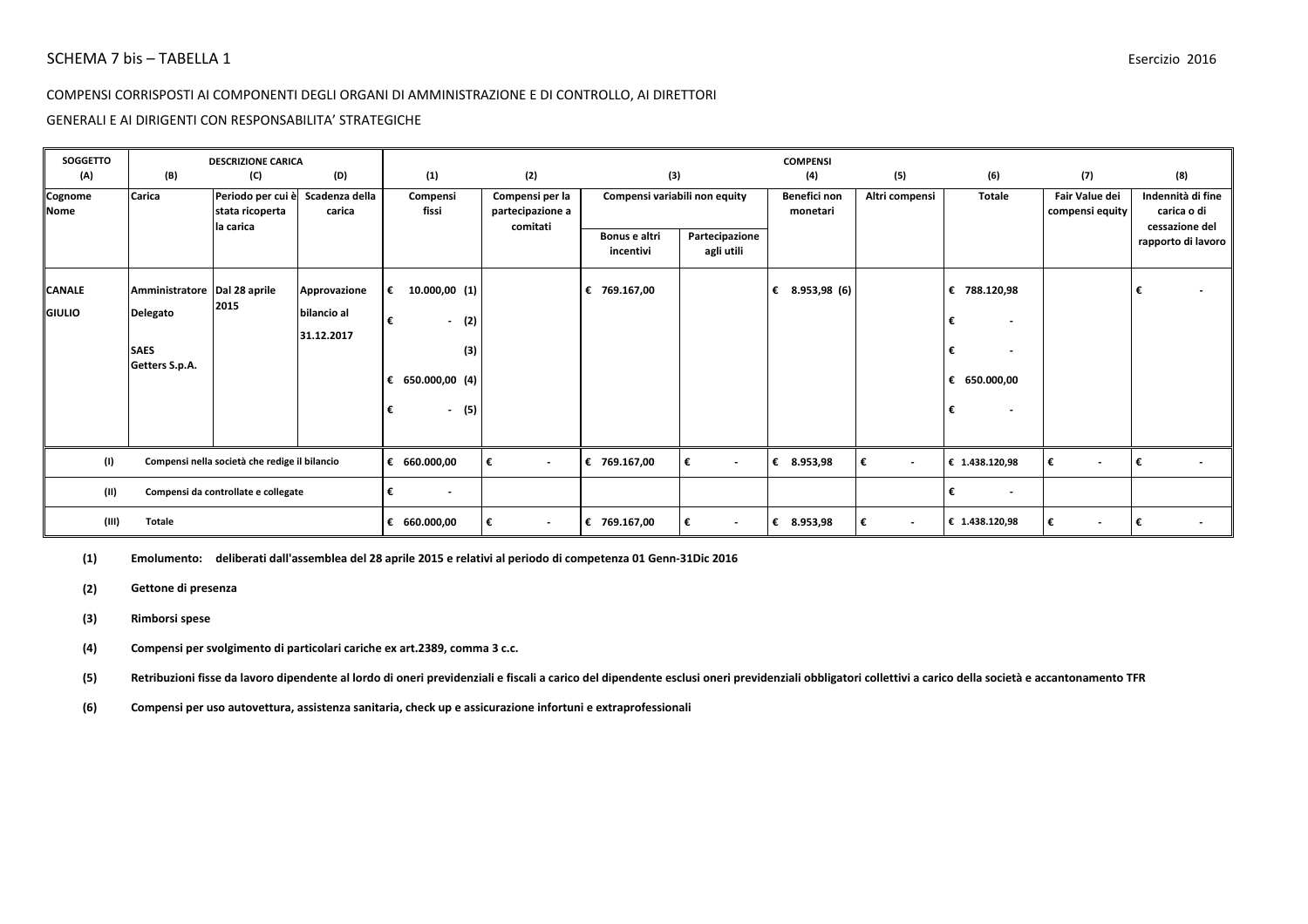#### GENERALI E AI DIRIGENTI CON RESPONSABILITA' STRATEGICHE

| <b>SOGGETTO</b><br>(A)               | (B)                                         | <b>DESCRIZIONE CARICA</b><br>(C)              | (D)                                       | (1)                                                                                    | (2)                                             | (3)                           |                               | <b>COMPENSI</b><br>(4)   | (5)            | (6)                                                                                                                             | (7)                               | (8)                                                |
|--------------------------------------|---------------------------------------------|-----------------------------------------------|-------------------------------------------|----------------------------------------------------------------------------------------|-------------------------------------------------|-------------------------------|-------------------------------|--------------------------|----------------|---------------------------------------------------------------------------------------------------------------------------------|-----------------------------------|----------------------------------------------------|
| Cognome<br>Nome                      | Carica                                      | Periodo per cui<br>è stata<br>ricoperta la    | Scadenza della<br>carica                  | Compensi<br>fissi                                                                      | Compensi per la<br>partecipazione a<br>comitati | Compensi variabili non equity |                               | Benefici non<br>monetari | Altri compensi | <b>Totale</b>                                                                                                                   | Fair Value dei<br>compensi equity | Indennità di fine<br>carica o di<br>cessazione del |
|                                      |                                             | carica                                        |                                           |                                                                                        |                                                 | Bonus e altri<br>incentivi    | Partecipazione<br>agli utili  |                          |                |                                                                                                                                 |                                   | rapporto di<br>lavoro                              |
| <b>DELLA PORTA</b><br><b>MASSIMO</b> | Presidente<br><b>SAES</b><br>Getters S.p.A. | Dal 28 aprile<br>2015                         | Approvazione<br>bilancio al<br>31.12.2017 | 20.000,00 (1)<br>€<br>€<br>$-$ (2)<br>$-$ (3)<br>€<br>€ 750.000,00 (4)<br>$- (5)$<br>€ |                                                 | € 887.500,00                  |                               | € $9.302,93$ (6)         |                | € 916.802,93<br>€<br>$\overline{\phantom{a}}$<br>€<br>$\overline{\phantom{a}}$<br>€ 750.000,00<br>€<br>$\overline{\phantom{a}}$ |                                   | €                                                  |
| (1)                                  |                                             | Compensi nella società che redige il bilancio |                                           | € 770.000,00                                                                           | €<br>$\sim$                                     | € 887.500,00                  | €<br>$\sim$                   | € 9.302,93               | ∣€<br>$\sim$   | € 1.666.802,93                                                                                                                  | €<br>$\overline{\phantom{a}}$     | I€                                                 |
| (II)                                 | Compensi da controllate e collegate         |                                               |                                           | €<br>$\overline{\phantom{a}}$                                                          |                                                 |                               |                               |                          |                | €<br>$\overline{\phantom{a}}$                                                                                                   |                                   |                                                    |
| (III)                                | <b>Totale</b>                               |                                               |                                           | € 770.000,00                                                                           | €<br>$\blacksquare$                             | € 887.500,00                  | €<br>$\overline{\phantom{a}}$ | € 9.302,93               | €<br>$\sim$    | € 1.666.802,93                                                                                                                  | €<br>$\overline{\phantom{a}}$     | I€                                                 |

**(1) Emolumento:Deliberati dall'assemblea del 28 aprile 2015 e relativi al periodo di competenza 1 genn-31dic 2016**

**(2) Gettone di presenza**

- **(3) Rimborsi spese**
- **(4) Compensi per svolgimento di particolari cariche ex art.2389, comma 3 c.c.**

**(5) Retribuzioni fisse da lavoro dipendente al lordo di oneri previdenziali e fiscali a carico del dipendente esclusi oneri previdenziali obbligatori collettivi a carico della società e accantonamento TFR**

**(6) Compensi per uso autovettura, assistenza sanitaria, check up e assicurazione infortuni e extraprofessionali**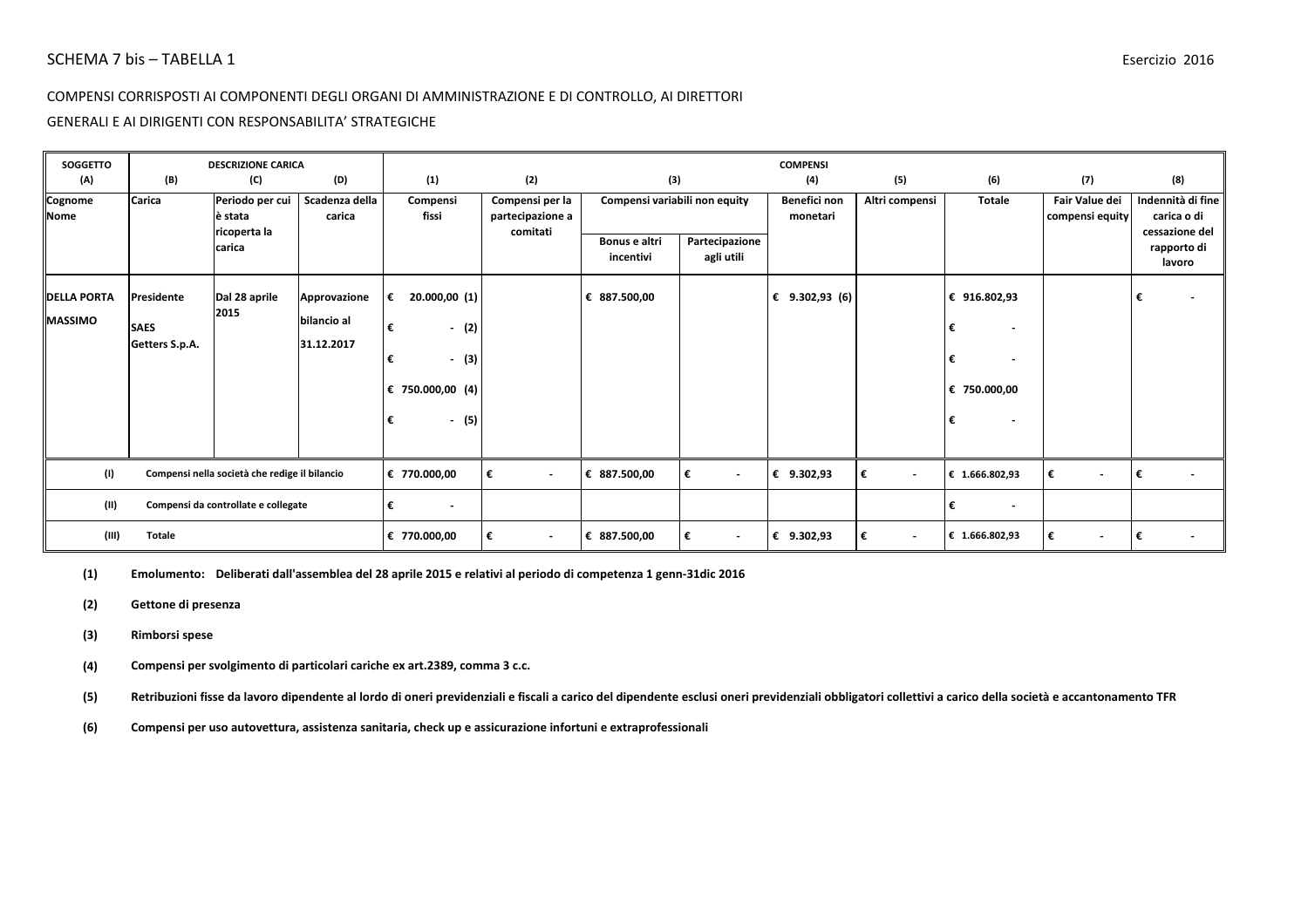#### GENERALI E AI DIRIGENTI CON RESPONSABILITA' STRATEGICHE

| <b>SOGGETTO</b>                  |                                                               | <b>DESCRIZIONE CARICA</b>                                |                                           |                                                                                                                      | (2)                                             |                                      |                                | <b>COMPENSI</b>                 |                               |                                                                                                                                |                                          |                                                           |
|----------------------------------|---------------------------------------------------------------|----------------------------------------------------------|-------------------------------------------|----------------------------------------------------------------------------------------------------------------------|-------------------------------------------------|--------------------------------------|--------------------------------|---------------------------------|-------------------------------|--------------------------------------------------------------------------------------------------------------------------------|------------------------------------------|-----------------------------------------------------------|
| (A)<br>Cognome<br><b>Nome</b>    | (B)<br>Carica                                                 | (C)<br>Periodo per cui è<br>stata ricoperta<br>la carica | (D)<br>Scadenza della<br>carica           | (1)<br>Compensi<br>fissi                                                                                             | Compensi per la<br>partecipazione a<br>comitati | (3)<br>Compensi variabili non equity |                                | (4)<br>Benefici non<br>monetari | (5)<br>Altri compensi         | (6)<br><b>Totale</b>                                                                                                           | (7)<br>Fair Value dei<br>compensi equity | (8)<br>Indennità di fine<br>carica o di<br>cessazione del |
|                                  |                                                               |                                                          |                                           |                                                                                                                      |                                                 | Bonus e altri<br>incentivi           | Partecipazione<br>agli utili   |                                 |                               |                                                                                                                                |                                          | rapporto di<br>lavoro                                     |
| <b>DE MAIO</b><br><b>ADRIANO</b> | Amministratore Dal 28 aprile<br><b>SAES</b><br>Getters S.p.A. | 2015                                                     | Approvazione<br>bilancio al<br>31.12.2017 | 10.000,00 (1) €<br>€<br>€<br>(2)<br>$\blacksquare$<br>(3)<br>€<br>$\sim$<br>(4)<br>€<br>$\sim$<br>(5)<br>€<br>$\sim$ | 4.000,00(6)                                     |                                      |                                |                                 |                               | 14.000,00<br>€<br>$\overline{\phantom{a}}$<br>$\overline{\phantom{a}}$<br>$\overline{\phantom{a}}$<br>$\overline{\phantom{a}}$ |                                          |                                                           |
| (1)                              |                                                               | Compensi nella società che redige il bilancio            |                                           | €<br>10.000,00                                                                                                       | 4.000,00<br>€                                   | €<br>$\overline{\phantom{a}}$        | ∣€<br>$\overline{\phantom{a}}$ | ∣€<br>$\overline{\phantom{a}}$  | €<br>$\overline{\phantom{a}}$ | 14.000,00<br>€                                                                                                                 | €<br>$\overline{\phantom{a}}$            |                                                           |
| (11)                             | Compensi da controllate e collegate                           |                                                          |                                           |                                                                                                                      |                                                 |                                      |                                |                                 |                               | €<br>$\overline{\phantom{a}}$                                                                                                  |                                          |                                                           |
| (III)                            | <b>Totale</b>                                                 |                                                          |                                           | 10.000,00<br>€                                                                                                       | 4.000,00<br>€                                   | €<br>$\overline{\phantom{a}}$        | €<br>$\overline{\phantom{a}}$  | €<br>$\sim$                     | $\overline{\phantom{a}}$      | 14.000,00<br>€                                                                                                                 | €<br>$\blacksquare$                      |                                                           |

**(1) Emolumento:deliberati dall'assemblea del 28 aprile 2015 e relativi al periodo di competenza 01 Gennaio-31 Dicembre 2016**

**(2) Gettone di presenza**

#### **(3) Rimborsi spese**

**(4) Compensi per svolgimento di particolari cariche ex art.2389, comma 3 c.c.**

**(5) Retribuzioni fisse da lavoro dipendente al lordo di oneri previdenziali e fiscali a carico del dipendente esclusi oneri previdenziali obbligatori collettivi a carico della società e accantonamento TFR**

**(6) Compensi per partecipazione come membro del Compensation Committee (Comitato per la Remunerazione) relativi al periodo di competenza Gen-Dic 2016**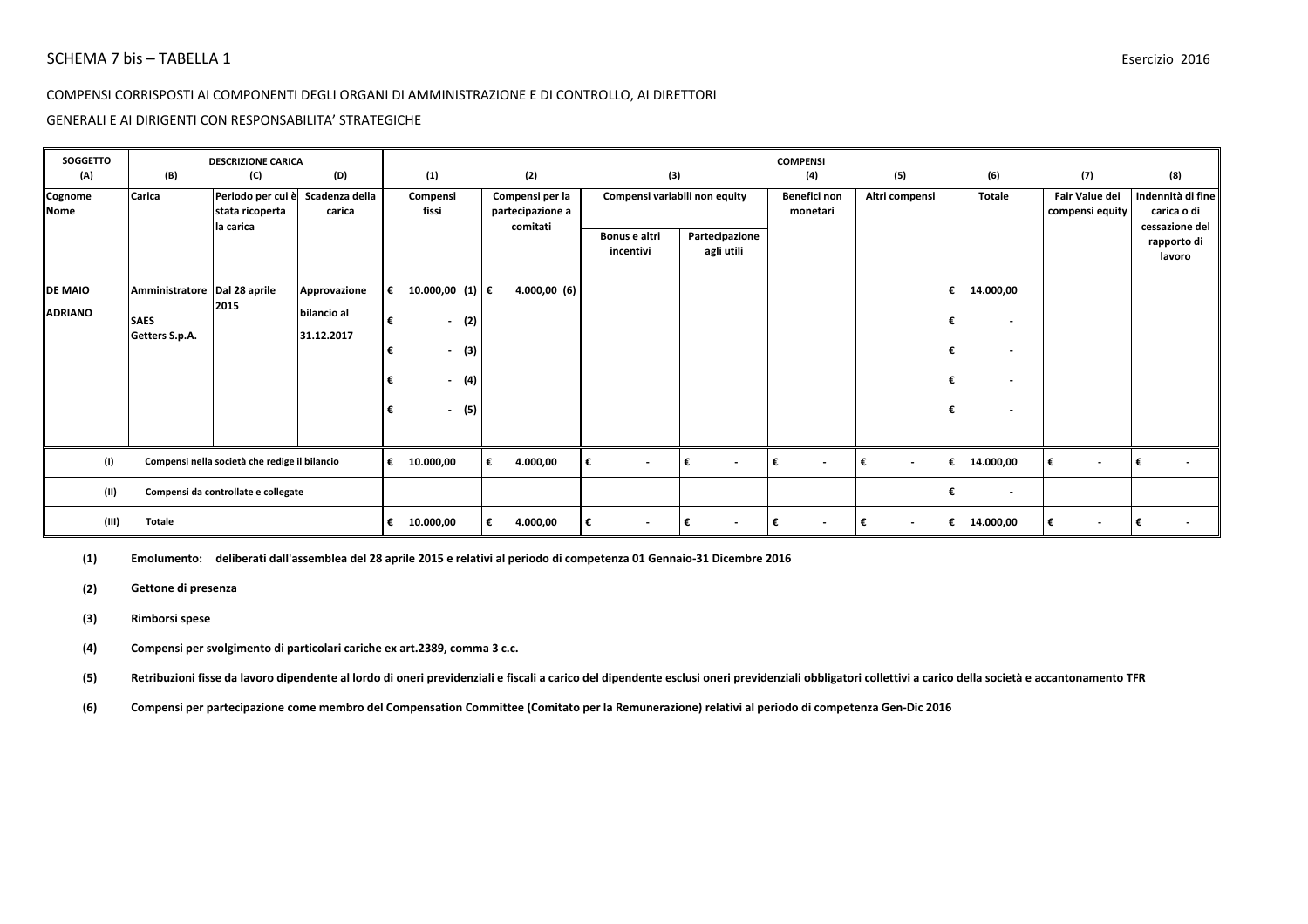#### GENERALI E AI DIRIGENTI CON RESPONSABILITA' STRATEGICHE

| <b>SOGGETTO</b><br>(A)                     | (B)                                                           | <b>DESCRIZIONE CARICA</b><br>(C)              | (D)                                       | (1)                                                                                                       | (2)                                 | (3)                            |                               | <b>COMPENSI</b><br>(4)        | (5)                      | (6)                                                                                                                            | (7)                               | (8)                                     |
|--------------------------------------------|---------------------------------------------------------------|-----------------------------------------------|-------------------------------------------|-----------------------------------------------------------------------------------------------------------|-------------------------------------|--------------------------------|-------------------------------|-------------------------------|--------------------------|--------------------------------------------------------------------------------------------------------------------------------|-----------------------------------|-----------------------------------------|
| Cognome<br><b>Nome</b>                     | Carica                                                        | Periodo per cui è<br>stata ricoperta          | Scadenza della<br>carica                  | Compensi<br>fissi                                                                                         | Compensi per la<br>partecipazione a | Compensi variabili non equity  |                               | Benefici non<br>monetari      | Altri compensi           | <b>Totale</b>                                                                                                                  | Fair Value dei<br>compensi equity | Indennità di fine<br>carica o di        |
|                                            |                                                               | la carica                                     |                                           |                                                                                                           | comitati                            | Bonus e altri<br>incentivi     | Partecipazione<br>agli utili  |                               |                          |                                                                                                                                |                                   | cessazione del<br>rapporto di<br>lavoro |
| <b>DELLA PORTA</b><br><b>LUIGI LORENZO</b> | Amministratore Dal 28 aprile<br><b>SAES</b><br>Getters S.p.A. | 2015                                          | Approvazione<br>bilancio al<br>31.12.2017 | 10.000,00(1)<br>€<br>(2)<br>€<br>$\sim$<br>(3)<br>€<br>$\sim$<br>(4)<br>€<br>$\sim$<br>(5)<br>€<br>$\sim$ |                                     |                                |                               |                               |                          | 10.000,00<br>€<br>$\overline{\phantom{a}}$<br>$\overline{\phantom{a}}$<br>$\overline{\phantom{a}}$<br>$\overline{\phantom{a}}$ |                                   |                                         |
| (1)                                        |                                                               | Compensi nella società che redige il bilancio |                                           | €<br>10.000,00                                                                                            | €<br>$\overline{\phantom{a}}$       | ∣€<br>$\sim$                   | €<br>$\overline{\phantom{a}}$ | €<br>$\overline{\phantom{a}}$ | $\overline{\phantom{a}}$ | 10.000,00<br>€                                                                                                                 | €<br>$\overline{\phantom{a}}$     |                                         |
| (II)                                       | Compensi da controllate e collegate                           |                                               |                                           |                                                                                                           |                                     |                                |                               |                               |                          | €<br>$\overline{\phantom{a}}$                                                                                                  |                                   |                                         |
| (III)                                      | Totale                                                        |                                               |                                           | 10.000,00<br>€                                                                                            | €<br>$\overline{\phantom{a}}$       | ∣€<br>$\overline{\phantom{a}}$ | €<br>$\overline{\phantom{a}}$ | €<br>$\overline{\phantom{a}}$ | $\overline{\phantom{a}}$ | 10.000,00<br>€                                                                                                                 | €<br>$\overline{\phantom{a}}$     |                                         |

**(1) Emolumento:Deliberati dall'assemblea del 28 aprile 2015 e relativi al periodo di competenza 01 Gen-31Dic 2016**

**(2) Gettone di presenza**

#### **(3) Rimborsi spese**

**(4) Compensi per svolgimento di particolari cariche ex art.2389, comma 3 c.c.**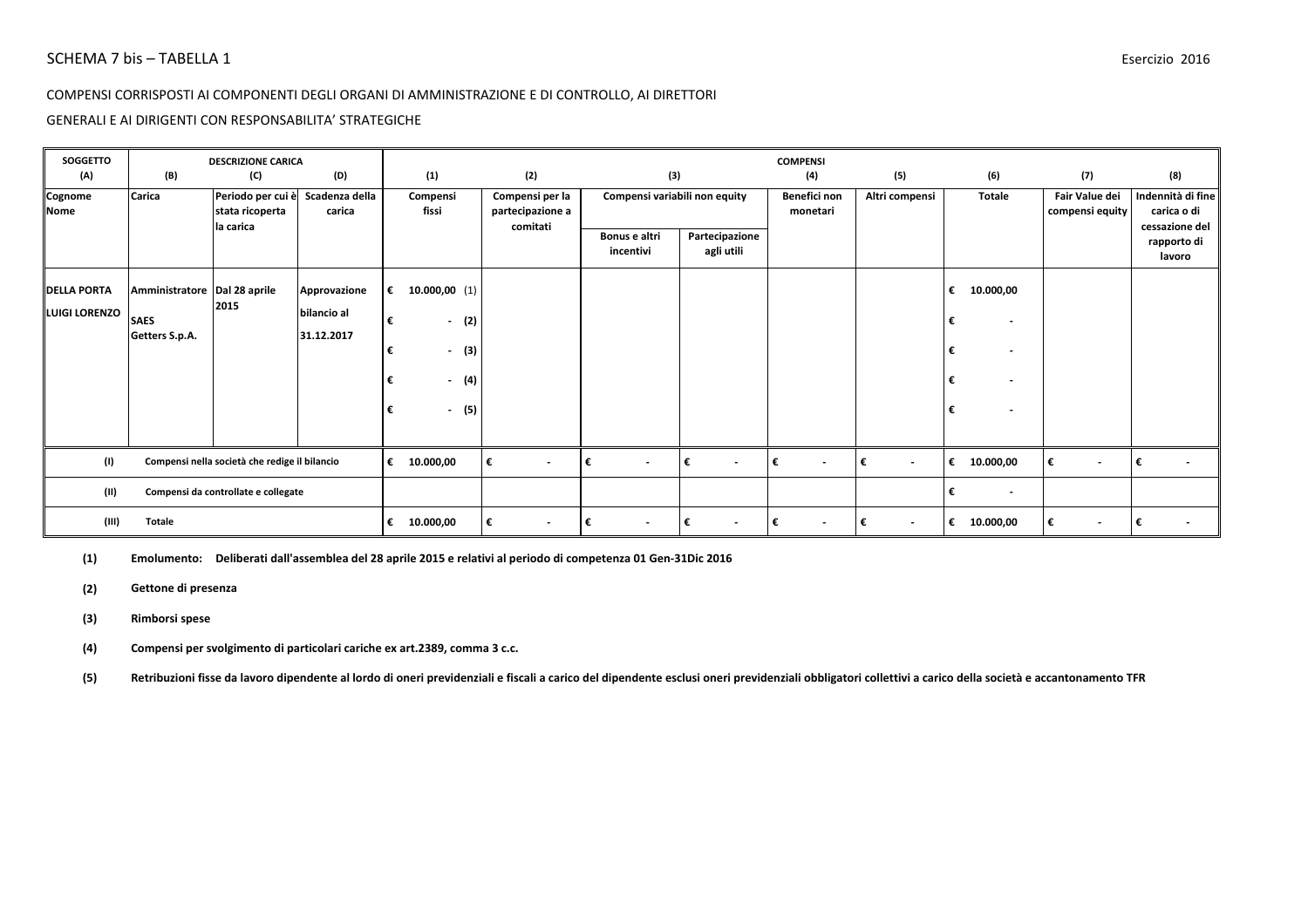#### GENERALI E AI DIRIGENTI CON RESPONSABILITA' STRATEGICHE

| <b>SOGGETTO</b>    |                                     | <b>DESCRIZIONE CARICA</b><br>(D)<br>(C)       |                |                    |                               |                                      |                               | <b>COMPENSI</b>               |                                |                          |                               |                               |
|--------------------|-------------------------------------|-----------------------------------------------|----------------|--------------------|-------------------------------|--------------------------------------|-------------------------------|-------------------------------|--------------------------------|--------------------------|-------------------------------|-------------------------------|
| (A)<br>Cognome     | (B)<br>Carica                       | Periodo per cui è                             | Scadenza della | (1)<br>Compensi    | (2)<br>Compensi per la        | (3)<br>Compensi variabili non equity |                               | (4)<br>Benefici non           | (5)<br>Altri compensi          | (6)<br><b>Totale</b>     | (7)<br>Fair Value dei         | (8)<br>Indennità di fine      |
| <b>Nome</b>        |                                     | stata ricoperta<br>la carica                  | carica         | fissi              | partecipazione a<br>comitati  | Bonus e altri                        | Partecipazione                | monetari                      |                                |                          | compensi equity               | carica o di<br>cessazione del |
|                    |                                     |                                               |                |                    |                               | incentivi                            | agli utili                    |                               |                                |                          |                               | rapporto di<br>lavoro         |
| <b>DELLA PORTA</b> | Amministratore Dal 28 aprile        |                                               | Approvazione   | €<br>10.000,00(1)  |                               |                                      |                               |                               |                                | 10.000,00<br>€           |                               |                               |
| ALESSANDRA         | <b>SAES</b>                         | 2015                                          | bilancio al    | €<br>(2)<br>$\sim$ |                               |                                      |                               |                               |                                |                          |                               |                               |
|                    | Getters S.p.A.                      |                                               | 31.12.2017     | $-$ (3)<br>€       |                               |                                      |                               |                               |                                |                          |                               |                               |
|                    |                                     |                                               |                | $-$ (4)<br>€       |                               |                                      |                               |                               |                                | $\overline{\phantom{a}}$ |                               |                               |
|                    |                                     |                                               |                | $-$ (5)<br>€       |                               |                                      |                               |                               |                                | $\overline{\phantom{a}}$ |                               |                               |
|                    |                                     |                                               |                |                    |                               |                                      |                               |                               |                                |                          |                               |                               |
| (1)                |                                     | Compensi nella società che redige il bilancio |                | €<br>10.000,00     | €<br>$\overline{\phantom{a}}$ | ∣€<br>$\sim$                         | €<br>$\overline{\phantom{a}}$ | €<br>$\overline{\phantom{a}}$ | l€<br>$\overline{\phantom{a}}$ | 10.000,00<br>€           | €<br>$\overline{\phantom{a}}$ |                               |
| (11)               | Compensi da controllate e collegate |                                               |                |                    |                               |                                      |                               |                               |                                | $\overline{\phantom{a}}$ |                               |                               |
| (III)              | <b>Totale</b>                       |                                               |                | €<br>10.000,00     | €<br>$\overline{\phantom{a}}$ | ∣€<br>$\overline{\phantom{a}}$       | €<br>$\overline{\phantom{a}}$ | €                             | $\overline{\phantom{a}}$       | 10.000,00<br>€           | €<br>$\overline{\phantom{a}}$ |                               |

**(1) Emolumento:Deliberati dall'assemblea del 28 aprile 2015 e relativi al periodo di competenza 01 Genn-31Dic 2016**

**(2) Gettone di presenza**

#### **(3) Rimborsi spese**

**(4) Compensi per svolgimento di particolari cariche ex art.2389, comma 3 c.c.**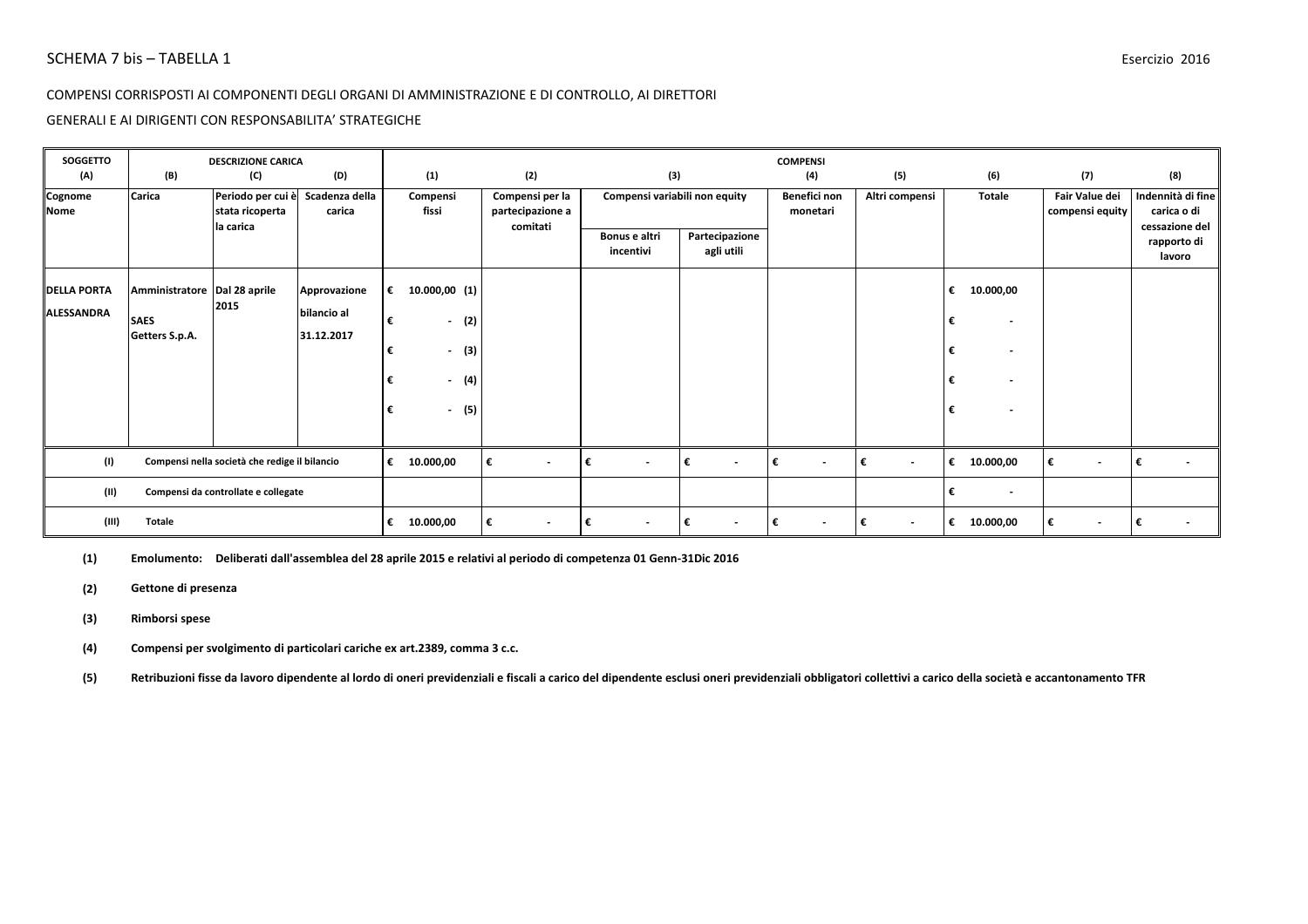### GENERALI E AI DIRIGENTI CON RESPONSABILITA' STRATEGICHE

| <b>SOGGETTO</b>                   |                                     | <b>DESCRIZIONE CARICA</b>                     |                             |                   |                          |                                                 |                               |                              | <b>COMPENSI</b>               |                |                                                      |                                   |                                                    |
|-----------------------------------|-------------------------------------|-----------------------------------------------|-----------------------------|-------------------|--------------------------|-------------------------------------------------|-------------------------------|------------------------------|-------------------------------|----------------|------------------------------------------------------|-----------------------------------|----------------------------------------------------|
| (A)                               | (B)                                 | (C)                                           | (D)                         | (1)               |                          | (2)                                             | (3)                           |                              | (4)                           | (5)            | (6)                                                  | (7)                               | (8)                                                |
| Cognome<br><b>Nome</b>            | <b>Carica</b>                       | Periodo per cui<br>è stata<br>ricoperta la    | Scadenza della<br>carica    | Compensi<br>fissi |                          | Compensi per la<br>partecipazione a<br>comitati | Compensi variabili non equity |                              | Benefici non<br>monetari      | Altri compensi | <b>Totale</b>                                        | Fair Value dei<br>compensi equity | Indennità di fine<br>carica o di<br>cessazione del |
|                                   |                                     | carica                                        |                             |                   |                          |                                                 | Bonus e altri<br>incentivi    | Partecipazione<br>agli utili |                               |                |                                                      |                                   | rapporto di<br>lavoro                              |
| <b>DOGLIOTTI</b><br><b>ANDREA</b> | Amministratore Dal 28 aprile        | 2015                                          | Approvazione<br>bilancio al | € 10.000,00 (1)   |                          | (6)                                             |                               |                              |                               | (7)            | 10.000,00<br>€                                       |                                   |                                                    |
|                                   | <b>SAES</b><br>Getters S.p.A.       |                                               | 31.12.2017                  | €<br>€            | $-$ (2)<br>(3)<br>$\sim$ |                                                 |                               |                              |                               |                | €<br>$\overline{\phantom{a}}$<br>€<br>$\blacksquare$ |                                   |                                                    |
|                                   |                                     |                                               |                             | €                 | $-$ (4)                  |                                                 |                               |                              |                               |                | €<br>$\blacksquare$                                  |                                   |                                                    |
|                                   |                                     |                                               |                             | €                 | $- (5)$                  |                                                 |                               |                              |                               |                | €<br>$\overline{\phantom{a}}$                        |                                   |                                                    |
| (1)                               |                                     | Compensi nella società che redige il bilancio |                             | € $10.000,00$     |                          | ∣€<br>$\sim$                                    | €<br>$\sim$                   | €<br>$\sim$                  | €<br>$\sim$                   | l€<br>$\sim$   | € $10.000,00$                                        | €<br>$\sim$                       | I€<br>$\blacksquare$                               |
| (II)                              | Compensi da controllate e collegate |                                               |                             |                   |                          |                                                 |                               |                              |                               |                | €<br>$\sim$                                          |                                   |                                                    |
| (III)                             | <b>Totale</b>                       |                                               |                             | 10.000,00<br>€    |                          | ∣€<br>$\sim$                                    | €<br>$\sim$                   | $\overline{\phantom{a}}$     | €<br>$\overline{\phantom{a}}$ | €<br>$\sim$    | 10.000,00<br>€                                       | €<br>$\sim$                       | €                                                  |

**(1) Emolumento:deliberati dall'assemblea del 28 aprile 2015 e relativi al periodo di competenza 01 Gennaio - 31 Dicembre 2016**

**(2) Gettone di presenza**

**(3) Rimborsi spese**

**(4) Compensi per svolgimento di particolari cariche ex art.2389, comma 3 c.c.**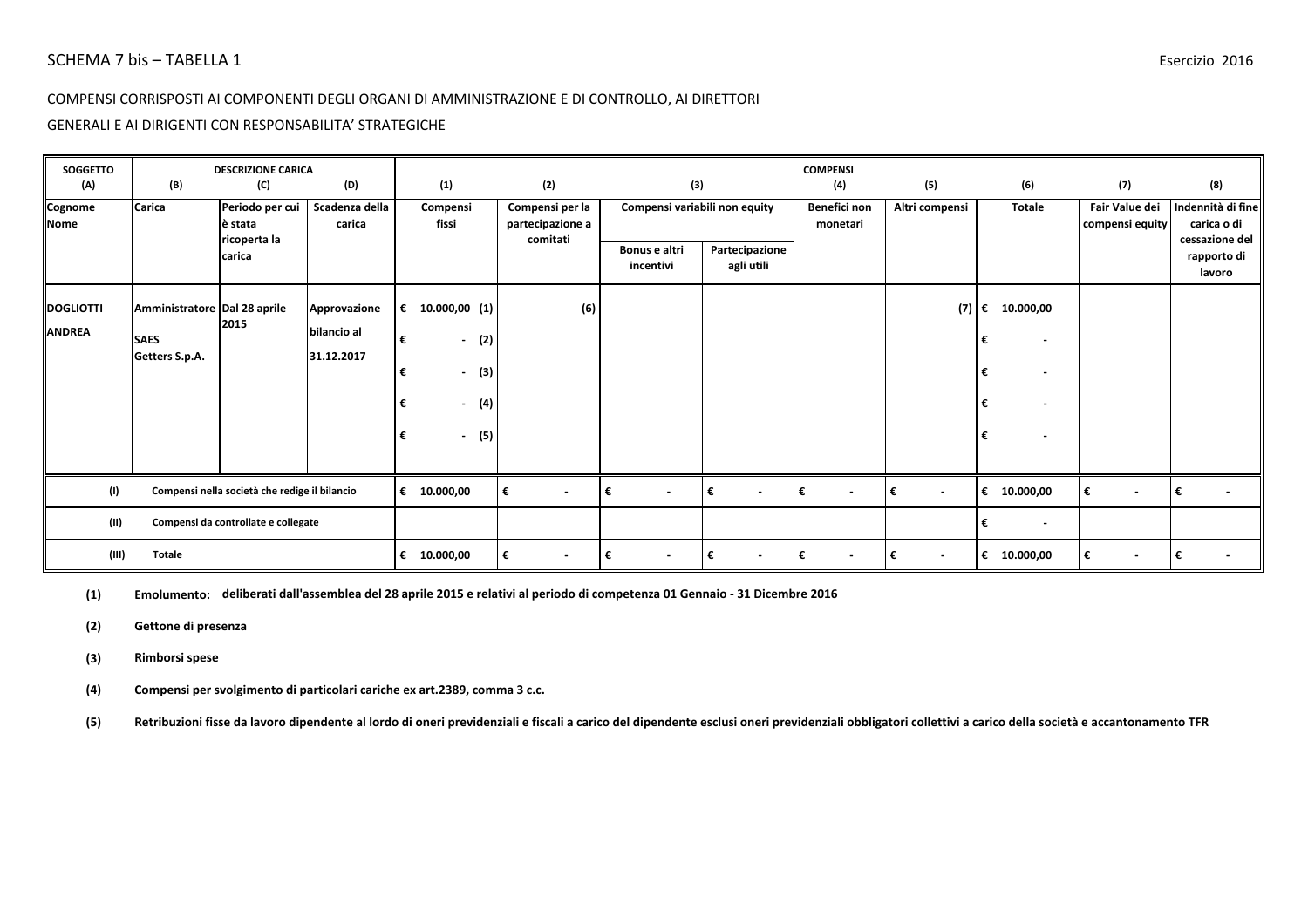#### GENERALI E AI DIRIGENTI CON RESPONSABILITA' STRATEGICHE

| <b>SOGGETTO</b>        |                                     | <b>DESCRIZIONE CARICA</b>                         |                           |                              |                                                 |                                |                               | <b>COMPENSI</b>               |                                |                          |                                   |                                                    |
|------------------------|-------------------------------------|---------------------------------------------------|---------------------------|------------------------------|-------------------------------------------------|--------------------------------|-------------------------------|-------------------------------|--------------------------------|--------------------------|-----------------------------------|----------------------------------------------------|
| (A)                    | (B)                                 | (C)                                               | (D)                       | (1)                          | (2)                                             | (3)                            |                               | (4)                           | (5)                            | (6)                      | (7)                               | (8)                                                |
| Cognome<br><b>Nome</b> | Carica                              | Periodo per cui è<br>stata ricoperta<br>la carica | Scadenza della<br>carica  | Compensi<br>fissi            | Compensi per la<br>partecipazione a<br>comitati | Compensi variabili non equity  |                               | Benefici non<br>monetari      | Altri compensi                 | <b>Totale</b>            | Fair Value dei<br>compensi equity | Indennità di fine<br>carica o di<br>cessazione del |
|                        |                                     |                                                   |                           |                              |                                                 | Bonus e altri<br>incentivi     | Partecipazione<br>agli utili  |                               |                                |                          |                                   | rapporto di<br>lavoro                              |
| <b>MAZZOLA</b>         | Amministratore Dal 28 aprile        | 2015                                              | Approvazione              | €<br>10.000,00(1)            |                                                 |                                |                               |                               |                                | 10.000,00<br>€           |                                   |                                                    |
| <b>PIETRO</b>          | <b>SAES</b><br>Getters S.p.A.       |                                                   | bilancio al<br>31.12.2017 | €<br>(2)<br>$\sim$           |                                                 |                                |                               |                               |                                | $\overline{\phantom{a}}$ |                                   |                                                    |
|                        |                                     |                                                   |                           | $-$ (3)<br>€<br>$-$ (4)<br>€ |                                                 |                                |                               |                               |                                | $\overline{\phantom{a}}$ |                                   |                                                    |
|                        |                                     |                                                   |                           | $-$ (5)<br>€                 |                                                 |                                |                               |                               |                                | $\overline{\phantom{a}}$ |                                   |                                                    |
|                        |                                     |                                                   |                           |                              |                                                 |                                |                               |                               |                                |                          |                                   |                                                    |
| (1)                    |                                     | Compensi nella società che redige il bilancio     |                           | €<br>10.000,00               | €<br>$\overline{\phantom{a}}$                   | ∣€<br>$\sim$                   | €<br>$\overline{\phantom{a}}$ | €<br>$\overline{\phantom{a}}$ | l€<br>$\overline{\phantom{a}}$ | 10.000,00<br>€           | €<br>$\overline{\phantom{a}}$     |                                                    |
| (11)                   | Compensi da controllate e collegate |                                                   |                           |                              |                                                 |                                |                               |                               |                                | $\overline{\phantom{a}}$ |                                   |                                                    |
| (III)                  | <b>Totale</b>                       |                                                   |                           | 10.000,00<br>€               | €<br>$\overline{\phantom{a}}$                   | ∣€<br>$\overline{\phantom{a}}$ | €<br>$\overline{\phantom{a}}$ | €                             | $\overline{\phantom{a}}$       | 10.000,00<br>€           | €<br>$\overline{\phantom{a}}$     |                                                    |

**(1) Emolumento:Deliberati dall'assemblea del 28 aprile 2015 e relativi al periodo di competenza 01 Gennaio-31 Dicembre 2016**

**(2) Gettone di presenza**

#### **(3) Rimborsi spese**

**(4) Compensi per svolgimento di particolari cariche ex art.2389, comma 3 c.c.**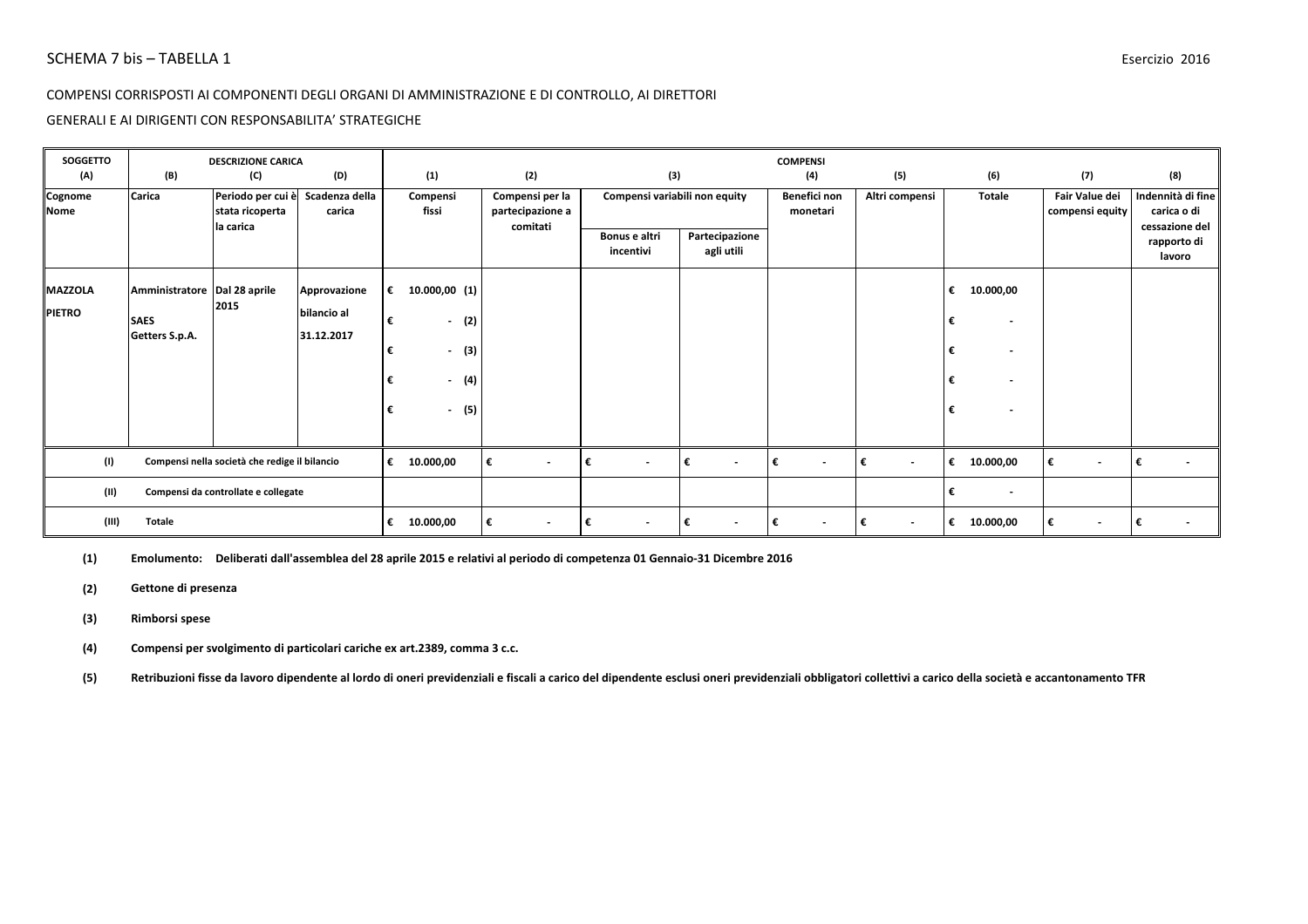#### GENERALI E AI DIRIGENTI CON RESPONSABILITA' STRATEGICHE

| SOGGETTO               |                                     | <b>DESCRIZIONE CARICA</b>                                        |                           |   |                            |   |                                                 |                            |        |                               | <b>COMPENSI</b>                |                     |   |                          |                                   |                                                    |
|------------------------|-------------------------------------|------------------------------------------------------------------|---------------------------|---|----------------------------|---|-------------------------------------------------|----------------------------|--------|-------------------------------|--------------------------------|---------------------|---|--------------------------|-----------------------------------|----------------------------------------------------|
| (A)                    | (B)                                 | (C)                                                              | (D)                       |   | (1)                        |   | (2)                                             |                            | (3)    |                               | (4)                            | (5)                 |   | (6)                      | (7)                               | (8)                                                |
| Cognome<br><b>Nome</b> | Carica                              | Periodo per cui è Scadenza della<br>stata ricoperta la<br>carica | carica                    |   | Compensi<br>fissi          |   | Compensi per la<br>partecipazione a<br>comitati |                            |        | Compensi variabili non equity | Benefici non<br>monetari       | Altri compensi      |   | Totale                   | Fair Value dei<br>compensi equity | Indennità di fine<br>carica o di<br>cessazione del |
|                        |                                     |                                                                  |                           |   |                            |   |                                                 | Bonus e altri<br>incentivi |        | Partecipazione<br>agli utili  |                                |                     |   |                          |                                   | rapporto di<br>lavoro                              |
| <b>ORECCHIA</b>        | Amministratore Dal 28 aprile        |                                                                  | Approvazione              | € | 10.000,00 (1) $ \epsilon $ |   | 36.000,00 (6)                                   |                            |        |                               |                                |                     | € | 46.000,00                |                                   |                                                    |
| <b>ROBERTO</b>         | <b>SAES</b><br>Getters S.p.A.       | 2015                                                             | bilancio al<br>31.12.2017 | € | $-$ (2)                    |   |                                                 |                            |        |                               |                                |                     | € | $\overline{\phantom{a}}$ |                                   |                                                    |
|                        |                                     |                                                                  |                           | € | $-$ (3)                    |   |                                                 |                            |        |                               |                                |                     | € | $\overline{\phantom{a}}$ |                                   |                                                    |
|                        |                                     |                                                                  |                           | € | $- (4)$                    |   |                                                 |                            |        |                               |                                |                     | € |                          |                                   |                                                    |
|                        |                                     |                                                                  |                           | € | - (5)                      |   |                                                 |                            |        |                               |                                |                     | € | $\overline{\phantom{a}}$ |                                   |                                                    |
| (1)                    |                                     | Compensi nella società che redige il bilancio                    |                           | € | 10.000,00                  | € | 36.000,00                                       | €                          | $\sim$ | €<br>$\sim$                   | ∣€<br>$\blacksquare$           | €<br>$\blacksquare$ | € | 46.000,00                | €<br>$\overline{\phantom{a}}$     |                                                    |
| (II)                   | Compensi da controllate e collegate |                                                                  |                           |   |                            |   |                                                 |                            |        |                               |                                |                     | € | $\overline{\phantom{a}}$ |                                   |                                                    |
| (III)                  | <b>Totale</b>                       |                                                                  |                           | € | 10.000,00                  | € | 36.000,00                                       | ι€                         | $\sim$ | Ι€<br>$\sim$                  | I€<br>$\overline{\phantom{0}}$ | €<br>$\sim$         | € | 46.000,00                | €<br>$\blacksquare$               |                                                    |

**(1) Emolumento:deliberati dall'assemblea del 28 aprile 2015 e relativi al periodo di competenza 01 Gennaio-31 Dicembre 2016**

**(2) Gettone di presenza**

- **(3) Rimborsi spese**
- **(4) Compensi per svolgimento di particolari cariche ex art.2389, comma 3 c.c.**

**(5) Retribuzioni fisse da lavoro dipendente al lordo di oneri previdenziali e fiscali a carico del dipendente esclusi oneri previdenziali obbligatori collettivi a carico della società e accantonamento TFR**

#### **(6) Compensi per partecipazione come:**

**- Presidente dell'Audit Committee (Comitato Controllo e Rischi) per 16.000 euro relativi al periodo di competenza Gen-Dic 2016**

*- Lead Indipendent Director* **per 20.000,00 euro relativi al periodo 01 Gennaio -31 Dicembre 2016**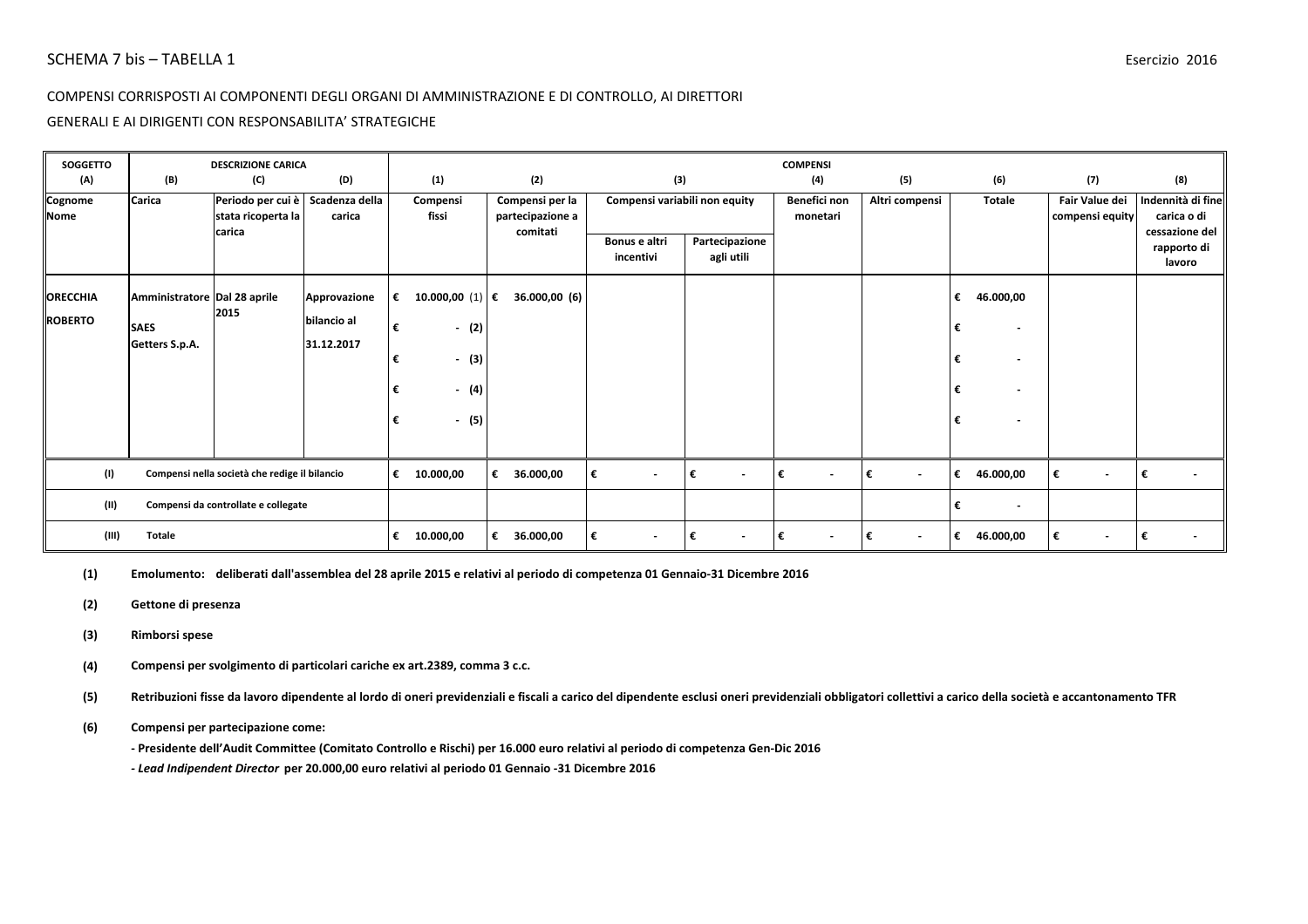### GENERALI E AI DIRIGENTI CON RESPONSABILITA' STRATEGICHE

| <b>SOGGETTO</b>                      |                                                              | <b>DESCRIZIONE CARICA</b>                     |                                           |                                                                         |                                                 |                               |                              | <b>COMPENSI</b>          |                |                                                                                              |                                   |                                                    |
|--------------------------------------|--------------------------------------------------------------|-----------------------------------------------|-------------------------------------------|-------------------------------------------------------------------------|-------------------------------------------------|-------------------------------|------------------------------|--------------------------|----------------|----------------------------------------------------------------------------------------------|-----------------------------------|----------------------------------------------------|
| (A)                                  | (B)                                                          | (C)                                           | (D)                                       | (1)                                                                     | (2)                                             | (3)                           |                              | (4)                      | (5)            | (6)                                                                                          | (7)                               | (8)                                                |
| Cognome<br><b>Nome</b>               | Carica                                                       | Periodo per cui<br>è stata<br>ricoperta la    | Scadenza della<br>carica                  | Compensi<br>fissi                                                       | Compensi per la<br>partecipazione a<br>comitati | Compensi variabili non equity |                              | Benefici non<br>monetari | Altri compensi | <b>Totale</b>                                                                                | Fair Value dei<br>compensi equity | Indennità di fine<br>carica o di<br>cessazione del |
|                                      |                                                              | carica                                        |                                           |                                                                         |                                                 | Bonus e altri<br>incentivi    | Partecipazione<br>agli utili |                          |                |                                                                                              |                                   | rapporto di<br>lavoro                              |
| <b>DONNAMARIA</b><br><b>VINCENZO</b> | <b>Sindaco</b><br>effettivo<br><b>SAES</b><br>Getters S.p.A. | Dal 28 aprile<br>2015                         | Approvazione<br>bilancio al<br>31.12.2017 | 29.000,00 (1) €<br>€<br>$-$ (2)<br>€<br>3.346,86(3)<br>€<br>€<br>$\sim$ | 16.000,00 (6)<br>(4)<br>(5)                     |                               |                              |                          |                | 45.000,00<br>€<br>€<br>$\overline{\phantom{a}}$<br>3.346,86<br>€<br>€<br>$\blacksquare$<br>€ |                                   |                                                    |
| (1)                                  |                                                              | Compensi nella società che redige il bilancio |                                           | € 32.346,86                                                             | € 16.000,00                                     | €<br>$\sim$                   | l€<br>$\sim$                 | €<br>$\blacksquare$      | €<br>$\sim$    | € 48.346,86                                                                                  | $\sim$                            | €<br>$\blacksquare$                                |
| (II)                                 | Compensi da controllate e collegate                          |                                               |                                           | € 21.000,00                                                             |                                                 |                               |                              |                          |                | 21.000,00<br>€                                                                               |                                   |                                                    |
| (III)                                | <b>Totale</b>                                                |                                               |                                           | 53.346,86<br>€                                                          | € 16.000,00                                     | €<br>$\sim$                   | l€<br>$\sim$                 | €<br>$\blacksquare$      | €<br>$\sim$    | 69.346,86<br>€                                                                               | $\blacksquare$                    | €<br>$\blacksquare$                                |

**(1) Emolumento:deliberati dall'assemblea del 28 Aprile 2015 e relativi al periodo di competenza 01 Gennaio 2016-31 Dicembre 2016**

- **(2) Gettone di presenza**
- **(3) Rimborsi spese**

**(4) Compensi per svolgimento di particolari cariche ex art.2389, comma 3 c.c.**

**(5) Retribuzioni fisse da lavoro dipendente al lordo di oneri previdenziali e fiscali a carico del dipendente esclusi oneri previdenziali obbligatori collettivi a carico della società e accantonamento TFR**

**(6) Compenso per partecipazione all'Organismo di Vigilanza per 16.000 euro relativi al periodo di competenza Gen-Dic 2016**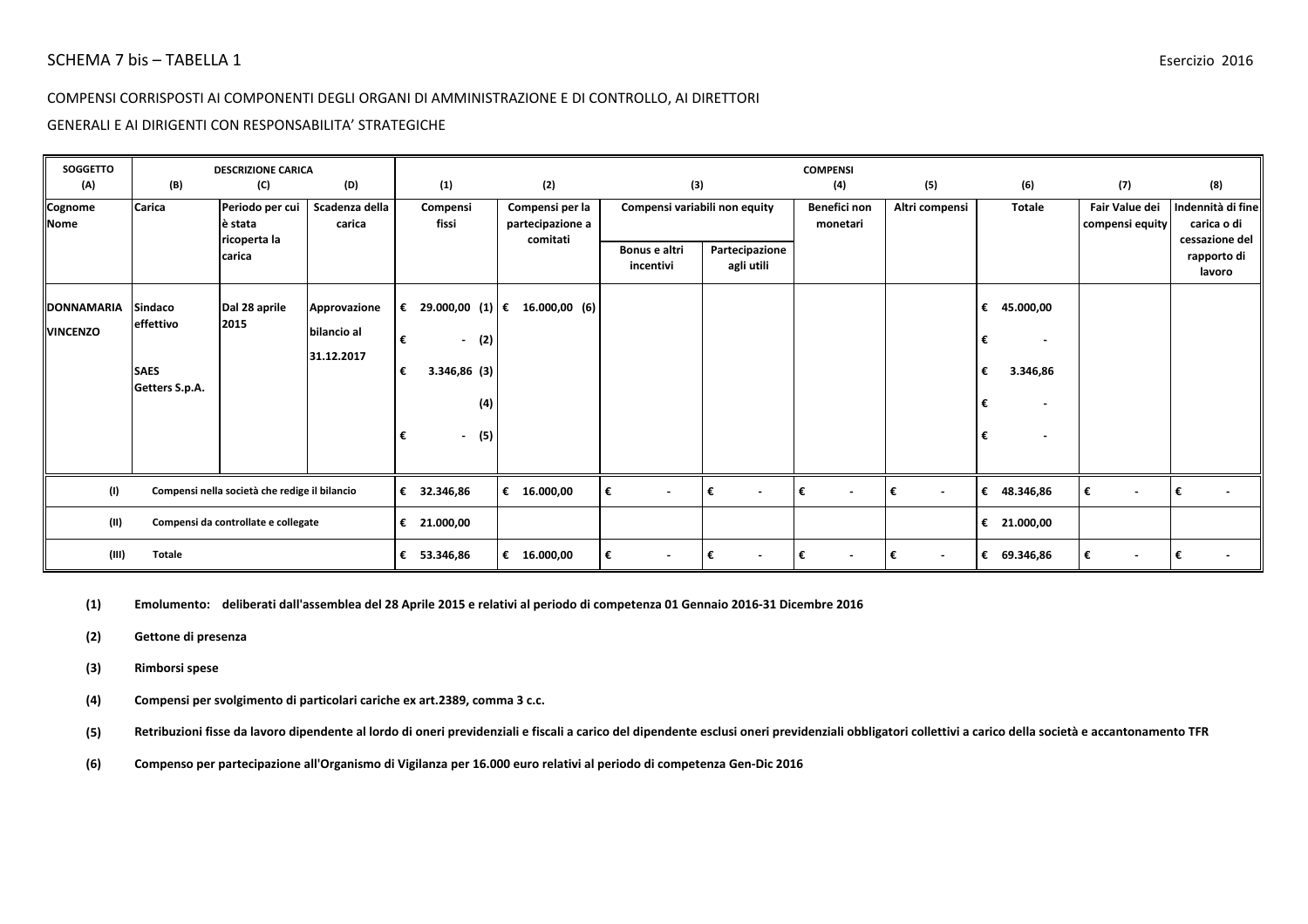#### COMPENSI CORRISPOSTI AI COMPONENTI DEGLI ORGANI DI AMMINISTRAZIONE E DI CONTROLLO, AI DIRETTORI

#### GENERALI E AI DIRIGENTI CON RESPONSABILITA' STRATEGICHE

| <b>SOGGETTO</b>                                       |                                                                      | <b>DESCRIZIONE CARICA</b>                         |                                                          |                                                                                                                                 |                                                 |                               |                              | <b>COMPENSI</b>               |                               |                                                                                                                                                    |                                   |                                                    |
|-------------------------------------------------------|----------------------------------------------------------------------|---------------------------------------------------|----------------------------------------------------------|---------------------------------------------------------------------------------------------------------------------------------|-------------------------------------------------|-------------------------------|------------------------------|-------------------------------|-------------------------------|----------------------------------------------------------------------------------------------------------------------------------------------------|-----------------------------------|----------------------------------------------------|
| (A)                                                   | (B)                                                                  | (C)                                               | (D)                                                      | (1)                                                                                                                             | (2)                                             | (3)                           |                              | (4)                           | (5)                           | (6)                                                                                                                                                | (7)                               | (8)                                                |
| Cognome<br>Nome                                       | Carica                                                               | Periodo per cui<br>è stata ricoperta<br>la carica | Scadenza della<br>carica                                 | Compensi<br>fissi                                                                                                               | Compensi per la<br>partecipazione a<br>comitati | Compensi variabili non equity |                              | Benefici non<br>monetari      | Altri compensi                | <b>Totale</b>                                                                                                                                      | Fair Value dei<br>compensi equity | Indennità di fine<br>carica o di<br>cessazione del |
|                                                       |                                                                      |                                                   |                                                          |                                                                                                                                 |                                                 | Bonus e altri<br>incentivi    | Partecipazione<br>agli utili |                               |                               |                                                                                                                                                    |                                   | rapporto di<br>lavoro                              |
| <b>SPORTOLETTI</b><br><b>PIER</b><br><b>FRANCESCO</b> | Presidente<br>Collegio<br>Sindacale<br><b>SAES</b><br>Getters S.p.A. | Dal 28 aprile<br>2015                             | <b>Carica</b><br>terminata<br>in data<br>07 ottobre 2016 | 30.710,38 (1)<br>€<br>€<br>(2)<br>$\overline{\phantom{a}}$<br>(3)<br>€<br>$\overline{\phantom{a}}$<br>(4)<br>(5)<br>€<br>$\sim$ |                                                 |                               |                              |                               |                               | €<br>30.710,38<br>€<br>$\overline{\phantom{a}}$<br>€<br>$\overline{\phantom{a}}$<br>€<br>$\overline{\phantom{a}}$<br>€<br>$\overline{\phantom{a}}$ |                                   |                                                    |
| (1)                                                   |                                                                      | Compensi nella società che redige il bilancio     |                                                          | €<br>30.710,38                                                                                                                  | €<br>$\overline{\phantom{a}}$                   | €<br>$\overline{\phantom{a}}$ | l€<br>$\sim$                 | €<br>$\overline{\phantom{a}}$ | €<br>$\sim$                   | 30.710,38<br>€                                                                                                                                     | €<br>$\sim$                       | €<br>$\overline{a}$                                |
| (II)                                                  | Compensi da controllate e collegate                                  |                                                   |                                                          |                                                                                                                                 |                                                 |                               |                              |                               |                               | €<br>$\overline{\phantom{a}}$                                                                                                                      |                                   |                                                    |
| (III)                                                 | <b>Totale</b>                                                        |                                                   |                                                          | 30.710,38<br>€                                                                                                                  | €<br>$\overline{\phantom{a}}$                   | €<br>$\overline{\phantom{a}}$ | ∣€<br>$\sim$                 | €<br>$\overline{\phantom{a}}$ | €<br>$\overline{\phantom{a}}$ | 30.710,38<br>€                                                                                                                                     | €<br>$\sim$                       | €                                                  |

**(1) Emolumento:Deliberati dall'assemblea del 28 aprile 2015 e relativi al periodo di competenza 01 Gennaio- 07 Ottobre 2016**

- **(3) Rimborsi spese**
- **(4) Compensi per svolgimento di particolari cariche ex art.2389, comma 3 c.c.**

**<sup>(2)</sup> Gettone di presenza**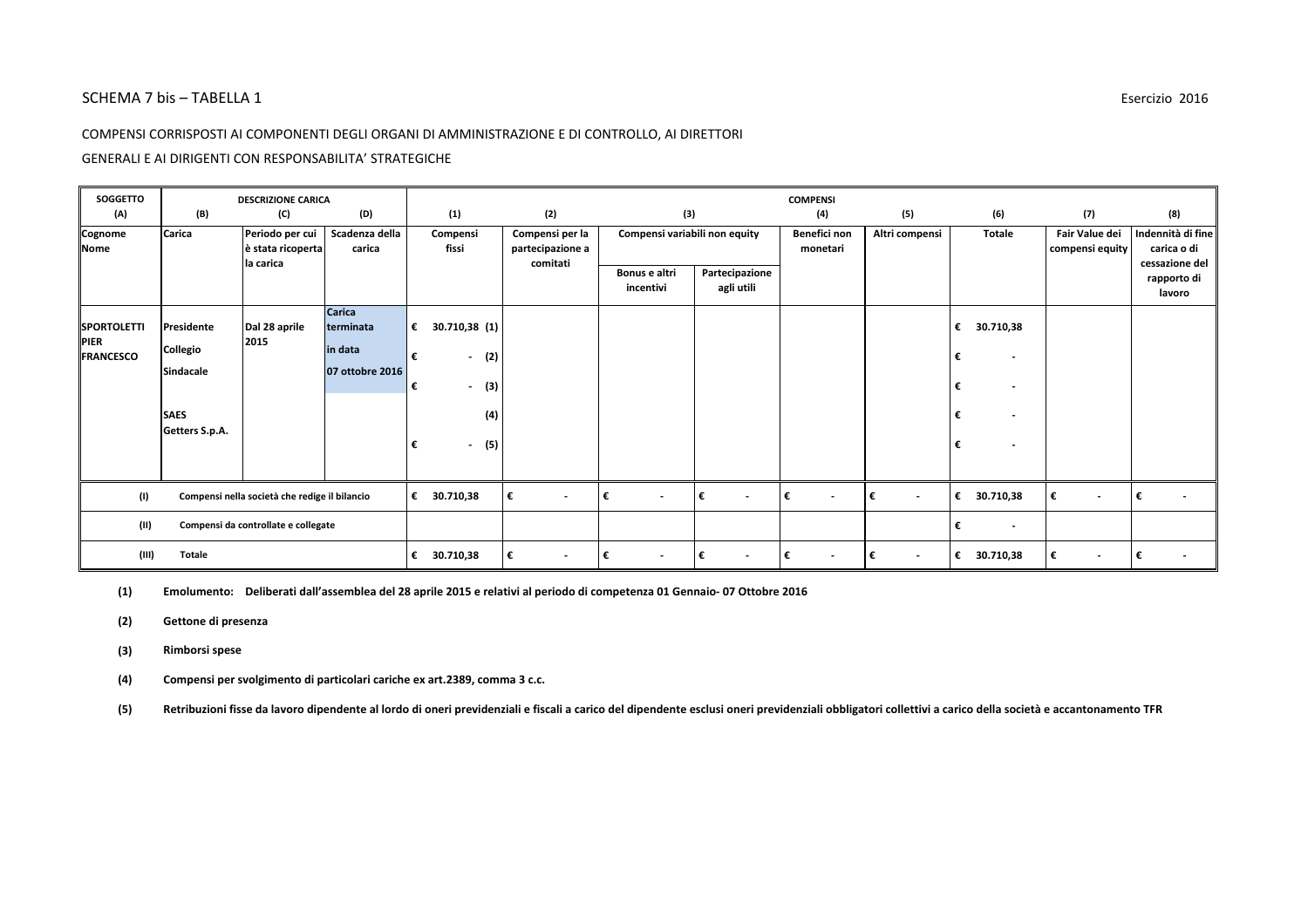#### COMPENSI CORRISPOSTI AI COMPONENTI DEGLI ORGANI DI AMMINISTRAZIONE E DI CONTROLLO, AI DIRETTORI

#### GENERALI E AI DIRIGENTI CON RESPONSABILITA' STRATEGICHE

| <b>SOGGETTO</b><br>(A)          | (B)                                                                  | <b>DESCRIZIONE CARICA</b><br>(C)                  | (D)                                       | (1)                                                                                   | (2)                                             | (3)                                            |                               | <b>COMPENSI</b><br>(4)        | (5)                           | (6)                                                                          | (7)                               | (8)                                                |
|---------------------------------|----------------------------------------------------------------------|---------------------------------------------------|-------------------------------------------|---------------------------------------------------------------------------------------|-------------------------------------------------|------------------------------------------------|-------------------------------|-------------------------------|-------------------------------|------------------------------------------------------------------------------|-----------------------------------|----------------------------------------------------|
| Cognome<br>Nome                 | Carica                                                               | Periodo per cui<br>è stata ricoperta<br>la carica | Scadenza della<br>carica                  | Compensi<br>fissi                                                                     | Compensi per la<br>partecipazione a<br>comitati | Compensi variabili non equity<br>Bonus e altri | Partecipazione                | Benefici non<br>monetari      | Altri compensi                | Totale                                                                       | Fair Value dei<br>compensi equity | Indennità di fine<br>carica o di<br>cessazione del |
|                                 |                                                                      |                                                   |                                           |                                                                                       |                                                 | incentivi                                      | agli utili                    |                               |                               |                                                                              |                                   | rapporto di<br>lavoro                              |
| <b>RIVOLTA</b><br><b>ANGELO</b> | Presidente<br>Collegio<br>Sindacale<br><b>SAES</b><br>Getters S.p.A. |                                                   | Approvazione<br>bilancio al<br>31.12.2017 | 8.961,75(1)<br>€<br>(2)<br>€<br>$\sim$<br>115,40(3)<br>€<br>(4)<br>(5)<br>€<br>$\sim$ |                                                 |                                                |                               |                               |                               | 8.961,75<br>€<br>€<br>115,40<br>€<br>€<br>$\overline{\phantom{0}}$<br>€<br>٠ |                                   |                                                    |
| (1)                             | Compensi nella società che redige il bilancio                        |                                                   |                                           | €<br>9.077,15                                                                         | €<br>$\sim$                                     | I€<br>$\sim$                                   | €<br>$\sim$                   | l€<br>$\sim$                  | €<br>$\overline{\phantom{a}}$ | €<br>9.077,15                                                                | €<br>$\sim$                       | l€<br>$\overline{\phantom{a}}$                     |
| (II)                            | Compensi da controllate e collegate                                  |                                                   |                                           |                                                                                       |                                                 |                                                |                               |                               |                               | €<br>$\overline{\phantom{a}}$                                                |                                   |                                                    |
| (III)                           | <b>Totale</b>                                                        |                                                   |                                           | €<br>9.077,15                                                                         | €<br>$\overline{\phantom{a}}$                   | €<br>$\overline{\phantom{a}}$                  | €<br>$\overline{\phantom{a}}$ | €<br>$\overline{\phantom{a}}$ | €<br>$\overline{\phantom{a}}$ | 9.077,15<br>€                                                                | €<br>$\sim$                       | l€<br>$\sim$                                       |

**(1) Emolumento:Compensi relativi al periodo di competenza 11 Ottobre - 31 Dicembre 2016**

- **(2) Gettone di presenza**
- **(3) Rimborsi spese**
- **(4) Compensi per svolgimento di particolari cariche ex art.2389, comma 3 c.c.**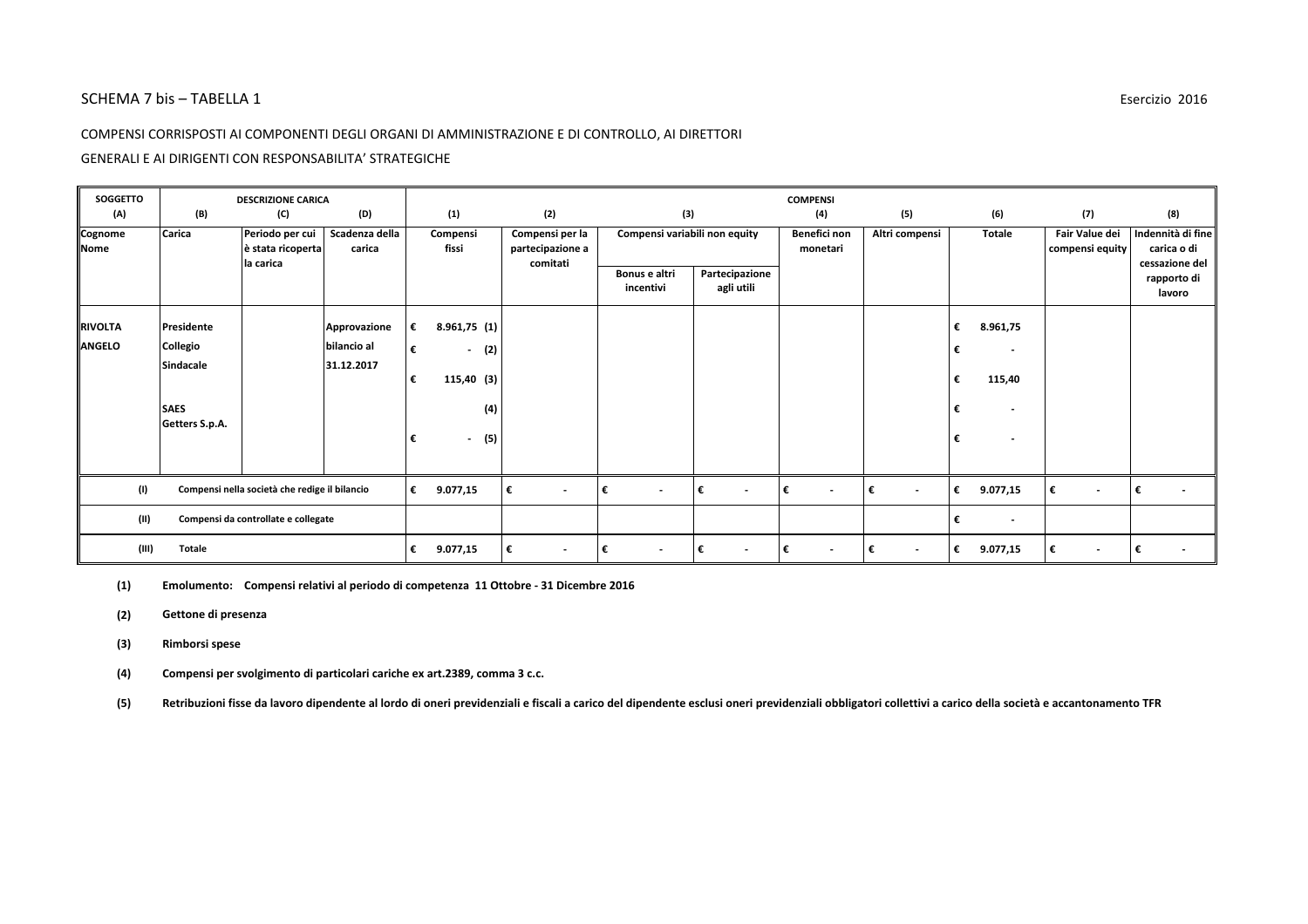#### COMPENSI CORRISPOSTI AI COMPONENTI DEGLI ORGANI DI AMMINISTRAZIONE E DI CONTROLLO, AI DIRETTORI

#### GENERALI E AI DIRIGENTI CON RESPONSABILITA' STRATEGICHE

| <b>SOGGETTO</b>                      |                                                              | <b>DESCRIZIONE CARICA</b>                         |                                           |                                                                                                                                                |                                                 |                               |                              | <b>COMPENSI</b>               |                               |                                                                                                                                                    |                                   |                                                    |
|--------------------------------------|--------------------------------------------------------------|---------------------------------------------------|-------------------------------------------|------------------------------------------------------------------------------------------------------------------------------------------------|-------------------------------------------------|-------------------------------|------------------------------|-------------------------------|-------------------------------|----------------------------------------------------------------------------------------------------------------------------------------------------|-----------------------------------|----------------------------------------------------|
| (A)                                  | (B)                                                          | (C)                                               | (D)                                       | (1)                                                                                                                                            | (2)                                             | (3)                           |                              | (4)                           | (5)                           | (6)                                                                                                                                                | (7)                               | (8)                                                |
| Cognome<br>Nome                      | Carica                                                       | Periodo per cui<br>è stata ricoperta<br>la carica | Scadenza della<br>carica                  | Compensi<br>fissi                                                                                                                              | Compensi per la<br>partecipazione a<br>comitati | Compensi variabili non equity |                              | Benefici non<br>monetari      | Altri compensi                | <b>Totale</b>                                                                                                                                      | Fair Value dei<br>compensi equity | Indennità di fine<br>carica o di<br>cessazione del |
|                                      |                                                              |                                                   |                                           |                                                                                                                                                |                                                 | Bonus e altri<br>incentivi    | Partecipazione<br>agli utili |                               |                               |                                                                                                                                                    |                                   | rapporto di<br>lavoro                              |
| <b>SPERANZA</b><br><b>SARA ANITA</b> | <b>Sindaco</b><br>effettivo<br><b>SAES</b><br>Getters S.p.A. | Dal 28 Aprile<br>2015                             | Approvazione<br>bilancio al<br>31.12.2017 | €<br>29.000,00 (1)<br>€<br>(2)<br>$\sim$<br>(3)<br>€<br>$\overline{\phantom{a}}$<br>(4)<br>€<br>$\overline{\phantom{a}}$<br>(5)<br>€<br>$\sim$ |                                                 |                               |                              |                               |                               | 29.000,00<br>€<br>€<br>$\overline{\phantom{a}}$<br>€<br>$\overline{\phantom{a}}$<br>€<br>$\overline{\phantom{a}}$<br>€<br>$\overline{\phantom{a}}$ |                                   |                                                    |
| (1)                                  |                                                              | Compensi nella società che redige il bilancio     |                                           | €<br>29.000,00                                                                                                                                 | €<br>$\overline{\phantom{a}}$                   | €<br>$\sim$                   | l€<br>$\sim$                 | €<br>$\overline{\phantom{a}}$ | €<br>$\overline{\phantom{a}}$ | €<br>29.000,00                                                                                                                                     | €<br>$\sim$                       | €<br>$\overline{\phantom{a}}$                      |
| (II)                                 |                                                              | Compensi da controllate e collegate               |                                           |                                                                                                                                                |                                                 |                               |                              |                               |                               | €<br>$\overline{\phantom{a}}$                                                                                                                      |                                   |                                                    |
| (III)                                | <b>Totale</b>                                                |                                                   |                                           | 29.000,00<br>€                                                                                                                                 | €<br>$\overline{\phantom{a}}$                   | €<br>$\overline{\phantom{a}}$ | l€<br>$\sim$                 | €<br>$\overline{\phantom{a}}$ | €<br>$\overline{\phantom{a}}$ | 29.000,00<br>€                                                                                                                                     | €<br>$\sim$                       | €                                                  |

**(1) Emolumento:Deliberati dall'assemblea del 28 aprile 2015 e relativi al periodo di competenza 01 Genn- 31 Dic 2016**

- **(3) Rimborsi spese**
- **(4) Compensi per svolgimento di particolari cariche ex art.2389, comma 3 c.c.**

**<sup>(2)</sup> Gettone di presenza**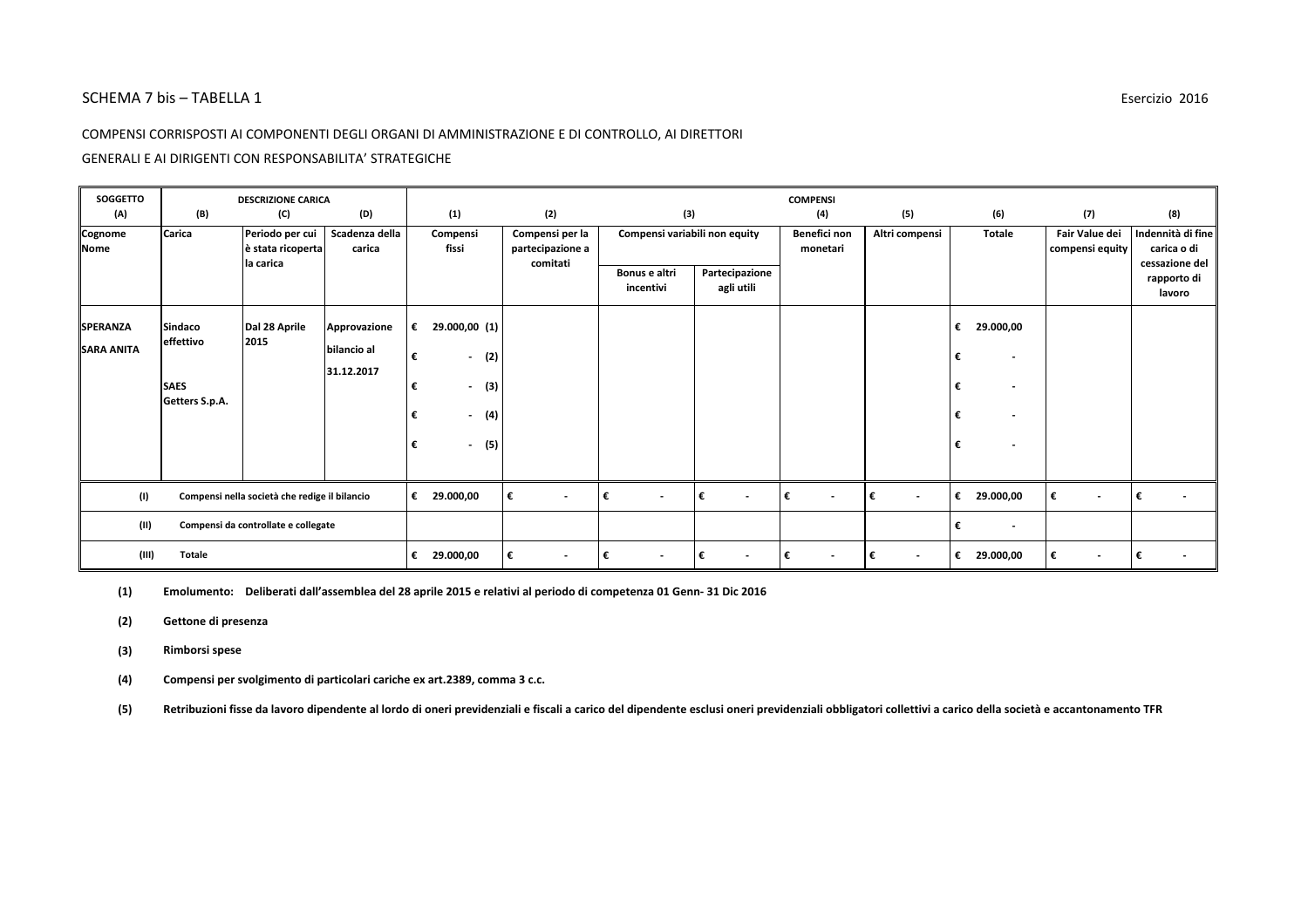#### COMPENSI CORRISPOSTI AI COMPONENTI DEGLI ORGANI DI AMMINISTRAZIONE E DI CONTROLLO, AI DIRETTORI

GENERALI E AI DIRIGENTI CON RESPONSABILITA' STRATEGICHE

| <b>SOGGETTO</b>        | <b>DESCRIZIONE CARICA</b> |                                               |                           | <b>COMPENSI</b>   |                                 |                                                 |                               |                               |                                |                               |                               |                                   |                                                    |
|------------------------|---------------------------|-----------------------------------------------|---------------------------|-------------------|---------------------------------|-------------------------------------------------|-------------------------------|-------------------------------|--------------------------------|-------------------------------|-------------------------------|-----------------------------------|----------------------------------------------------|
| (A)                    | (B)                       | (C)                                           | (D)                       | (1)               |                                 | (2)                                             | (3)                           |                               | (4)                            | (5)                           | (6)                           | (7)                               | (8)                                                |
| Cognome<br><b>Nome</b> | Carica                    | Periodo per cui<br>è stata<br>ricoperta la    | Scadenza della<br>carica  | Compensi<br>fissi |                                 | Compensi per la<br>partecipazione a<br>comitati | Compensi variabili non equity |                               | Benefici non<br>monetari       | Altri compensi                | <b>Totale</b>                 | Fair Value dei<br>compensi equity | Indennità di fine<br>carica o di<br>cessazione del |
|                        |                           | carica                                        |                           |                   |                                 |                                                 | Bonus e altri<br>incentivi    | Partecipazione<br>agli utili  |                                |                               |                               |                                   | rapporto di<br>lavoro                              |
| <b>ROVELLI</b>         | Amministratore            | Dal 28 aprile                                 | Approvazione              | €                 | 10.000,00 (1) €                 | 20.000,00 (6)                                   |                               |                               |                                |                               | 30.000,00<br>€                |                                   |                                                    |
| LUCIANA                | <b>SAES</b>               | 2015                                          | bilancio al<br>31.12.2017 | €                 | (2)<br>$\overline{\phantom{a}}$ |                                                 |                               |                               |                                |                               | €<br>$\overline{\phantom{a}}$ |                                   |                                                    |
|                        | Getters S.p.A.            |                                               |                           |                   | (3)<br>$\blacksquare$           |                                                 |                               |                               |                                |                               | €<br>$\overline{\phantom{a}}$ |                                   |                                                    |
|                        |                           |                                               |                           |                   | (4)<br>$\overline{\phantom{a}}$ |                                                 |                               |                               |                                |                               | €<br>$\overline{\phantom{a}}$ |                                   |                                                    |
|                        |                           |                                               |                           | €                 | (5)<br>$\overline{\phantom{a}}$ |                                                 |                               |                               |                                |                               | €<br>$\overline{\phantom{a}}$ |                                   |                                                    |
|                        |                           |                                               |                           |                   |                                 |                                                 |                               |                               |                                |                               |                               |                                   |                                                    |
| (1)                    |                           | Compensi nella società che redige il bilancio |                           | €                 | 10.000,00                       | € 20.000,00                                     | $\overline{\phantom{a}}$      | €<br>$\overline{\phantom{a}}$ | ∣€<br>$\overline{\phantom{a}}$ | €<br>$\overline{\phantom{a}}$ | € 30.000,00                   | €<br>$\overline{\phantom{a}}$     |                                                    |
| (II)                   |                           | Compensi da controllate e collegate           |                           |                   |                                 |                                                 |                               |                               |                                |                               | $\sim$                        |                                   |                                                    |
| (III)                  | <b>Totale</b>             |                                               |                           | €                 | 10.000,00                       | €<br>20.000,00                                  | €<br>$\overline{\phantom{a}}$ | €<br>$\sim$                   | ∣€<br>$\overline{\phantom{a}}$ | €<br>$\overline{\phantom{a}}$ | € 30.000,00                   | €<br>$\blacksquare$               |                                                    |

**(1) Emolumento:Deliberati dall'assemblea del 28 aprile 2015 e relativi al periodo di competenza 01 Gennaio-31 Dicembre 2016**

- **(2) Gettone di presenza**
- **(3) Rimborsi spese**
- **(4) Compensi per svolgimento di particolari cariche ex art.2389, comma 3 c.c.**
- **(5) Retribuzioni fisse da lavoro dipendente al lordo di oneri previdenziali e fiscali a carico del dipendente esclusi oneri previdenziali obbligatori collettivi a carico della società e accantonamento TFR**
- **(6) Compensi per partecipazione come:**
	- **Presidente dell'Organismo di Vigilanza per 16.000,00 euro relativi al periodo di competenza 01 Gennaio 31 Dicembre 2016**
	- **Membro del Compensation Committee (Comitato per la Remunerazione) per 4.000,00 euro relativi al periodo di competenza 01 Gennaio 31 Dicembre 2016**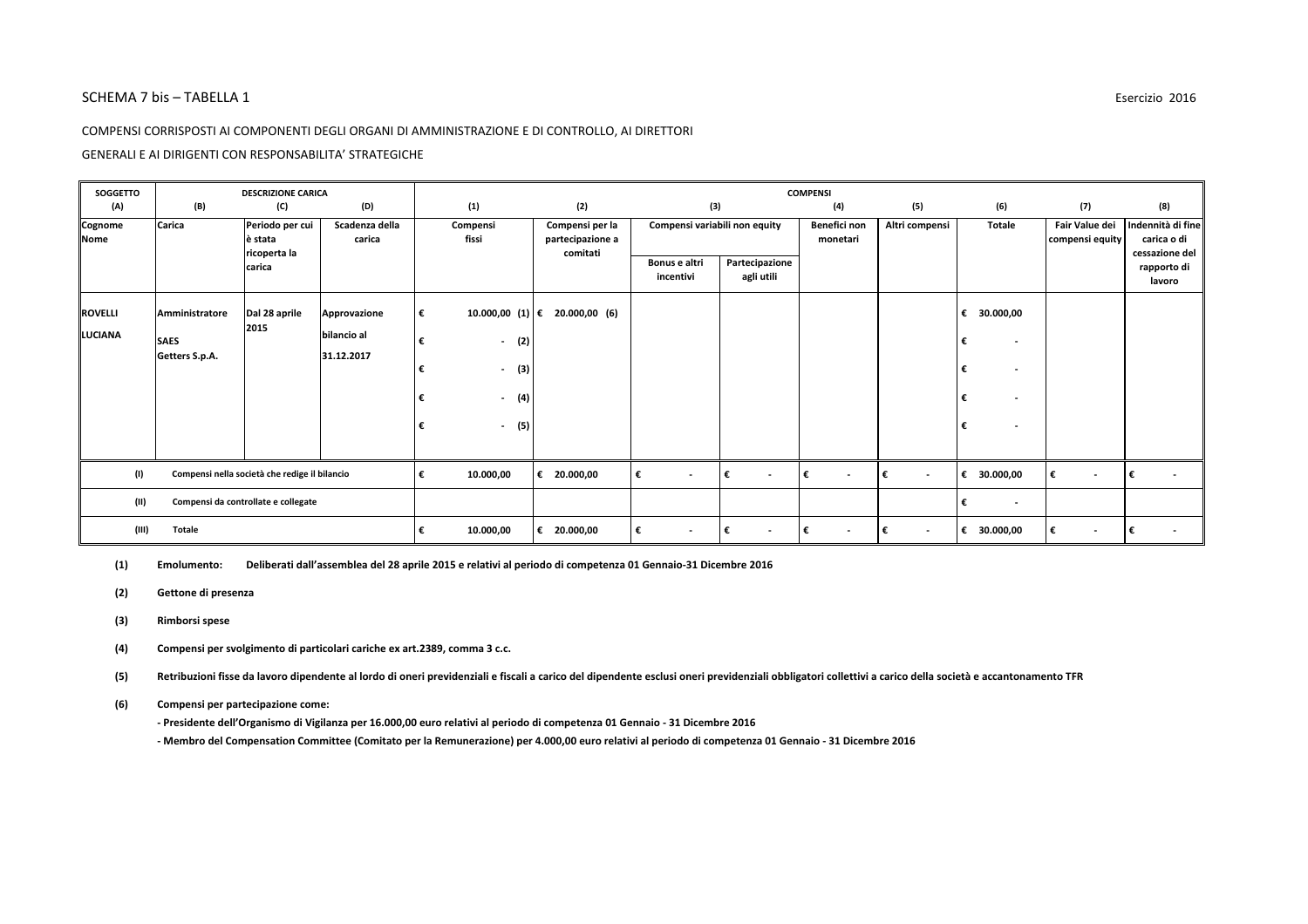#### COMPENSI CORRISPOSTI AI COMPONENTI DEGLI ORGANI DI AMMINISTRAZIONE E DI CONTROLLO, AI DIRETTORI

#### GENERALI E AI DIRIGENTI CON RESPONSABILITA' STRATEGICHE

| <b>SOGGETTO</b>        |                               | <b>DESCRIZIONE CARICA</b>                         |                           |                                                       |                                                 |                               |                              | <b>COMPENSI</b>               |                               |                                                                |                                   |                                                    |
|------------------------|-------------------------------|---------------------------------------------------|---------------------------|-------------------------------------------------------|-------------------------------------------------|-------------------------------|------------------------------|-------------------------------|-------------------------------|----------------------------------------------------------------|-----------------------------------|----------------------------------------------------|
| (A)                    | (B)                           | (C)                                               | (D)                       | (1)                                                   | (2)                                             | (3)                           |                              | (4)                           | (5)                           | (6)                                                            | (7)                               | (8)                                                |
| Cognome<br><b>Nome</b> | Carica                        | Periodo per cui<br>è stata ricoperta<br>la carica | Scadenza della<br>carica  | Compensi<br>fissi                                     | Compensi per la<br>partecipazione a<br>comitati | Compensi variabili non equity |                              | Benefici non<br>monetari      | Altri compensi                | <b>Totale</b>                                                  | Fair Value dei<br>compensi equity | Indennità di fine<br>carica o di<br>cessazione del |
|                        |                               |                                                   |                           |                                                       |                                                 | Bonus e altri<br>incentivi    | Partecipazione<br>agli utili |                               |                               |                                                                |                                   | rapporto di<br>lavoro                              |
| <b>GIUSTI</b>          | Amministratore Dal 28 aprile  | 2015                                              | Approvazione              | 10.000,00 (1) €<br>€                                  | 32.000,00 (6)                                   |                               |                              |                               |                               | 42.000,00<br>€                                                 |                                   |                                                    |
| <b>IGAUDIANA</b>       | <b>SAES</b><br>Getters S.p.A. |                                                   | bilancio al<br>31.12.2017 | €<br>(2)<br>$\overline{\phantom{a}}$                  |                                                 |                               |                              |                               |                               | €                                                              |                                   |                                                    |
|                        |                               |                                                   |                           | (3)<br>€<br>$\overline{\phantom{a}}$                  |                                                 |                               |                              |                               |                               | €<br>$\overline{\phantom{a}}$                                  |                                   |                                                    |
|                        |                               |                                                   |                           | (4)<br>$\overline{\phantom{a}}$<br>(5)<br>€<br>$\sim$ |                                                 |                               |                              |                               |                               | €<br>$\overline{\phantom{a}}$<br>€<br>$\overline{\phantom{a}}$ |                                   |                                                    |
|                        |                               |                                                   |                           |                                                       |                                                 |                               |                              |                               |                               |                                                                |                                   |                                                    |
| (1)                    |                               | Compensi nella società che redige il bilancio     |                           | €<br>10.000,00                                        | €<br>32.000,00                                  | €<br>$\overline{\phantom{a}}$ | l€<br>$\sim$                 | €<br>$\overline{\phantom{a}}$ | €<br>$\sim$                   | 42.000,00<br>€                                                 | €<br>$\overline{\phantom{a}}$     | €<br>$\overline{\phantom{a}}$                      |
| (II)                   |                               | Compensi da controllate e collegate               |                           |                                                       |                                                 |                               |                              |                               |                               | €<br>$\overline{\phantom{a}}$                                  |                                   |                                                    |
| (III)                  | <b>Totale</b>                 |                                                   |                           | 10.000,00<br>€                                        | 32.000,00<br>€                                  | €<br>$\overline{\phantom{a}}$ | ∣€<br>$\sim$                 | €<br>$\overline{\phantom{a}}$ | €<br>$\overline{\phantom{a}}$ | 42.000,00<br>€                                                 | €<br>$\sim$                       | €                                                  |

**(1) Emolumento:di cui 6.794,52 euro deliberati dall'assemblea del 28 aprile 2015 e relativi al periodo di competenza 28 Aprile- 31 Dicembre 2015**

- **(2) Gettone di presenza**
- **(3) Rimborsi spese**
- **(4) Compensi per svolgimento di particolari cariche ex art.2389, comma 3 c.c.**

**(5) Retribuzioni fisse da lavoro dipendente al lordo di oneri previdenziali e fiscali a carico del dipendente esclusi oneri previdenziali obbligatori collettivi a carico della società e accantonamento TFR**

#### **(6) Compensi per partecipazione come:**

**- Membro dell'Audit Committee (Comitato Controllo e Rischi) per 9.000,00 euro relativi al periodo di competenza 01 Gennaio - 31 Dicembre 2016**

**- Presidente del Compensation Committee (Comitato per la Remunerazione) per 7.000,00 euro relativi al periodo di competenza 01 Gennaio- 31 Dicembre 2016**

**- Membro dell'Organismo di Vigilanza per 16.000, euro relativi al periodo di competenza 01 Gennaio - 31 Dicembre 2016**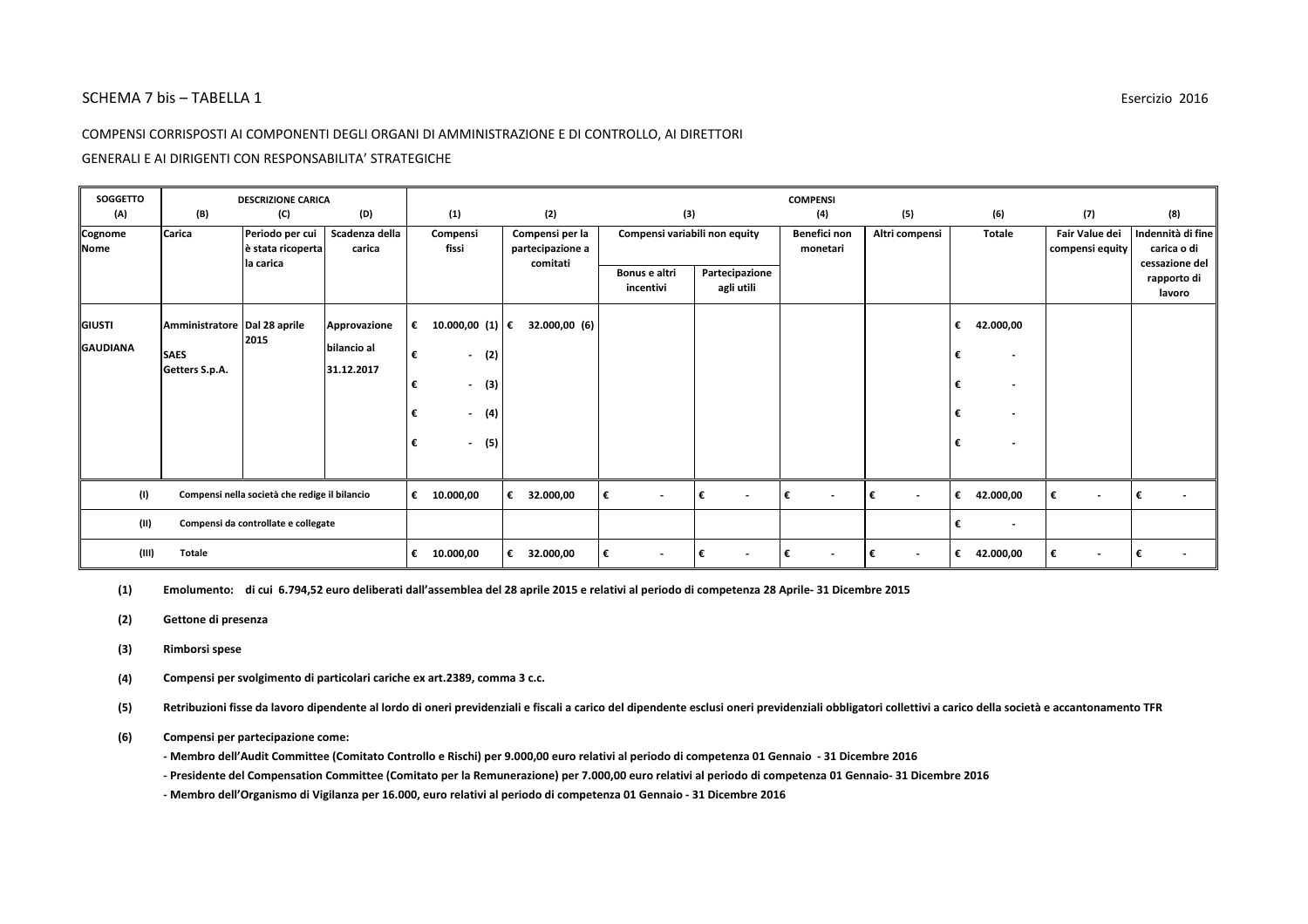#### COMPENSI CORRISPOSTI AI COMPONENTI DEGLI ORGANI DI AMMINISTRAZIONE E DI CONTROLLO, AI DIRETTORI

#### GENERALI E AI DIRIGENTI CON RESPONSABILITA' STRATEGICHE

| <b>SOGGETTO</b>                    |                                             | <b>DESCRIZIONE CARICA</b>                         |                             |                                                            |                                                 |                               |                              | <b>COMPENSI</b>                |                     |                                                 |                                   |                                                    |
|------------------------------------|---------------------------------------------|---------------------------------------------------|-----------------------------|------------------------------------------------------------|-------------------------------------------------|-------------------------------|------------------------------|--------------------------------|---------------------|-------------------------------------------------|-----------------------------------|----------------------------------------------------|
| (A)                                | (B)                                         | (C)                                               | (D)                         | (1)                                                        | (2)                                             | (3)                           |                              | (4)                            | (5)                 | (6)                                             | (7)                               | (8)                                                |
| Cognome<br><b>Nome</b>             | Carica                                      | Periodo per cui<br>è stata ricoperta<br>la carica | Scadenza della<br>carica    | Compensi<br>fissi                                          | Compensi per la<br>partecipazione a<br>comitati | Compensi variabili non equity |                              | Benefici non<br>monetari       | Altri compensi      | <b>Totale</b>                                   | Fair Value dei<br>compensi equity | Indennità di fine<br>carica o di<br>cessazione del |
|                                    |                                             |                                                   |                             |                                                            |                                                 | Bonus e altri<br>incentivi    | Partecipazione<br>agli utili |                                |                     |                                                 |                                   | rapporto di<br>lavoro                              |
| <b>PROVERBIO</b><br><b>STEFANO</b> | Amministratore Dal 28 aprile<br><b>SAES</b> | 2015                                              | Approvazione<br>bilancio al | 10.000,00 (1) €<br>€<br>(2)<br>€<br>$\sim$                 | 25.000,00 (6)                                   |                               |                              |                                |                     | 35.000,00<br>€<br>€<br>$\overline{\phantom{a}}$ |                                   |                                                    |
|                                    | Getters S.p.A.                              |                                                   | 31.12.2017                  | (3)<br>€<br>$\sim$                                         |                                                 |                               |                              |                                |                     | €<br>$\overline{\phantom{a}}$                   |                                   |                                                    |
|                                    |                                             |                                                   |                             | (4)<br>€<br>$\overline{\phantom{a}}$<br>(5)<br>€<br>$\sim$ |                                                 |                               |                              |                                |                     | €<br>€<br>$\overline{\phantom{a}}$              |                                   |                                                    |
|                                    |                                             |                                                   |                             |                                                            |                                                 |                               |                              |                                |                     |                                                 |                                   |                                                    |
| (1)                                |                                             | Compensi nella società che redige il bilancio     |                             | 10.000,00<br>€                                             | 25.000,00<br>€                                  | €<br>$\sim$                   | €<br>$\sim$                  | l€<br>$\overline{\phantom{a}}$ | €<br>$\overline{a}$ | €<br>35.000,00                                  | €<br>$\sim$                       | €<br>$\overline{\phantom{a}}$                      |
| (11)                               |                                             | Compensi da controllate e collegate               |                             |                                                            |                                                 |                               |                              |                                |                     | €<br>$\overline{\phantom{a}}$                   |                                   |                                                    |
| (III)                              | <b>Totale</b>                               |                                                   |                             | 10.000,00<br>€                                             | 25.000,00<br>€                                  | €<br>$\overline{\phantom{a}}$ | €<br>$\sim$                  | €<br>$\overline{\phantom{a}}$  | €                   | €<br>35.000,00                                  | €<br>$\sim$                       | €                                                  |

**(1) Emolumento:Deliberati dall'assemblea del 28 aprile 2015 e relativi al periodo di competenza 01 Gennaio - 31 Dicembre 2016**

- **(2) Gettone di presenza**
- **(3) Rimborsi spese**
- **(4) Compensi per svolgimento di particolari cariche ex art.2389, comma 3 c.c.**

**(5) Retribuzioni fisse da lavoro dipendente al lordo di oneri previdenziali e fiscali a carico del dipendente esclusi oneri previdenziali obbligatori collettivi a carico della società e accantonamento TFR**

#### **(6) Compensi per partecipazione come:**

**- Membro dell'Audit Committee (Comitato Controllo e Rischi) per 9.000 euro relativi al periodo di competenza 01 Gennaio - 31 Dicembre 2016- Membro dell'Organismo di Vigilanza per 16.000 euro relativi al periodo di competenza 01 Gennaio - 31 Dicembre 2016**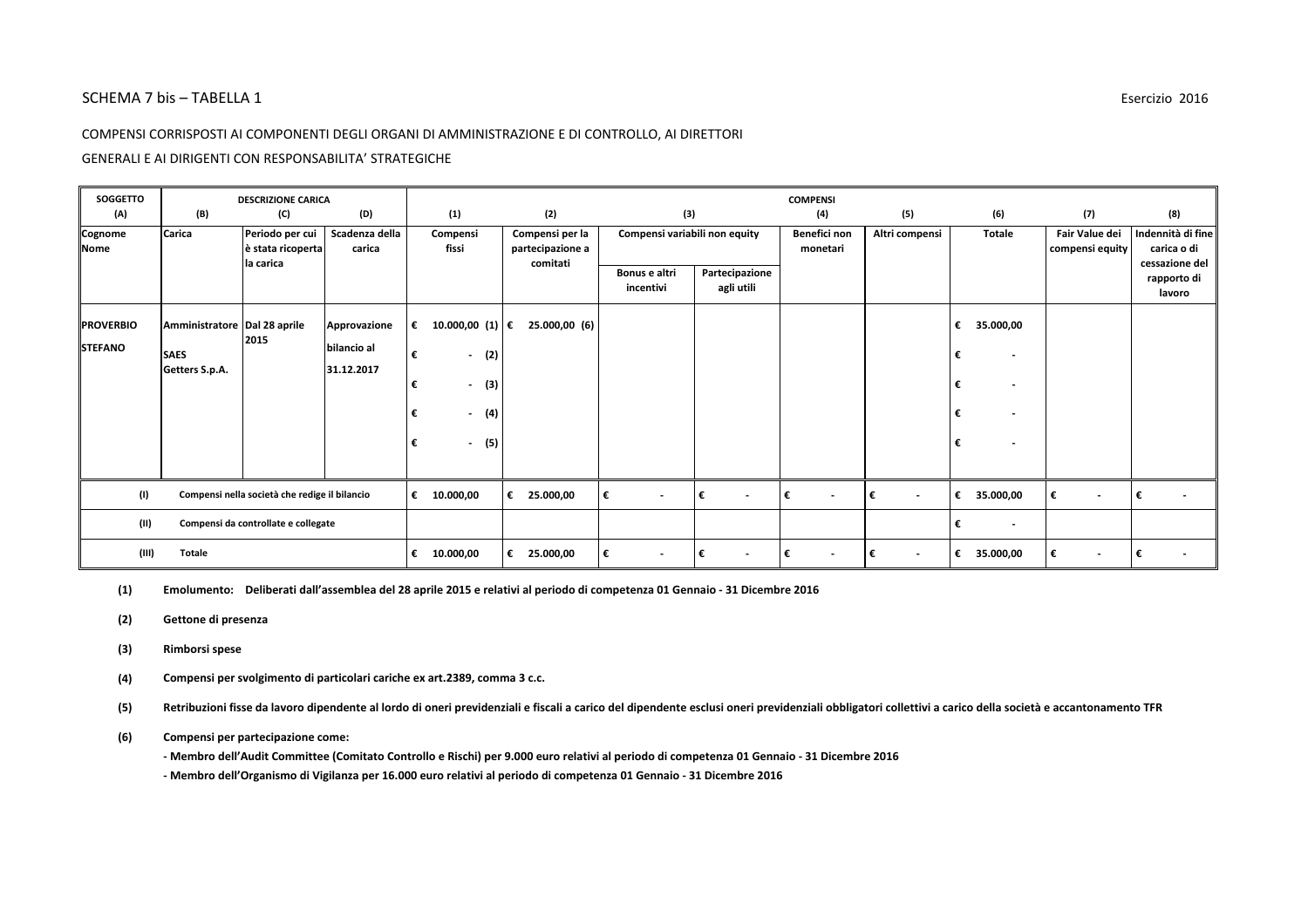### PIANI DI INCENTIVAZIONE MONETARI A FAVORE DEI COMPONENTI DELL' ORGANO DI AMMINISTRAZIONE, DEI DIRETTORI

### GENERALI E DEGLI ALTRI DIRIGENTI CON RESPONSABILITA' STRATEGICHE

| A                      | B                                                | (1)                                 |                   | (2)                    |                            | (3)                  |                                |                   | (4)                |
|------------------------|--------------------------------------------------|-------------------------------------|-------------------|------------------------|----------------------------|----------------------|--------------------------------|-------------------|--------------------|
| Cognome<br>Nome        | Carica                                           | Piano                               |                   | <b>Bonus dell'anno</b> |                            |                      | Bonus di anni precedenti       |                   | <b>Altri Bonus</b> |
| <b>DELLA PORTA</b>     | Presidente                                       |                                     | (A)               | (B)                    | (C)                        | (A)                  | (B)                            | (C)               |                    |
| <b>MASSIMO</b>         | <b>SAES</b><br>Getters S.p.A.                    |                                     | Erogabile/Erogato | <b>Differito</b>       | Periodo di<br>differimento | Non più erogabili    | Erogabile/Erogati              | Ancora differiti  |                    |
| (1)                    | Compensi nella società<br>che redige il bilancio | Piano A<br>(data relativa delibera) | 637.500 €<br>€    | 250.000                |                            |                      | €<br>$\overline{\phantom{a}}$  |                   |                    |
|                        |                                                  | Piano B<br>(data relativa delibera) |                   |                        |                            |                      |                                |                   |                    |
|                        |                                                  | Piano C<br>(data relativa delibera) |                   |                        |                            |                      |                                |                   |                    |
| (II)<br>e collegate    | Compensi da controllate                          | Piano A<br>(data relativa delibera) |                   |                        |                            |                      |                                |                   |                    |
|                        |                                                  | Piano B<br>(data relativa delibera) |                   |                        |                            |                      |                                |                   |                    |
|                        |                                                  | Piano C<br>(data relativa delibera) |                   |                        |                            |                      |                                |                   |                    |
| <b>Totale</b><br>(III) |                                                  |                                     | 637.500 €<br>€    | 250.000 €              | $\blacksquare$             | l€<br>$\blacksquare$ | ∣€<br>$\overline{\phantom{a}}$ | $ \epsilon$<br>∣€ |                    |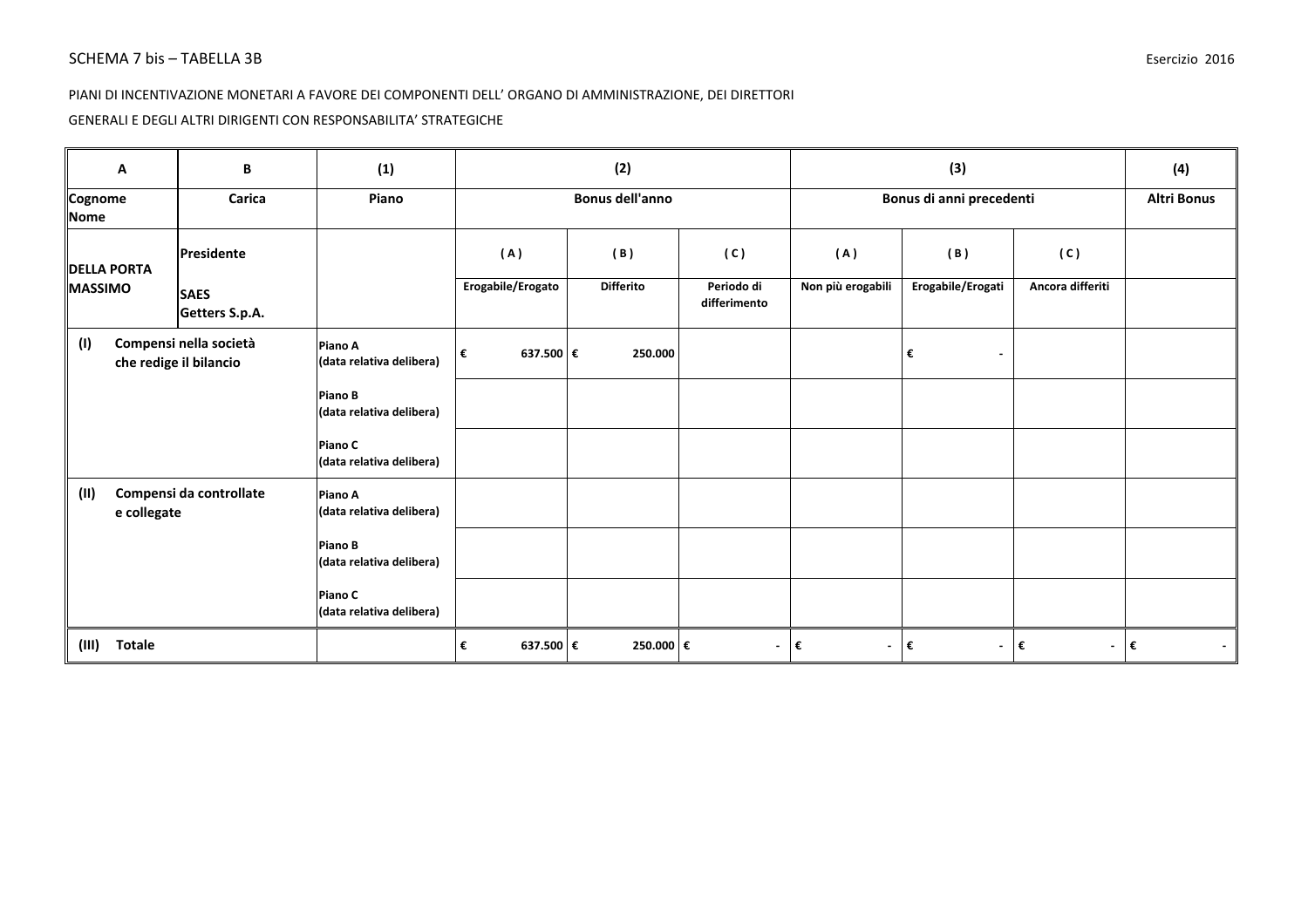### PIANI DI INCENTIVAZIONE MONETARI A FAVORE DEI COMPONENTI DELL' ORGANO DI AMMINISTRAZIONE, DEI DIRETTORI

### GENERALI E DEGLI ALTRI DIRIGENTI CON RESPONSABILITA' STRATEGICHE

| A                      | B                                                | (1)                                 |                   | (2)                    |                            |                      | (3)                            |                  | (4)                |
|------------------------|--------------------------------------------------|-------------------------------------|-------------------|------------------------|----------------------------|----------------------|--------------------------------|------------------|--------------------|
| Cognome<br>Nome        | Carica                                           | Piano                               |                   | <b>Bonus dell'anno</b> |                            |                      | Bonus di anni precedenti       |                  | <b>Altri Bonus</b> |
| <b>CANALE</b>          | Amministratore<br><b>Delegato</b>                |                                     | (A)               | (B)                    | (C)                        | (A)                  | (B)                            | (C)              |                    |
| <b>GIULIO</b>          | <b>SAES</b><br>Getters S.p.A.                    |                                     | Erogabile/Erogato | <b>Differito</b>       | Periodo di<br>differimento | Non più erogabili    | Erogabile/Erogati              | Ancora differiti |                    |
| (1)                    | Compensi nella società<br>che redige il bilancio | Piano A<br>(data relativa delibera) | 552.500 €<br>€    | 216.667                |                            |                      | €<br>$\overline{\phantom{a}}$  |                  |                    |
|                        |                                                  | Piano B<br>(data relativa delibera) |                   |                        |                            |                      |                                |                  |                    |
|                        |                                                  | Piano C<br>(data relativa delibera) |                   |                        |                            |                      |                                |                  |                    |
| (II)<br>e collegate    | Compensi da controllate                          | Piano A<br>(data relativa delibera) |                   |                        |                            |                      |                                |                  |                    |
|                        |                                                  | Piano B<br>(data relativa delibera) |                   |                        |                            |                      |                                |                  |                    |
|                        |                                                  | Piano C<br>(data relativa delibera) |                   |                        |                            |                      |                                |                  |                    |
| <b>Totale</b><br>(III) |                                                  |                                     | 552.500 €<br>€    | 216.667 €              | $\blacksquare$             | l€<br>$\blacksquare$ | ∣€<br>$\overline{\phantom{a}}$ | ∣€               | $ \epsilon$        |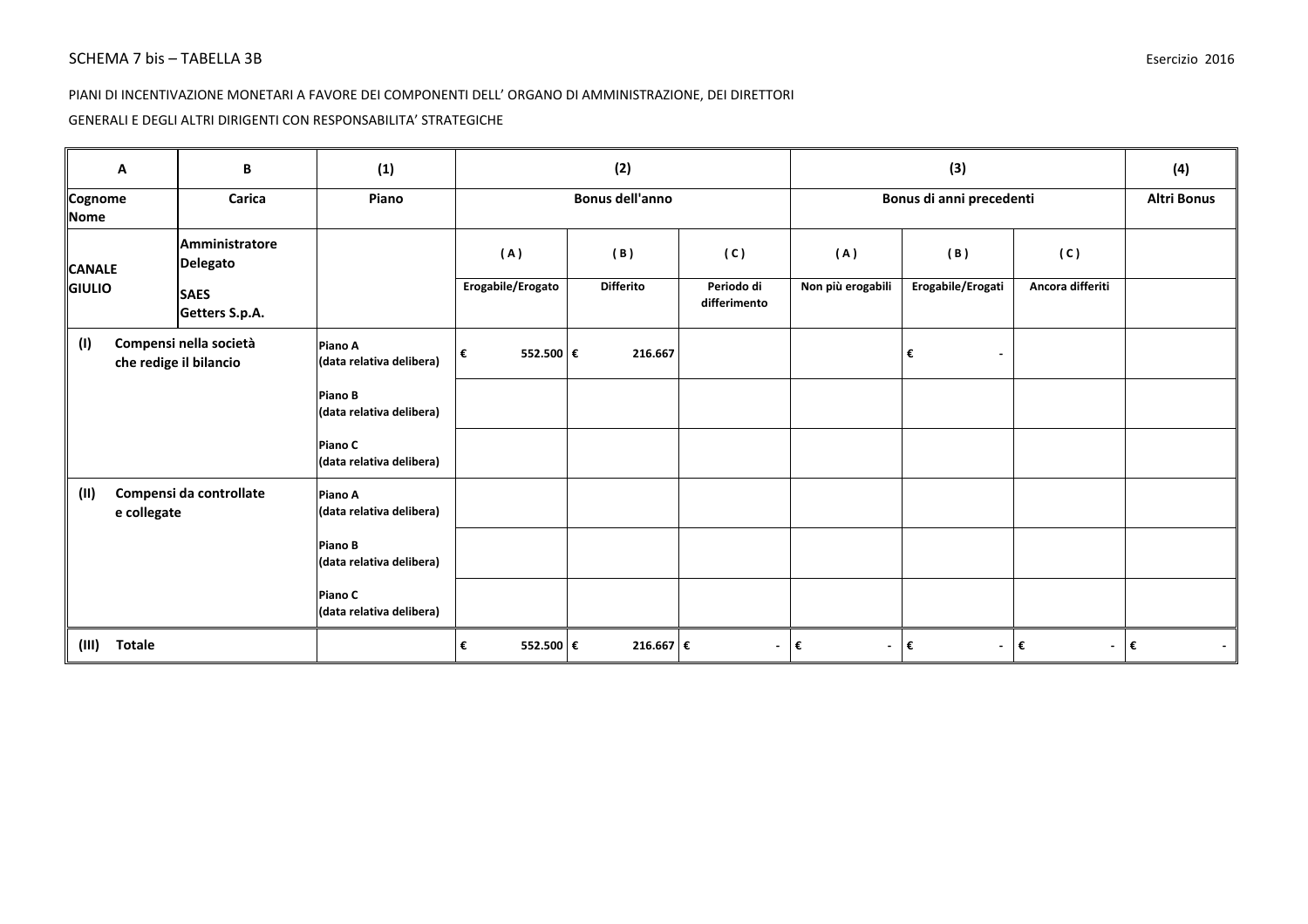#### PIANI DI INCENTIVAZIONE MONETARI A FAVORE DEI COMPONENTI DELL' ORGANO DI AMMINISTRAZIONE, DEI DIRETTORI

GENERALI E DEGLI ALTRI DIRIGENTI CON RESPONSABILITA' STRATEGICHE

| Α                       | В                                                | (1)                                 |                   | (2)         |    |                        |                            |                               | (3)               |                          | (4)              |                    |
|-------------------------|--------------------------------------------------|-------------------------------------|-------------------|-------------|----|------------------------|----------------------------|-------------------------------|-------------------|--------------------------|------------------|--------------------|
| Cognome<br>Nome         | Carica                                           | Piano                               |                   |             |    | <b>Bonus dell'anno</b> |                            |                               |                   | Bonus di anni precedenti |                  | <b>Altri Bonus</b> |
| <b>DIRIGENTI</b>        | (1)<br><b>VARIE</b>                              |                                     |                   | (A)         |    | (B)                    | (C)                        | (A)                           |                   | (B)                      | (C)              |                    |
| STRATEGICI <sup>*</sup> |                                                  |                                     | Erogabile/Erogato |             |    | <b>Differito</b>       | Periodo di<br>differimento | Non più erogabili             | Erogabile/Erogati |                          | Ancora differiti |                    |
| (1)                     | Compensi nella società<br>che redige il bilancio | Piano A<br>(data relativa delibera) | €                 | 149.006 (2) | ∣€ | 276.666 (3)            |                            | €<br>$\overline{\phantom{a}}$ | ∣€                | 284.990 (4) €            | 373.332 (5)      |                    |
|                         |                                                  | Piano B<br>(data relativa delibera) |                   |             |    |                        |                            |                               |                   |                          |                  |                    |
|                         |                                                  | Piano C<br>(data relativa delibera) |                   |             |    |                        |                            |                               |                   |                          |                  |                    |
| (II)<br>e collegate     | Compensi da controllate                          | Piano A<br>(data relativa delibera) |                   |             |    |                        |                            |                               |                   |                          |                  |                    |
|                         |                                                  | Piano B<br>(data relativa delibera) |                   |             |    |                        |                            |                               |                   |                          |                  |                    |
|                         |                                                  | Piano C<br>(data relativa delibera) |                   |             |    |                        |                            |                               |                   |                          |                  |                    |
| (III) Totale            |                                                  |                                     | €                 | 149.006     | €  | 276.666                | €<br>$\blacksquare$        | €<br>$\overline{\phantom{a}}$ | I€                | 284.990                  | 373.332<br>€     | €<br>$\sim$        |

(\*) Si segnala che con decorrenza 10 giugno 2013, il ruolo di Corporate Research Manager è stato soppresso e le responsabilità di quest'ultimo sono confluite al Chief Technology Innovation Officer, nella persona dell'Ing.

(1) Cariche con Responsabilità Strategiche: Corporate Human Resources Manager, Corporate Operations Manager, Corporate Research Manager, Group Administration Finance and Control Manager, Group Legal General Counsel

(2) Compensi relativi a Una Tantum dirigenti strategici che tiene conto del valore accantonato durante l'esercizio 2016 in via previsionale

(3) Importo di competenza annuale per l'esercizio 2016 relativo ai piani di incentivazione a lungo termine ("L.T.I.P" *Incentive)*

(4) Valore composto da quota parte del compenso relativo a Una Tantum dirigenti strategici di competenza del 2015, monetizzato nell'Aprile 2016 (Euro 37.640,00) e da "L.T.I.P" *Incentive* corrisposto nel 2016 a favore di due direttori strategici (Euro 247.350,00)

(5)"L.T.I.P" *Incentive* accantonati fino al 31 dicembre 2016, erogabili in anni successivi al 2016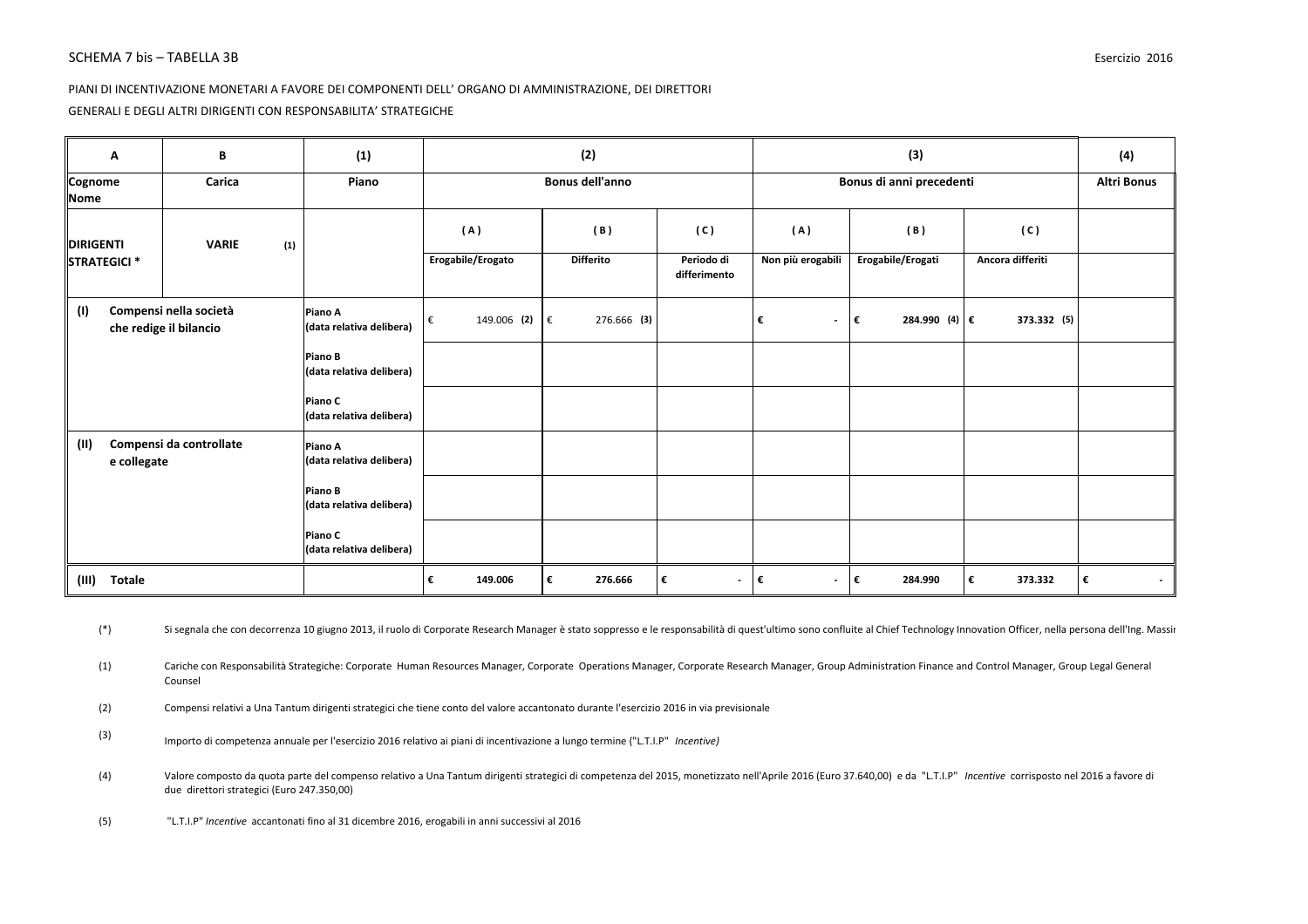| <b>COGNOME E</b><br><b>NOME</b> | <b>CARICA</b>  | SOCIETA'<br><b>PARTECIPATA</b> | <b>NUMERO AZIONI</b><br><b>POSSEDUTE ALLA</b><br><b>FINE</b><br><b>DELL'ESERCIZIO</b><br>PRECEDENTE<br>(31/12/2015) | <b>NUMERO AZIONI</b><br><b>ACQUISTATE</b><br><b>NEL 2016</b> | NUMERO AZIONI<br><b>VENDUTE</b><br>NEL 2016 | NUMERO AZIONI<br><b>POSSEDUTE</b><br><b>ALLA FINE</b><br><b>DELL'ESERCIZIO</b><br>DI RIFERIMENTO<br>(31/12/2016) |
|---------------------------------|----------------|--------------------------------|---------------------------------------------------------------------------------------------------------------------|--------------------------------------------------------------|---------------------------------------------|------------------------------------------------------------------------------------------------------------------|
| <b>Canale Giulio</b>            | Amministratore | <b>SAES Getters</b><br>S.p.A.  | 0                                                                                                                   |                                                              |                                             | C                                                                                                                |
|                                 |                |                                |                                                                                                                     |                                                              |                                             |                                                                                                                  |
|                                 |                |                                |                                                                                                                     |                                                              |                                             |                                                                                                                  |
|                                 |                |                                |                                                                                                                     |                                                              |                                             |                                                                                                                  |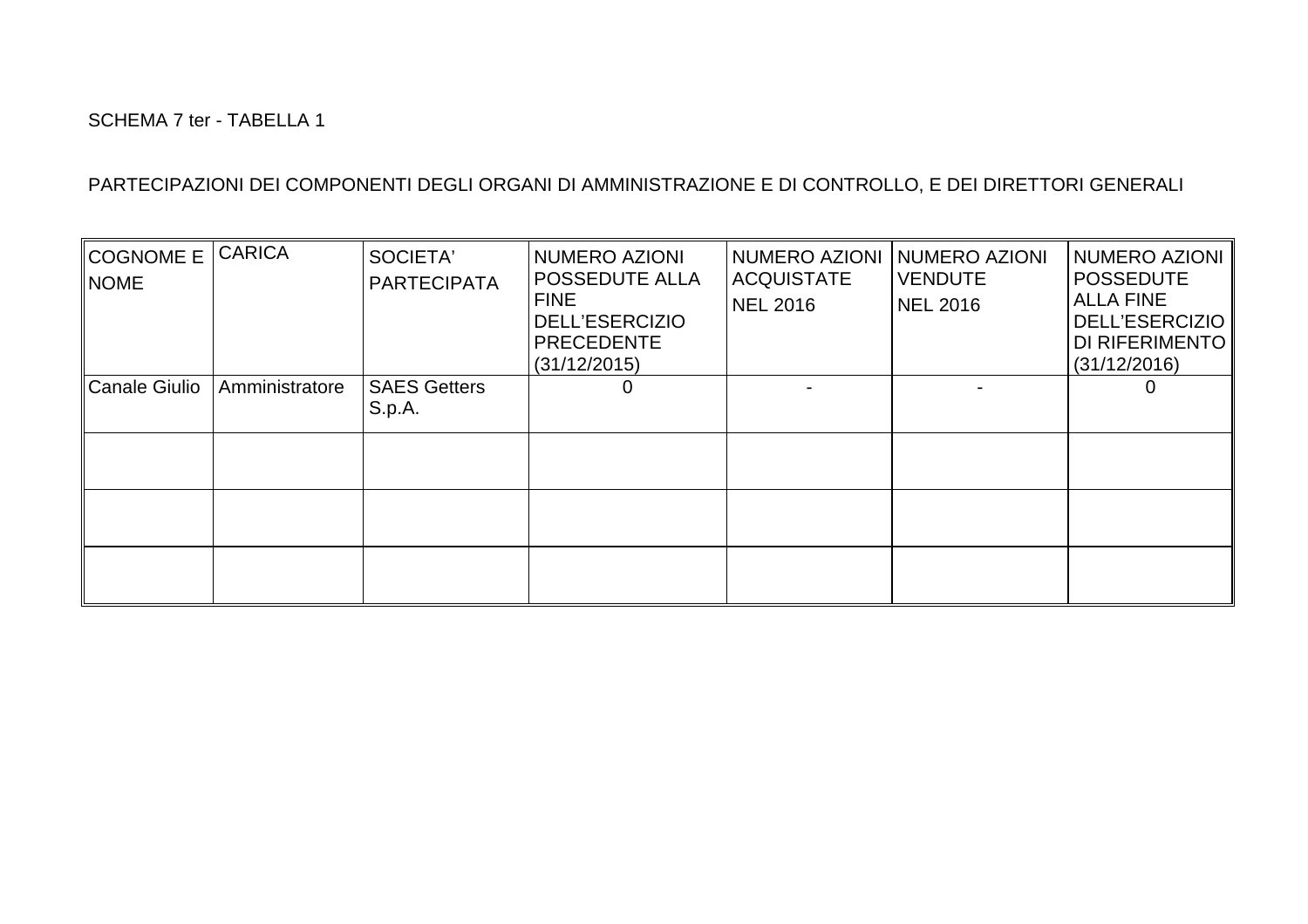| <b>COGNOME E</b><br><b>NOME</b> | <b>CARICA</b>  | SOCIETA'<br><b>PARTECIPATA</b> | <b>NUMERO AZIONI</b><br><b>POSSEDUTE ALLA</b><br><b>FINE</b><br><b>DELL'ESERCIZIO</b><br><b>PRECEDENTE</b><br>(31/12/2015) | <b>NUMERO AZIONI</b><br><b>ACQUISTATE</b><br><b>NEL 2016</b> | NUMERO AZIONI<br><b>VENDUTE</b><br>NEL 2016 | <b>NUMERO AZIONI</b><br><b>POSSEDUTE</b><br><b>ALLA FINE</b><br><b>DELL'ESERCIZIO</b><br>DI RIFERIMENTO<br>(31/12/2016) |
|---------------------------------|----------------|--------------------------------|----------------------------------------------------------------------------------------------------------------------------|--------------------------------------------------------------|---------------------------------------------|-------------------------------------------------------------------------------------------------------------------------|
| De Maio<br>Adriano              | Amministratore |                                | 0                                                                                                                          |                                                              |                                             | O                                                                                                                       |
|                                 |                |                                |                                                                                                                            |                                                              |                                             |                                                                                                                         |
|                                 |                |                                |                                                                                                                            |                                                              |                                             |                                                                                                                         |
|                                 |                |                                |                                                                                                                            |                                                              |                                             |                                                                                                                         |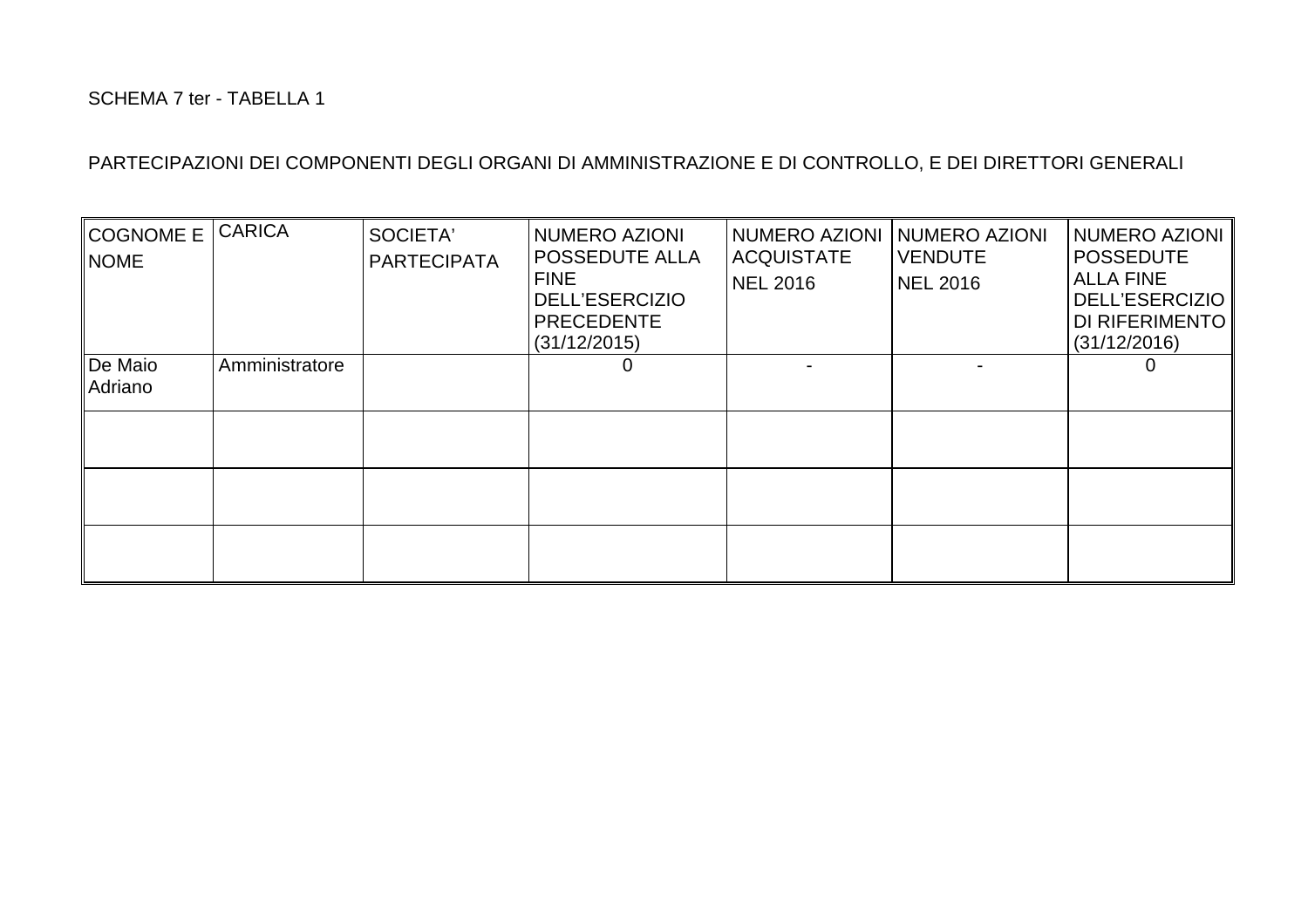| COGNOME E<br>NOME <sup></sup> | <b>CARICA</b>  | SOCIETA'<br><b>PARTECIPATA</b> | NUMERO AZIONI<br>POSSEDUTE ALLA<br><b>FINE</b><br><b>DELL'ESERCIZIO</b><br><b>PRECEDENTE</b><br>(31/12/2015) | <b>NUMERO AZIONI</b><br><b>ACQUISTATE</b><br><b>NEL 2016</b> | NUMERO AZIONI<br><b>VENDUTE</b><br><b>NEL 2016</b> | NUMERO AZIONI<br><b>POSSEDUTE</b><br><b>ALLA FINE</b><br><b>DELL'ESERCIZIO</b><br>DI RIFERIMENTO<br>(31/12/2016) |
|-------------------------------|----------------|--------------------------------|--------------------------------------------------------------------------------------------------------------|--------------------------------------------------------------|----------------------------------------------------|------------------------------------------------------------------------------------------------------------------|
| della Porta<br>Alessandra     | Amministratore | <b>SAES Getters</b><br>S.p.A.  | 54.856 SGR                                                                                                   |                                                              |                                                    | 54.856 SGR                                                                                                       |
|                               |                |                                |                                                                                                              |                                                              |                                                    |                                                                                                                  |
|                               |                |                                |                                                                                                              |                                                              |                                                    |                                                                                                                  |
|                               |                |                                |                                                                                                              |                                                              |                                                    |                                                                                                                  |

\* Azioni cointestate con la sorella Carola Rita della Porta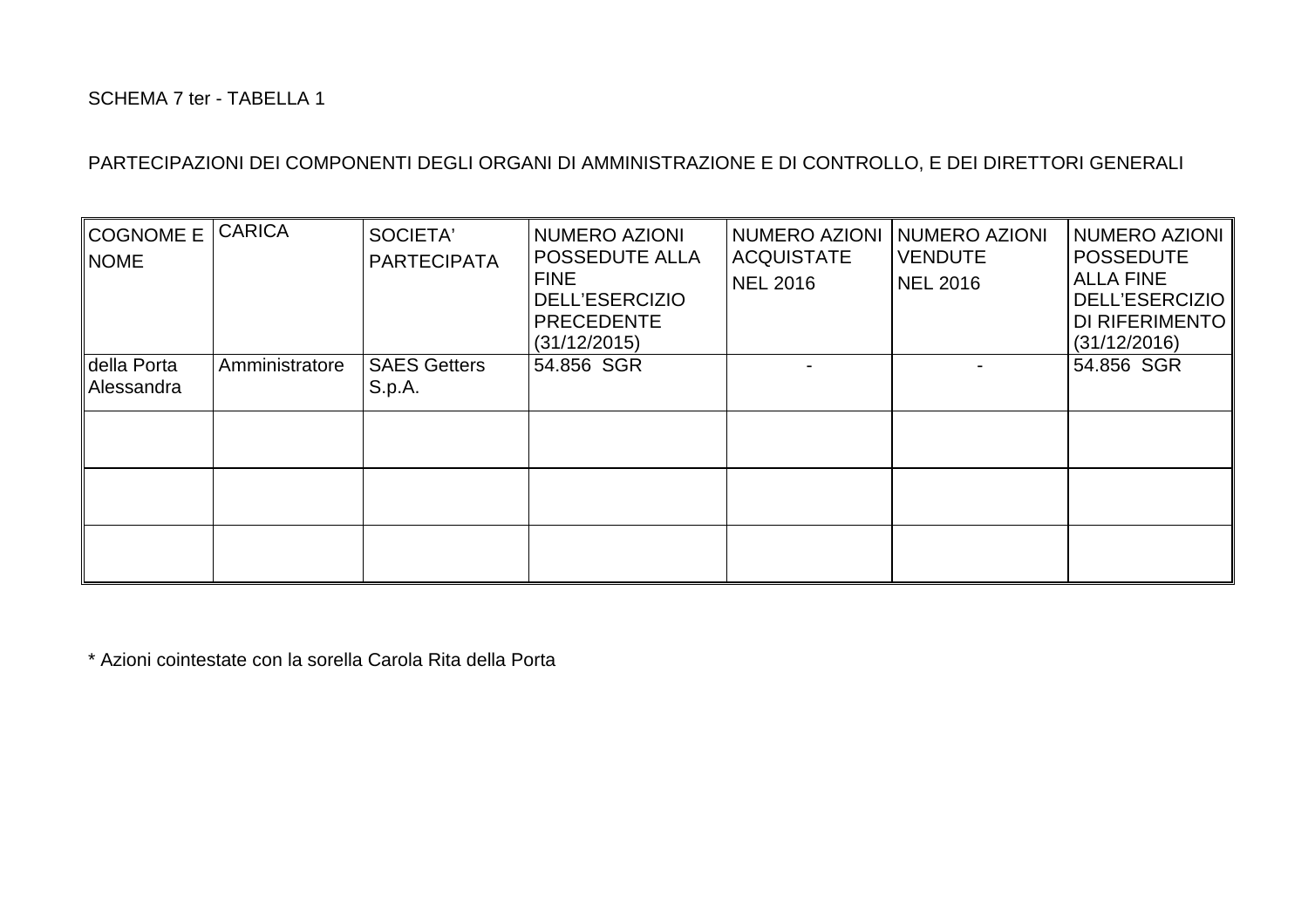| <b>COGNOME E</b><br><b>NOME</b> | <b>CARICA</b>  | SOCIETA'<br><b>PARTECIPATA</b> | NUMERO AZIONI<br><b>POSSEDUTE ALLA</b><br><b>FINE</b><br><b>DELL'ESERCIZIO</b><br><b>PRECEDENTE</b><br>(31/12/2015) | NUMERO AZIONI<br><b>ACQUISTATE</b><br><b>NEL 2016</b> | NUMERO AZIONI<br><b>VENDUTE</b><br><b>NEL 2016</b> | NUMERO AZIONI<br><b>POSSEDUTE</b><br><b>ALLA FINE</b><br><b>DELL'ESERCIZIO</b><br>DI RIFERIMENTO<br>(31/12/2016) |
|---------------------------------|----------------|--------------------------------|---------------------------------------------------------------------------------------------------------------------|-------------------------------------------------------|----------------------------------------------------|------------------------------------------------------------------------------------------------------------------|
| della Porta<br>Luigi Lorenzo    | Amministratore | <b>SAES Getters</b><br>S.p.A.  | 9.619 SG                                                                                                            |                                                       |                                                    | 9.619 SG                                                                                                         |
|                                 |                | <b>SAES Getters</b><br>S.p.A.  | 13.685 SGR                                                                                                          |                                                       |                                                    | 13.685 SGR                                                                                                       |
|                                 |                |                                |                                                                                                                     |                                                       |                                                    |                                                                                                                  |
|                                 |                |                                |                                                                                                                     |                                                       |                                                    |                                                                                                                  |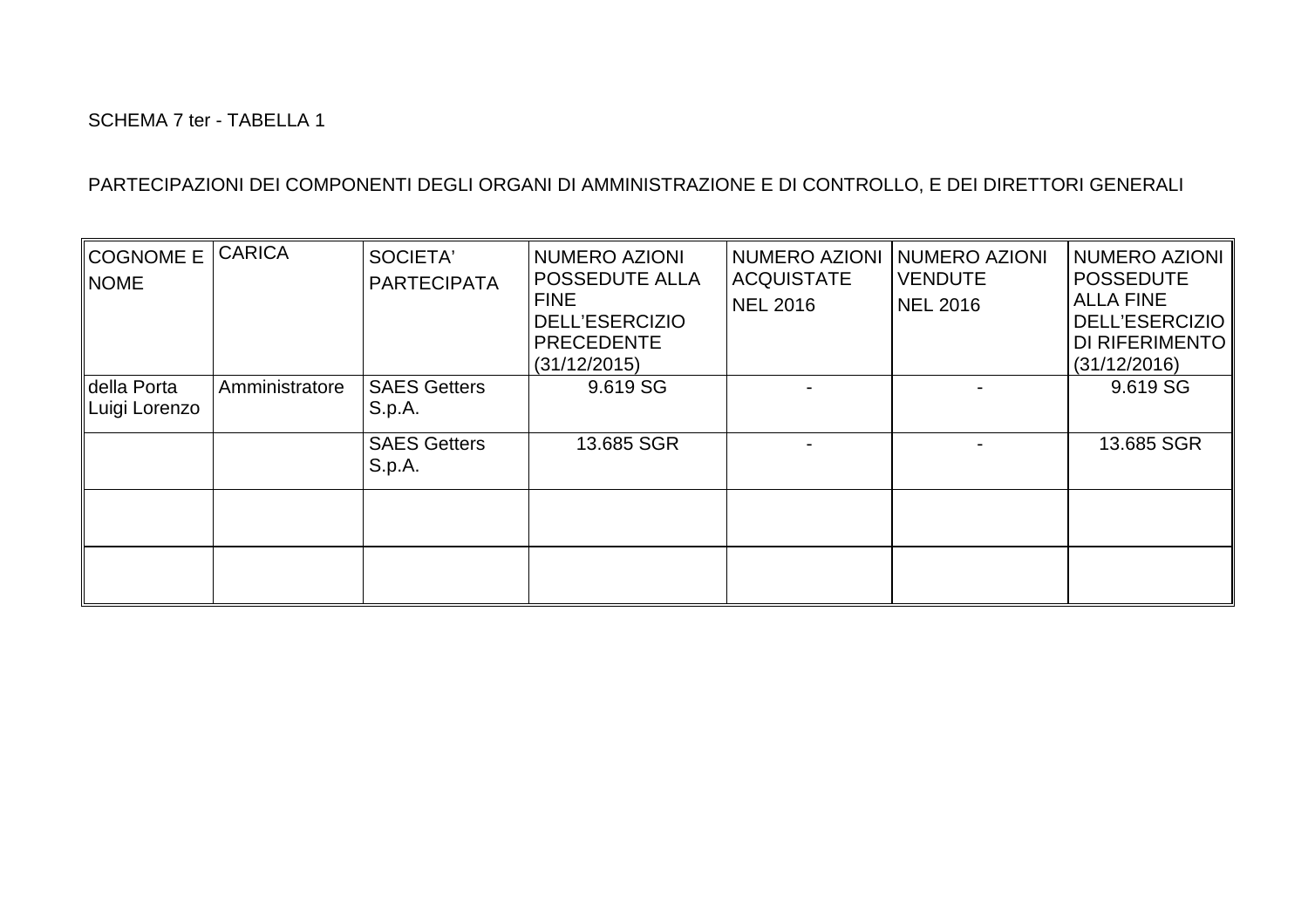| <b>COGNOME E</b><br><b>NOME</b> | <b>CARICA</b> | SOCIETA'<br><b>PARTECIPATA</b> | <b>NUMERO AZIONI</b><br><b>POSSEDUTE ALLA</b><br><b>FINE</b><br><b>DELL'ESERCIZIO</b><br>PRECEDENTE<br>(31/12/2015) | <b>NUMERO AZIONI</b><br><b>ACQUISTATE</b><br><b>NEL 2016</b> | NUMERO AZIONI<br><b>VENDUTE</b><br>NEL 2016 | NUMERO AZIONI<br><b>POSSEDUTE</b><br><b>ALLA FINE</b><br><b>DELL'ESERCIZIO</b><br>DI RIFERIMENTO<br>(31/12/2016) |
|---------------------------------|---------------|--------------------------------|---------------------------------------------------------------------------------------------------------------------|--------------------------------------------------------------|---------------------------------------------|------------------------------------------------------------------------------------------------------------------|
| della Porta<br>Massimo          | Presidente    | <b>SAES Getters</b><br>S.p.A.  | 9.620 SG                                                                                                            |                                                              |                                             | 9.620 SG                                                                                                         |
|                                 |               | <b>SAES Getters</b><br>S.p.A.  | 25.319 SGR                                                                                                          |                                                              |                                             | 25.319 SGR                                                                                                       |
|                                 |               |                                |                                                                                                                     |                                                              |                                             |                                                                                                                  |
|                                 |               |                                |                                                                                                                     |                                                              |                                             |                                                                                                                  |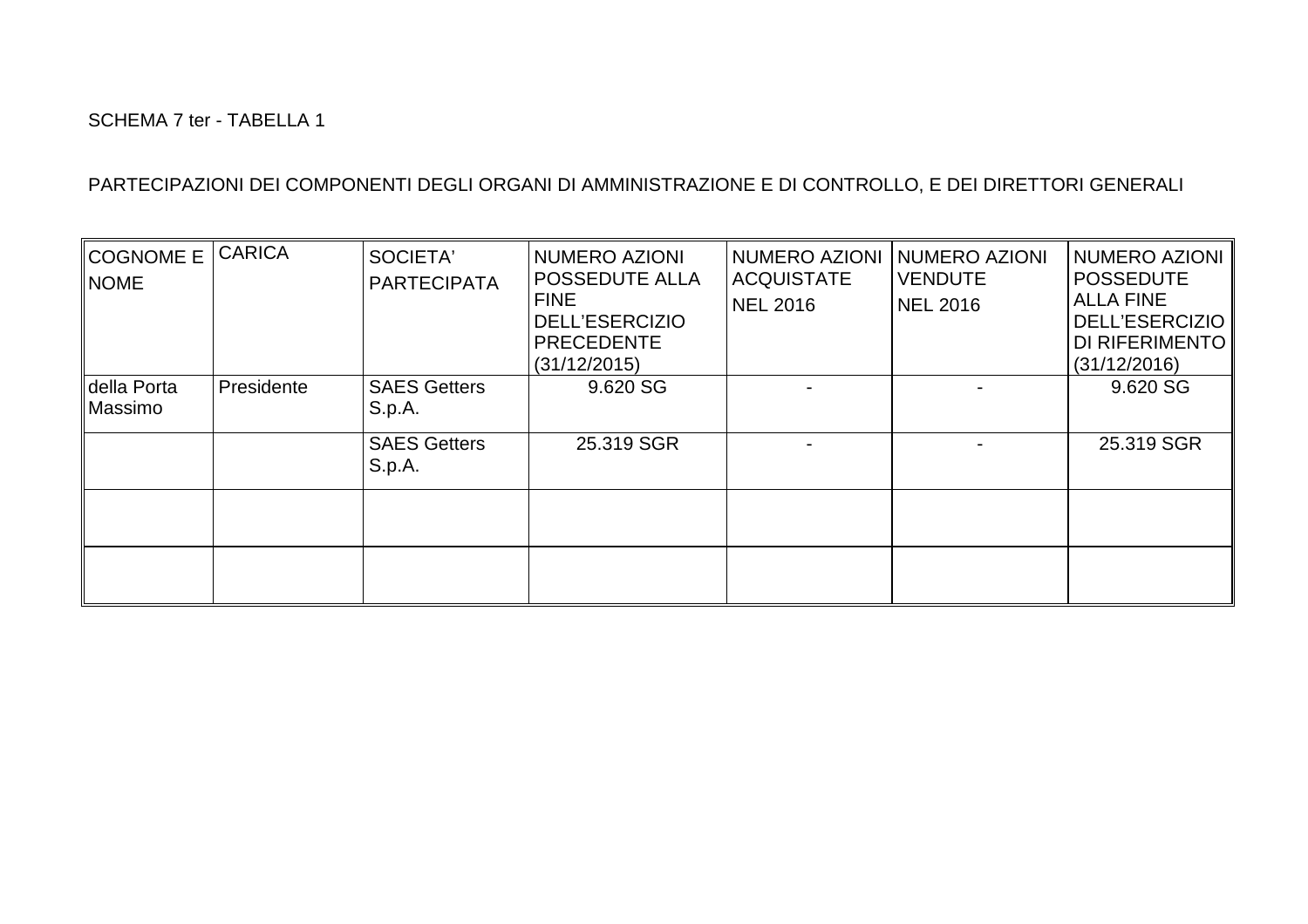| COGNOME E<br><b>NOME</b> | <b>CARICA</b>  | SOCIETA'<br><b>PARTECIPATA</b> | <b>NUMERO AZIONI</b><br><b>POSSEDUTE ALLA</b><br><b>FINE</b><br><b>DELL'ESERCIZIO</b><br><b>PRECEDENTE</b><br>(31/12/2015) | NUMERO AZIONI<br><b>ACQUISTATE</b><br><b>NEL 2016</b> | NUMERO AZIONI<br><b>VENDUTE</b><br><b>NEL 2016</b> | NUMERO AZIONI<br><b>POSSEDUTE</b><br><b>ALLA FINE</b><br>DELL'ESERCIZIO   <br>DI RIFERIMENTO   <br>(31/12/2016) |
|--------------------------|----------------|--------------------------------|----------------------------------------------------------------------------------------------------------------------------|-------------------------------------------------------|----------------------------------------------------|-----------------------------------------------------------------------------------------------------------------|
| Dogliotti<br>Andrea      | Amministratore | <b>SAES Getters</b><br>S.p.A.  | 99.141 SG                                                                                                                  | $9.532 SG*$                                           |                                                    | 108.673 SG                                                                                                      |
|                          |                | <b>SAES Getters</b><br>S.p.A.  | 2.000 SGR                                                                                                                  |                                                       |                                                    | 2.000 SGR                                                                                                       |
|                          |                |                                |                                                                                                                            |                                                       |                                                    |                                                                                                                 |
|                          |                |                                |                                                                                                                            |                                                       |                                                    |                                                                                                                 |

(\*) Rimborso prestito obbligazionario SGGH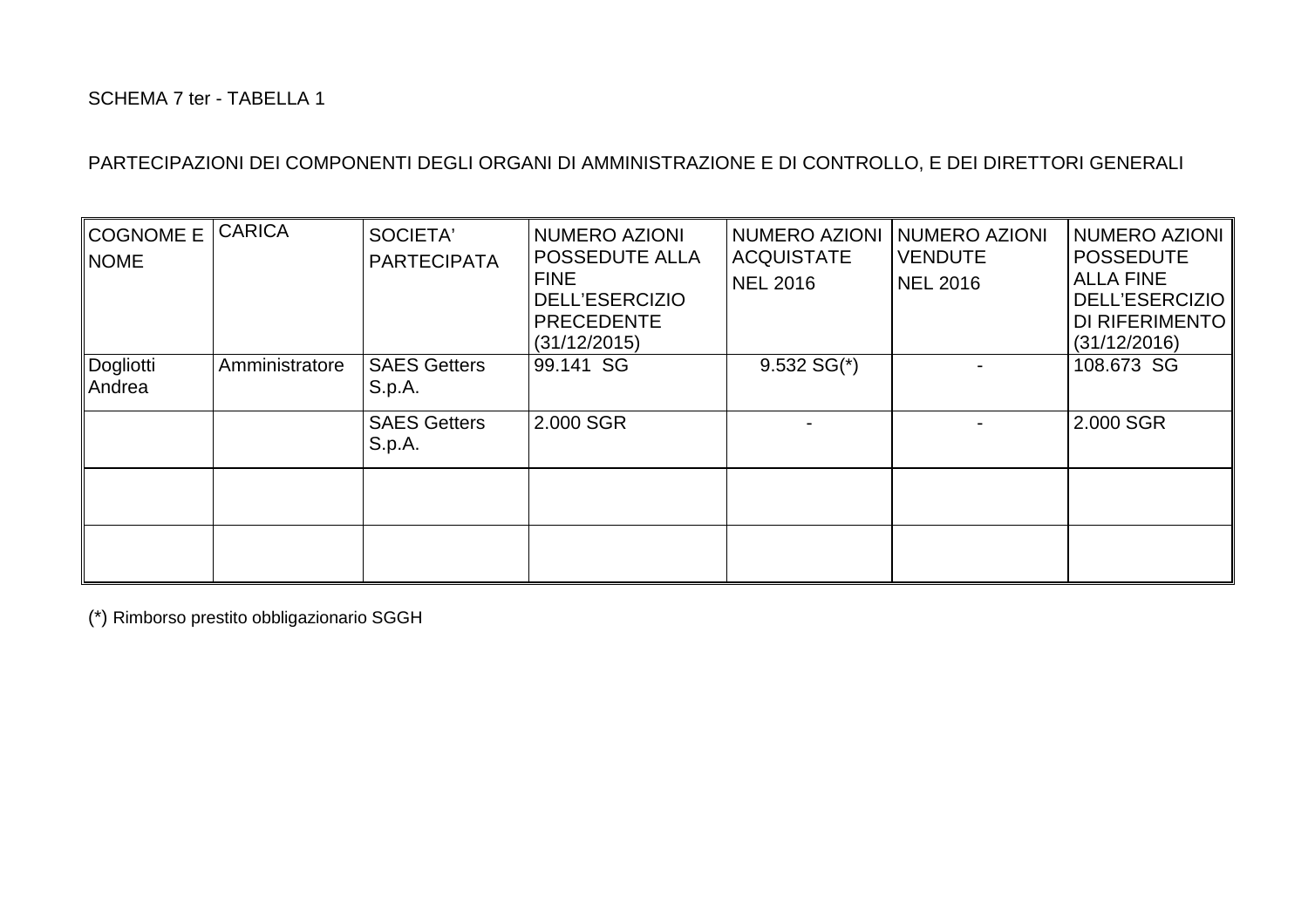| <b>COGNOME E</b><br><b>NOME</b> | <b>CARICA</b>  | SOCIETA'<br><b>PARTECIPATA</b> | NUMERO AZIONI<br><b>POSSEDUTE ALLA</b><br><b>FINE</b><br><b>DELL'ESERCIZIO</b><br><b>PRECEDENTE</b><br>(31/12/2015) | NUMERO AZIONI<br><b>ACQUISTATE</b><br><b>NEL 2016</b> | NUMERO AZIONI<br><b>VENDUTE</b><br><b>NEL 2016</b> | NUMERO AZIONI<br><b>POSSEDUTE</b><br><b>ALLA FINE</b><br><b>DELL'ESERCIZIO</b><br>DI RIFERIMENTO<br>(31/12/2016) |
|---------------------------------|----------------|--------------------------------|---------------------------------------------------------------------------------------------------------------------|-------------------------------------------------------|----------------------------------------------------|------------------------------------------------------------------------------------------------------------------|
| Mazzola<br>Pietro               | Amministratore |                                | 0                                                                                                                   |                                                       |                                                    |                                                                                                                  |
|                                 |                |                                |                                                                                                                     |                                                       |                                                    |                                                                                                                  |
|                                 |                |                                |                                                                                                                     |                                                       |                                                    |                                                                                                                  |
|                                 |                |                                |                                                                                                                     |                                                       |                                                    |                                                                                                                  |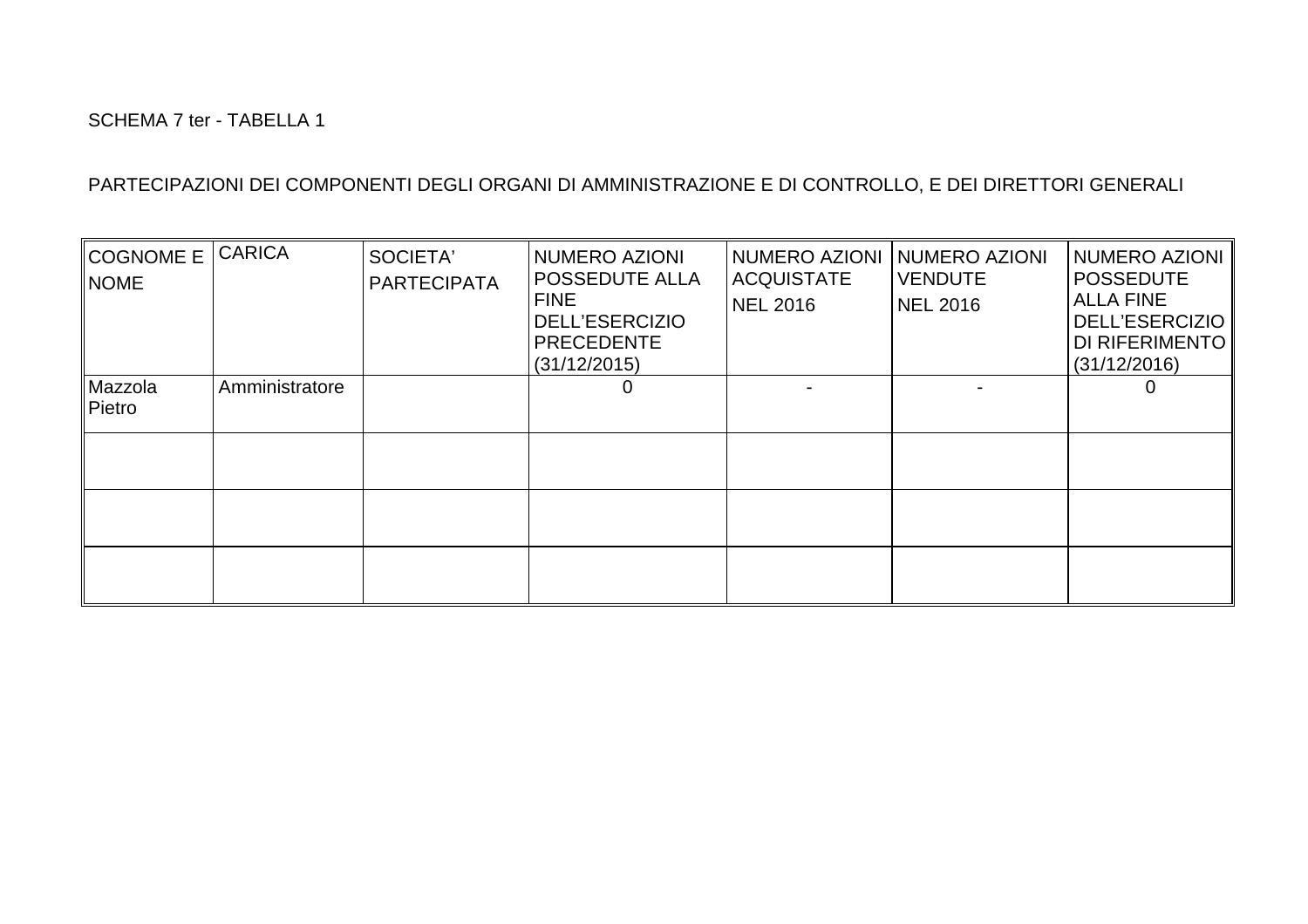| <b>COGNOME E</b><br><b>NOME</b> | <b>CARICA</b>  | SOCIETA'<br><b>PARTECIPATA</b> | NUMERO AZIONI<br><b>POSSEDUTE ALLA</b><br><b>FINE</b><br><b>DELL'ESERCIZIO</b><br><b>PRECEDENTE</b><br>(31/12/2015) | NUMERO AZIONI<br><b>ACQUISTATE</b><br><b>NEL 2016</b> | <b>NUMERO AZIONI</b><br><b>VENDUTE</b><br>NEL 2016 | <b>NUMERO AZIONI</b><br><b>POSSEDUTE</b><br><b>ALLA FINE</b><br><b>DELL'ESERCIZIO</b><br>DI RIFERIMENTO<br>(31/12/2016) |
|---------------------------------|----------------|--------------------------------|---------------------------------------------------------------------------------------------------------------------|-------------------------------------------------------|----------------------------------------------------|-------------------------------------------------------------------------------------------------------------------------|
| Orecchia<br>Roberto             | Amministratore |                                | 0                                                                                                                   |                                                       |                                                    |                                                                                                                         |
|                                 |                |                                |                                                                                                                     |                                                       |                                                    |                                                                                                                         |
|                                 |                |                                |                                                                                                                     |                                                       |                                                    |                                                                                                                         |
|                                 |                |                                |                                                                                                                     |                                                       |                                                    |                                                                                                                         |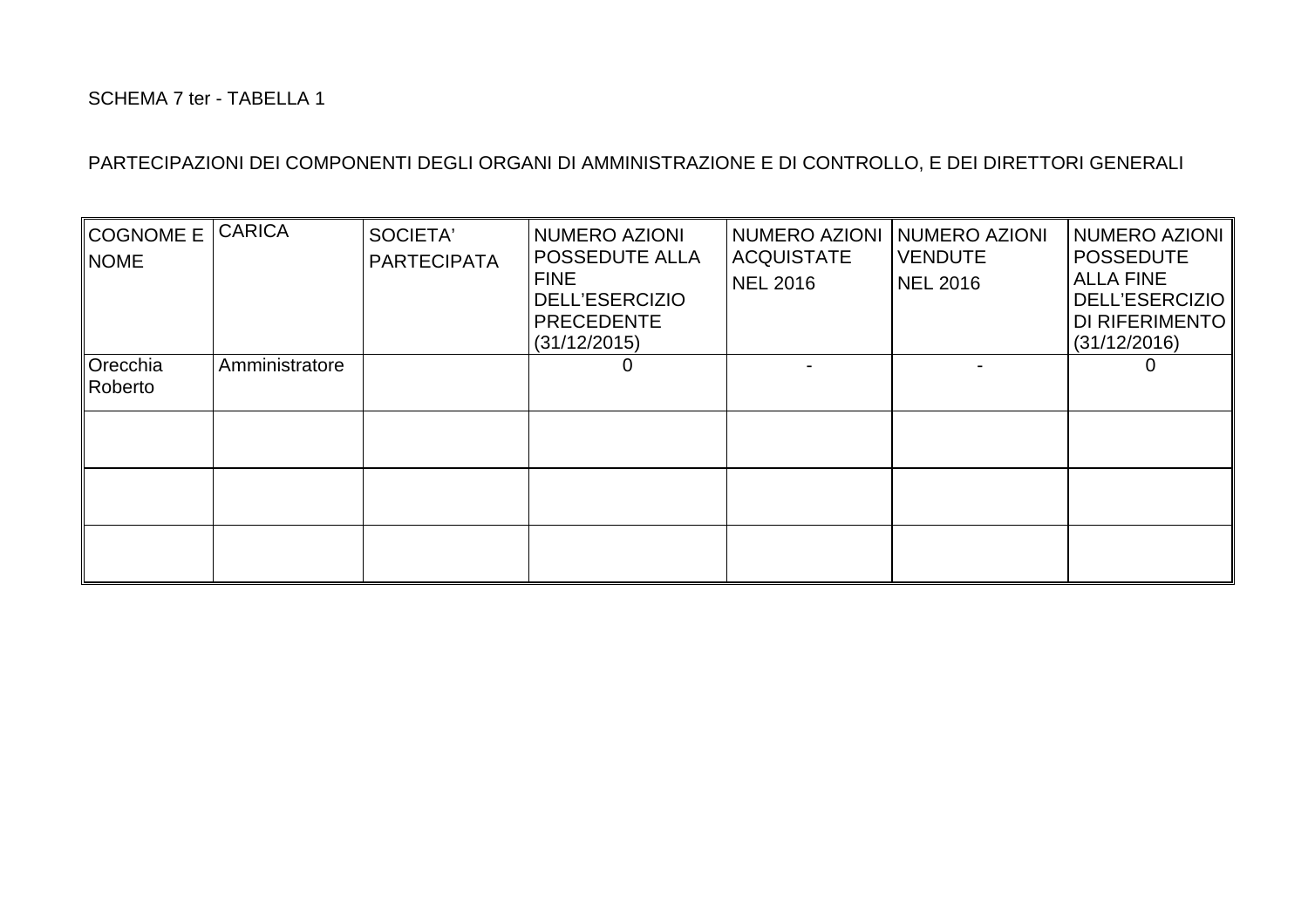| <b>COGNOME E</b><br><b>NOME</b> | <b>CARICA</b>  | SOCIETA'<br><b>PARTECIPATA</b> | NUMERO AZIONI<br><b>POSSEDUTE ALLA</b><br><b>FINE</b><br><b>DELL'ESERCIZIO</b><br>PRECEDENTE<br>(31/12/2015) | NUMERO AZIONI<br><b>ACQUISTATE</b><br><b>NEL 2016</b> | <b>NUMERO AZIONI</b><br><b>VENDUTE</b><br>NEL 2016 | <b>NUMERO AZIONI</b><br><b>POSSEDUTE</b><br><b>ALLA FINE</b><br><b>DELL'ESERCIZIO</b><br>DI RIFERIMENTO<br>(31/12/2016) |
|---------------------------------|----------------|--------------------------------|--------------------------------------------------------------------------------------------------------------|-------------------------------------------------------|----------------------------------------------------|-------------------------------------------------------------------------------------------------------------------------|
| Stefano<br>Proverbio            | Amministratore |                                | 0                                                                                                            |                                                       |                                                    |                                                                                                                         |
|                                 |                |                                |                                                                                                              |                                                       |                                                    |                                                                                                                         |
|                                 |                |                                |                                                                                                              |                                                       |                                                    |                                                                                                                         |
|                                 |                |                                |                                                                                                              |                                                       |                                                    |                                                                                                                         |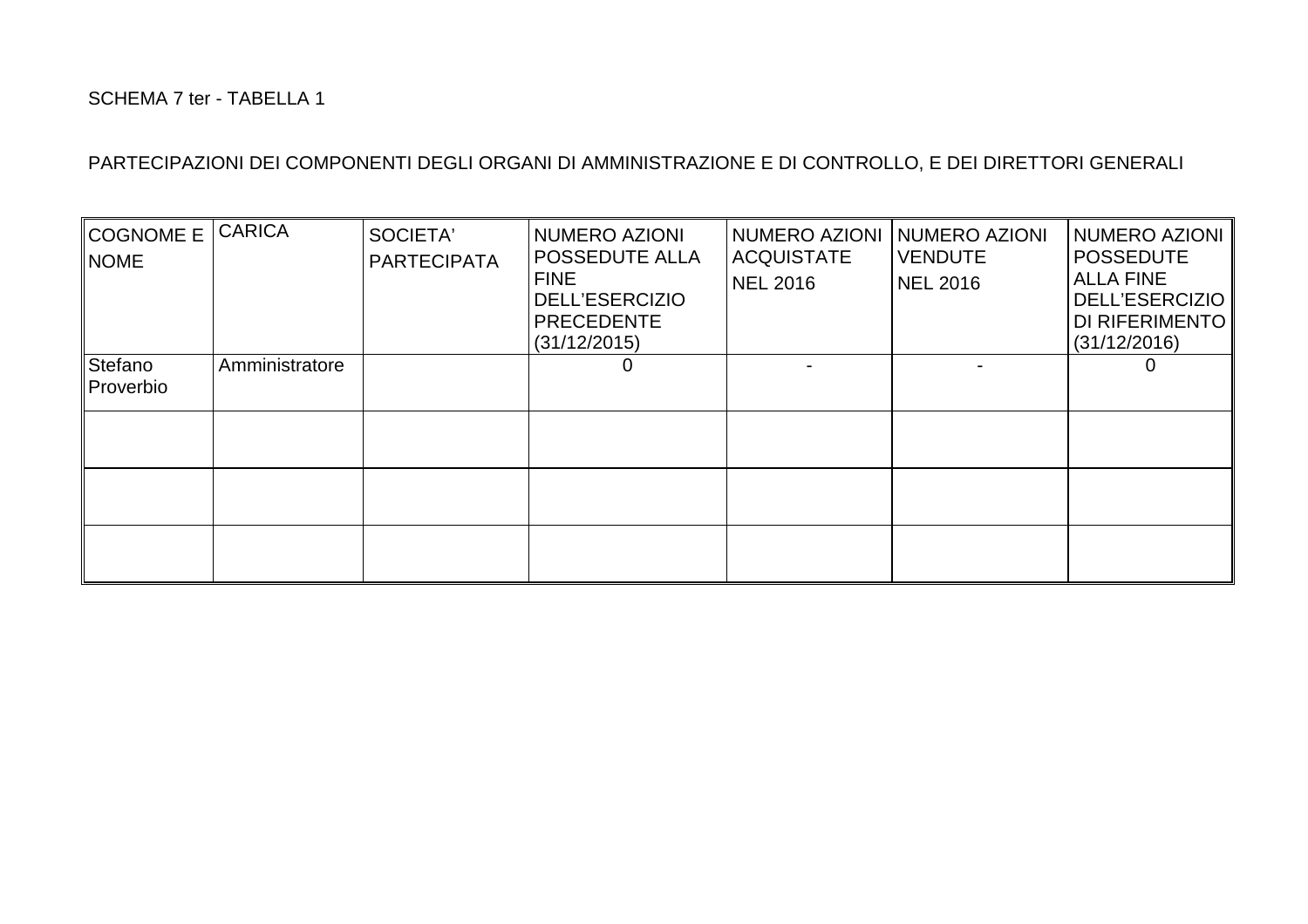| <b>COGNOME E</b><br><b>NOME</b> | <b>CARICA</b>  | SOCIETA'<br><b>PARTECIPATA</b> | NUMERO AZIONI<br><b>POSSEDUTE ALLA</b><br><b>FINE</b><br><b>DELL'ESERCIZIO</b><br><b>PRECEDENTE</b><br>(31/12/2015) | NUMERO AZIONI<br><b>ACQUISTATE</b><br><b>NEL 2016</b> | NUMERO AZIONI<br><b>VENDUTE</b><br><b>NEL 2016</b> | NUMERO AZIONI<br><b>POSSEDUTE</b><br><b>ALLA FINE</b><br><b>DELL'ESERCIZIO</b><br>DI RIFERIMENTO<br>(31/12/2016) |
|---------------------------------|----------------|--------------------------------|---------------------------------------------------------------------------------------------------------------------|-------------------------------------------------------|----------------------------------------------------|------------------------------------------------------------------------------------------------------------------|
| Luciana<br>Rovelli              | Amministratore |                                | 0                                                                                                                   |                                                       |                                                    |                                                                                                                  |
|                                 |                |                                |                                                                                                                     |                                                       |                                                    |                                                                                                                  |
|                                 |                |                                |                                                                                                                     |                                                       |                                                    |                                                                                                                  |
|                                 |                |                                |                                                                                                                     |                                                       |                                                    |                                                                                                                  |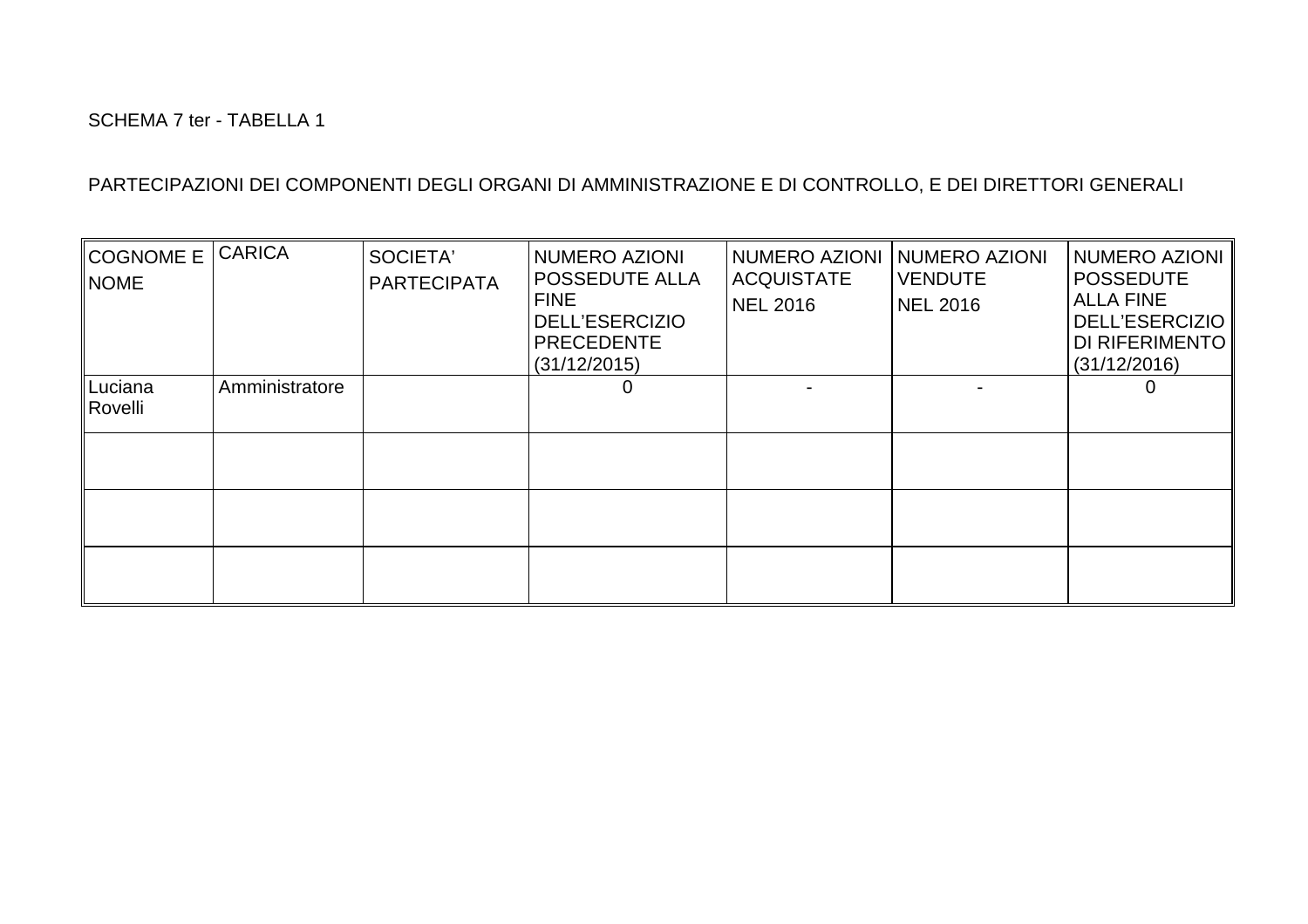| <b>COGNOME E</b><br><b>NOME</b> | <b>CARICA</b>  | SOCIETA'<br><b>PARTECIPATA</b> | NUMERO AZIONI<br><b>POSSEDUTE ALLA</b><br><b>FINE</b><br><b>DELL'ESERCIZIO</b><br><b>PRECEDENTE</b><br>(31/12/2015) | <b>NUMERO AZIONI</b><br><b>ACQUISTATE</b><br><b>NEL 2016</b> | NUMERO AZIONI<br><b>VENDUTE</b><br>NEL 2016 | <b>NUMERO AZIONI</b><br><b>POSSEDUTE</b><br><b>ALLA FINE</b><br><b>DELL'ESERCIZIO</b><br>DI RIFERIMENTO<br>(31/12/2016) |
|---------------------------------|----------------|--------------------------------|---------------------------------------------------------------------------------------------------------------------|--------------------------------------------------------------|---------------------------------------------|-------------------------------------------------------------------------------------------------------------------------|
| Gaudiana<br>Giusti              | Amministratore |                                | 0                                                                                                                   |                                                              |                                             |                                                                                                                         |
|                                 |                |                                |                                                                                                                     |                                                              |                                             |                                                                                                                         |
|                                 |                |                                |                                                                                                                     |                                                              |                                             |                                                                                                                         |
|                                 |                |                                |                                                                                                                     |                                                              |                                             |                                                                                                                         |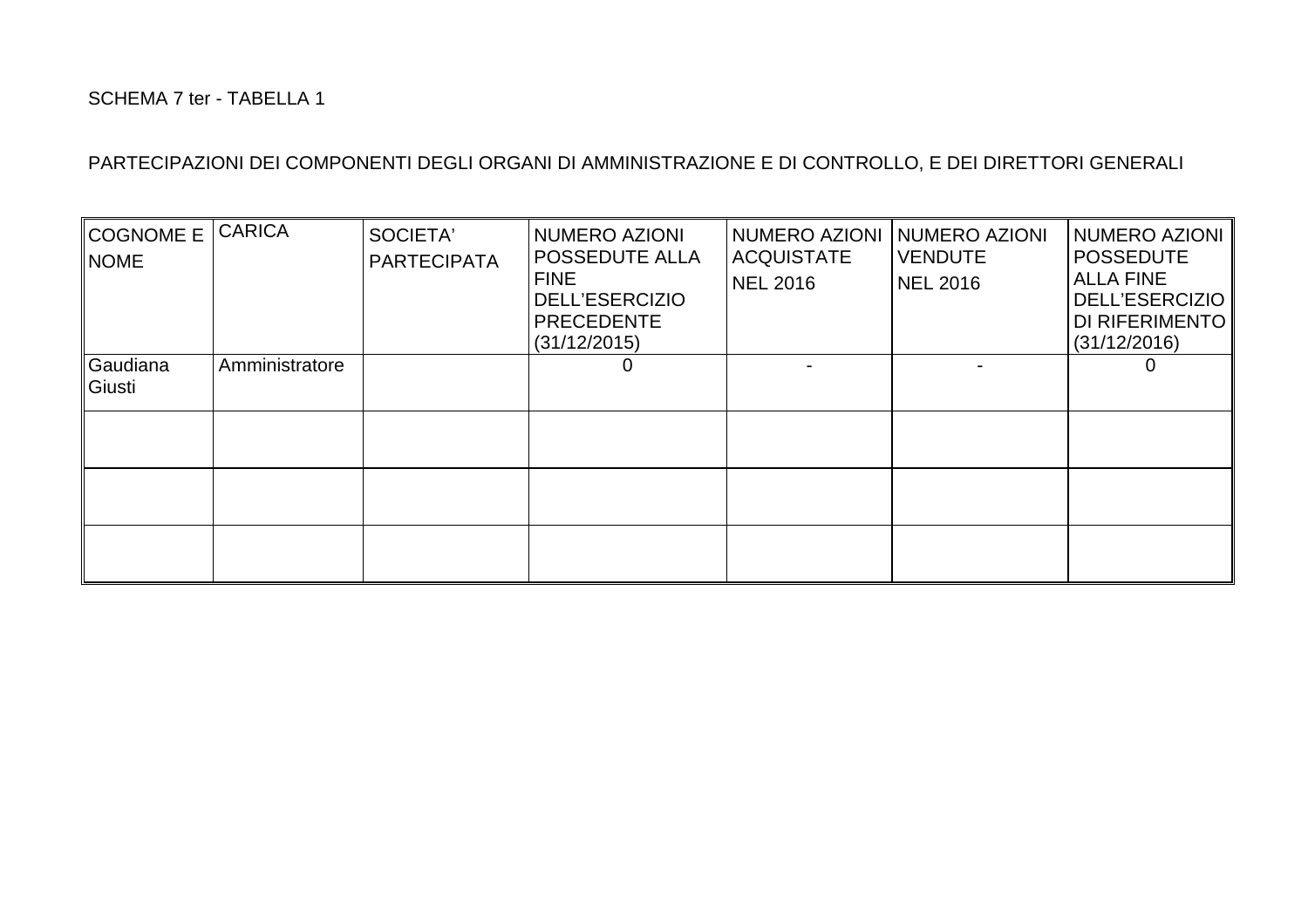| <b>COGNOME E</b><br><b>NOME</b>      | <b>CARICA</b>                       | SOCIETA'<br><b>PARTECIPATA</b> | NUMERO AZIONI<br><b>POSSEDUTE ALLA</b><br><b>FINE</b><br><b>DELL'ESERCIZIO</b><br>PRECEDENTE<br>(31/12/2014) | NUMERO AZIONI<br><b>ACQUISTATE</b><br><b>NEL 2015</b> | <b>NUMERO AZIONI</b><br><b>VENDUTE</b><br><b>NEL 2015</b> | <b>NUMERO AZIONI</b><br><b>POSSEDUTE</b><br><b>ALLA FINE</b><br><b>DELL'ESERCIZIO</b><br>DI RIFERIMENTO<br>(31/12/2015) |
|--------------------------------------|-------------------------------------|--------------------------------|--------------------------------------------------------------------------------------------------------------|-------------------------------------------------------|-----------------------------------------------------------|-------------------------------------------------------------------------------------------------------------------------|
| Pier<br>Francesco<br>Sportoletti (*) | Presidente<br>Collegio<br>Sindacale |                                | 0                                                                                                            |                                                       |                                                           | O                                                                                                                       |
|                                      |                                     |                                |                                                                                                              |                                                       |                                                           |                                                                                                                         |

(\*) Il Dott. Sportoletti è deceduto nell'ottobre 2016, la situazione specificata in tabella è l'ultima a noi conosciuta e comunicata stante l'impossibilità di richiedere aggiornamenti.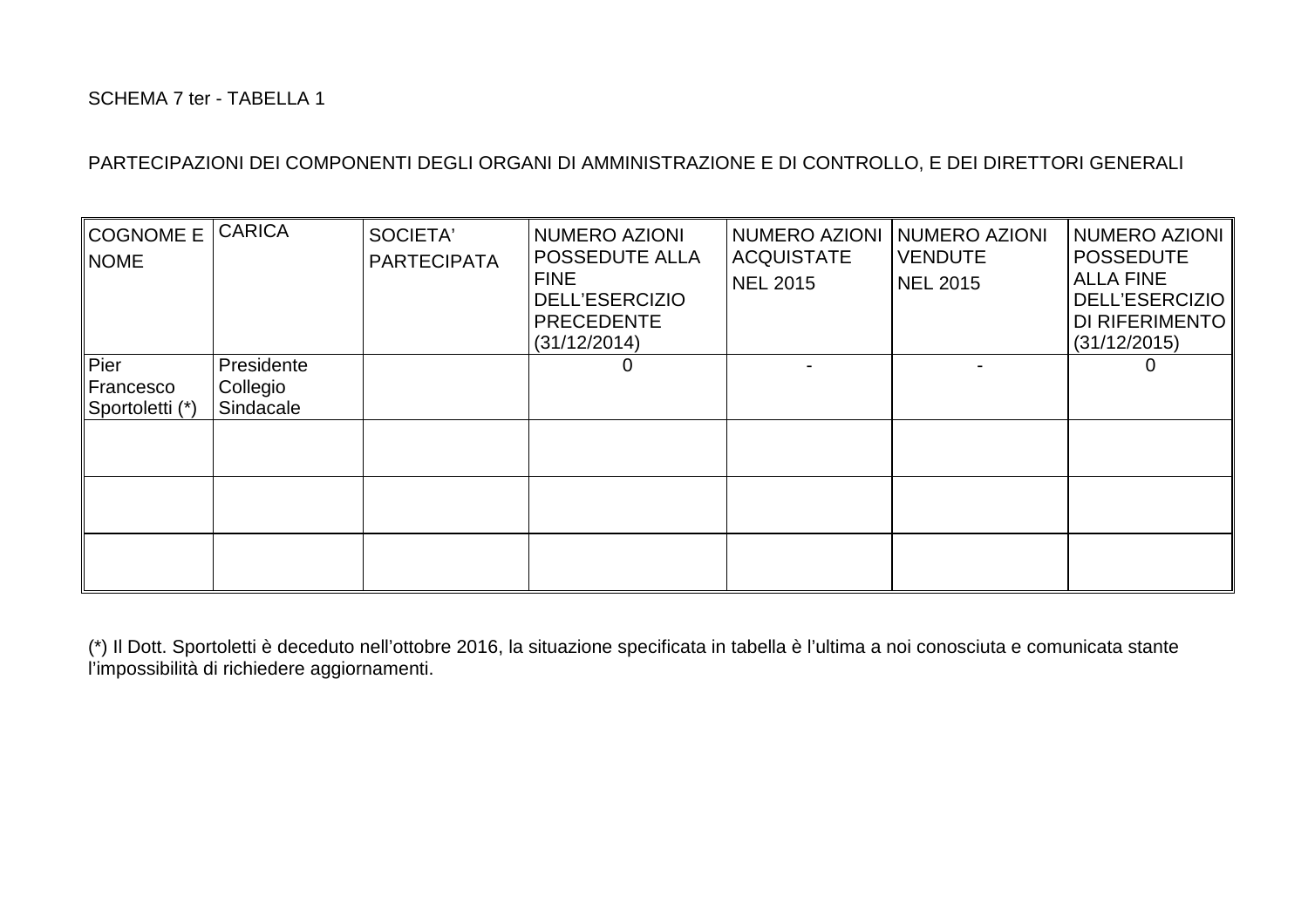| <b>COGNOME E</b><br><b>NOME</b> | <b>CARICA</b>     | SOCIETA'<br><b>PARTECIPATA</b> | NUMERO AZIONI<br>POSSEDUTE ALLA<br><b>FINE</b><br><b>DELL'ESERCIZIO</b><br><b>PRECEDENTE</b><br>(31/12/2015) | NUMERO AZIONI<br><b>ACQUISTATE</b><br><b>NEL 2016</b> | NUMERO AZIONI<br><b>VENDUTE</b><br><b>NEL 2016</b> | <b>NUMERO AZIONI</b><br><b>POSSEDUTE</b><br><b>ALLA FINE</b><br><b>DELL'ESERCIZIO</b><br>DI RIFERIMENTO<br>(31/12/2016) |
|---------------------------------|-------------------|--------------------------------|--------------------------------------------------------------------------------------------------------------|-------------------------------------------------------|----------------------------------------------------|-------------------------------------------------------------------------------------------------------------------------|
| Sara<br>Speranza                | Sindaco effettivo |                                | 0                                                                                                            |                                                       |                                                    |                                                                                                                         |
|                                 |                   |                                |                                                                                                              |                                                       |                                                    |                                                                                                                         |
|                                 |                   |                                |                                                                                                              |                                                       |                                                    |                                                                                                                         |
|                                 |                   |                                |                                                                                                              |                                                       |                                                    |                                                                                                                         |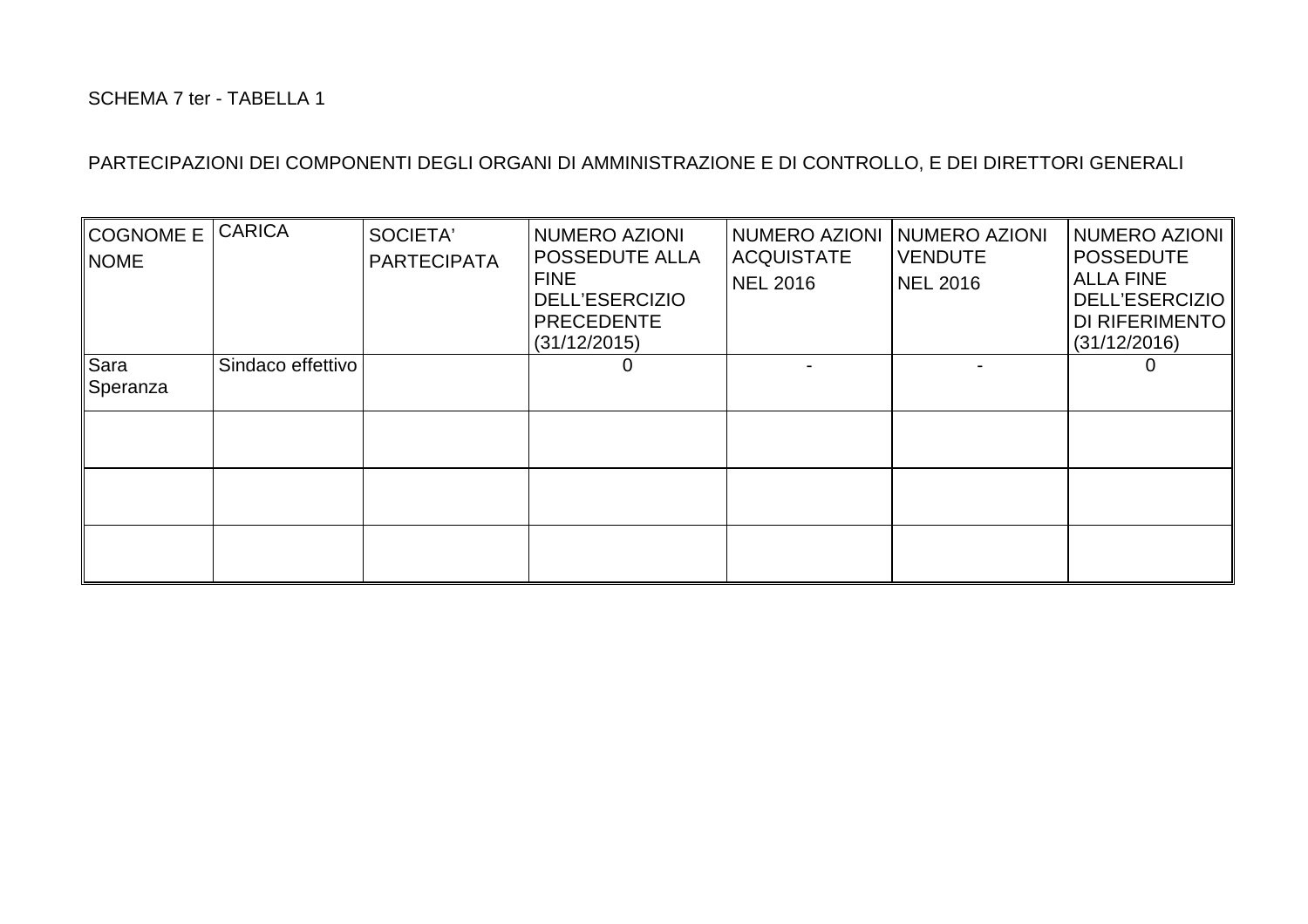| <b>COGNOME E</b><br><b>NOME</b> | <b>CARICA</b>                       | SOCIETA'<br><b>PARTECIPATA</b> | NUMERO AZIONI<br><b>POSSEDUTE ALLA</b><br><b>FINE</b><br><b>DELL'ESERCIZIO</b><br><b>PRECEDENTE</b><br>(31/12/2015) | NUMERO AZIONI<br><b>ACQUISTATE</b><br><b>NEL 2016</b> | NUMERO AZIONI<br><b>VENDUTE</b><br><b>NEL 2016</b> | <b>NUMERO AZIONI</b><br><b>POSSEDUTE</b><br><b>ALLA FINE</b><br><b>DELL'ESERCIZIO</b><br>DI RIFERIMENTO<br>(31/12/2016) |
|---------------------------------|-------------------------------------|--------------------------------|---------------------------------------------------------------------------------------------------------------------|-------------------------------------------------------|----------------------------------------------------|-------------------------------------------------------------------------------------------------------------------------|
| Rivolta<br>Angelo               | Presidente<br>Collegio<br>Sindacale |                                | 0                                                                                                                   |                                                       |                                                    |                                                                                                                         |
|                                 |                                     |                                |                                                                                                                     |                                                       |                                                    |                                                                                                                         |
|                                 |                                     |                                |                                                                                                                     |                                                       |                                                    |                                                                                                                         |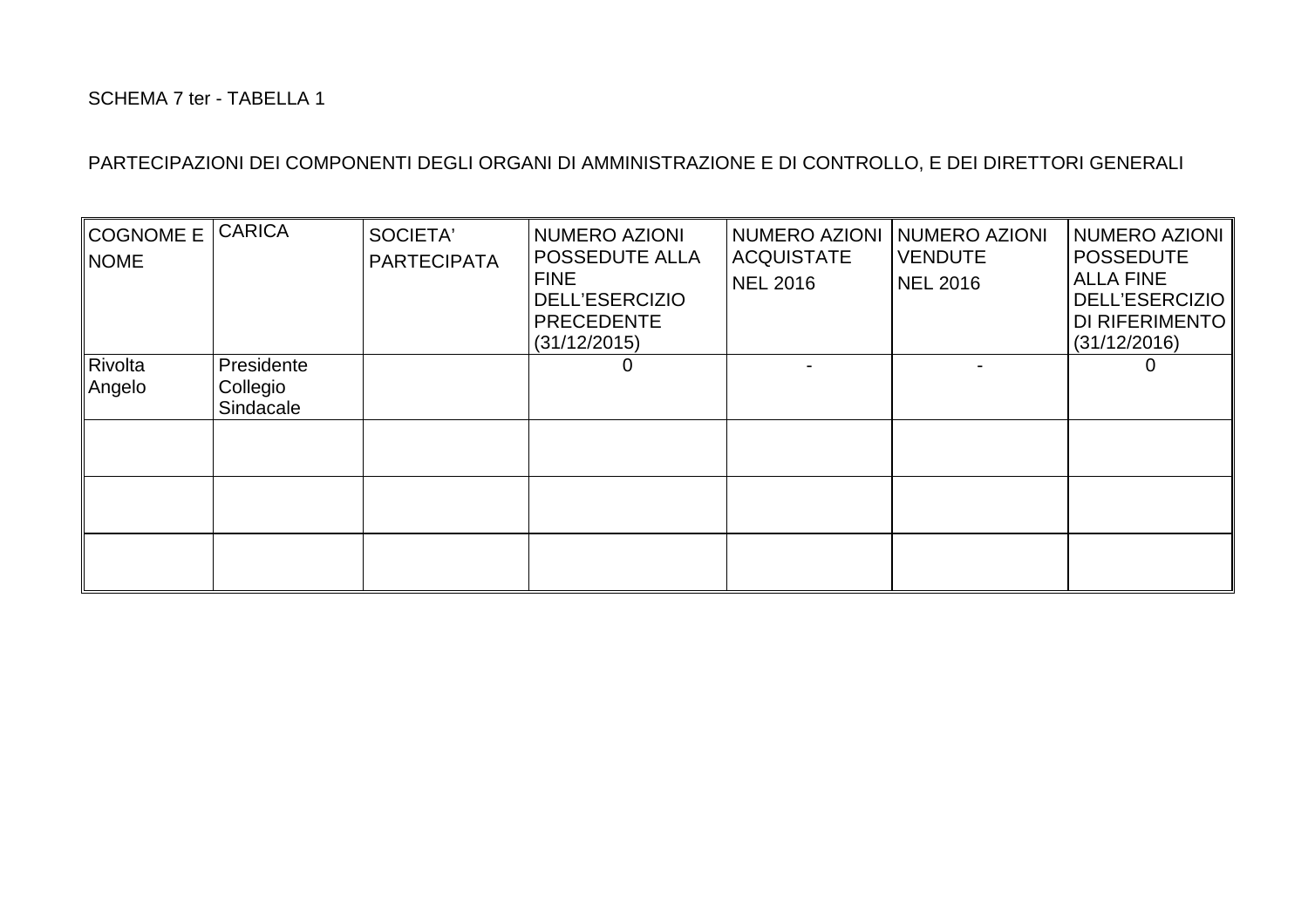| <b>COGNOME E</b><br><b>NOME</b> | <b>CARICA</b>     | SOCIETA'<br><b>PARTECIPATA</b> | NUMERO AZIONI<br><b>POSSEDUTE ALLA</b><br><b>FINE</b><br><b>DELL'ESERCIZIO</b><br>PRECEDENTE<br>(31/12/2015) | NUMERO AZIONI<br><b>ACQUISTATE</b><br><b>NEL 2016</b> | <b>NUMERO AZIONI</b><br><b>VENDUTE</b><br>NEL 2016 | <b>NUMERO AZIONI</b><br><b>POSSEDUTE</b><br><b>ALLA FINE</b><br><b>DELL'ESERCIZIO</b><br>DI RIFERIMENTO<br>(31/12/2016) |
|---------------------------------|-------------------|--------------------------------|--------------------------------------------------------------------------------------------------------------|-------------------------------------------------------|----------------------------------------------------|-------------------------------------------------------------------------------------------------------------------------|
| Donnamaria<br>Vincenzo          | Sindaco effettivo |                                | O                                                                                                            |                                                       |                                                    |                                                                                                                         |
|                                 |                   |                                |                                                                                                              |                                                       |                                                    |                                                                                                                         |
|                                 |                   |                                |                                                                                                              |                                                       |                                                    |                                                                                                                         |
|                                 |                   |                                |                                                                                                              |                                                       |                                                    |                                                                                                                         |